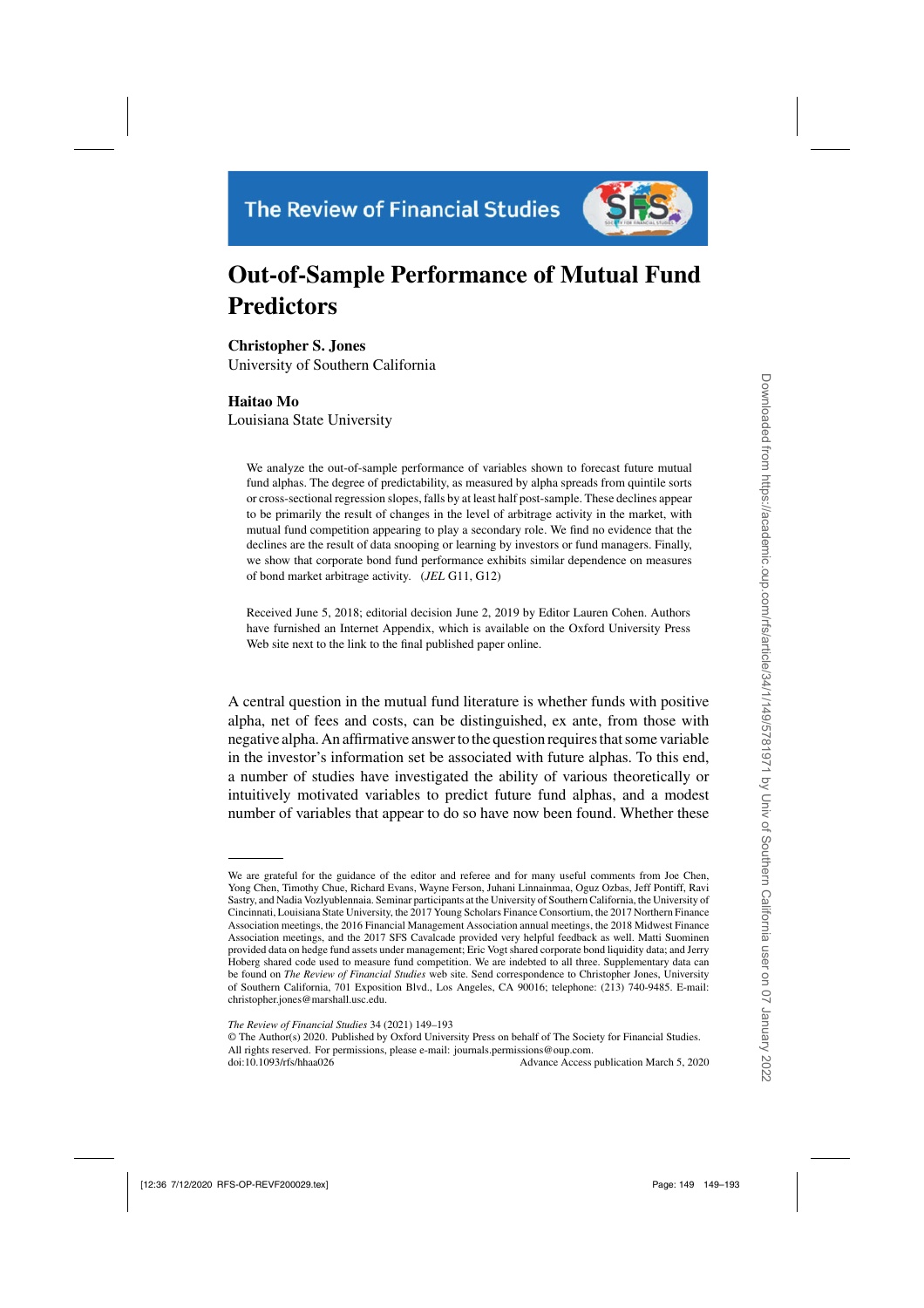alpha predictors continue to perform outside of their original samples is a question we answer in this paper.

The ability of a variable to predict out of sample may be different from its ability to do so in sample for a number of reasons. Data snooping, perhaps resulting from journals favoring statistically significant results, will lead to an upward bias in in-sample predictive performance, which will naturally decline out of sample. Alternatively, market conditions that differ between the insample and out-of-sample periods, such as a change in the amount of capital devoted toward arbitrage activity or a change in the size of the mutual fund industry, may result in a difference in the ability of all investors to find nonzero alphas. Finally, investors or fund managers who learn about return predictors from the publication of academic studies may act in a way that decreases the predictive ability of those variables as their relevance becomes more widely known.

Of these three channels, data snooping is perhaps the one most frequently discussed. While it has long been recognized as a problem in nonexperimental fields [\(Leamer 1978](#page-44-0)), the more recent proliferation of empirical finance research has led [Harvey, Liu, and Zhu](#page-43-0) [\(2016\)](#page-43-0) toward the provocative conclusion that "most claimed research findings in financial economics are likely false." In particular, as [Lo and MacKinlay](#page-44-0) [\(1990\)](#page-44-0) show, the analysis of characteristicsorted portfolios creates a particularly high potential for data snooping when the characteristic is selected based on previous analyses of the same data. Supporting this view, [Linnainmaa and Roberts](#page-44-0) [\(2018](#page-44-0)) conclude that a number of accounting-based equity market anomalies are likely the result of data snooping, as the performance of such anomaly-based strategies is poor after and, most tellingly, prior to the sample periods analyzed in most of the original studies.

In the second channel, trends or fluctuations in market efficiency or competition cause alpha predictors to vary over time in their effectiveness. As the aggregate amount of arbitrage activity increases, for instance, the alphas on individual assets might be expected to shrink toward zero, with mutual fund alphas shrinking similarly as a result. [Chordia, Subrahmanyam, and Tong](#page-42-0) [\(2014\)](#page-42-0) investigate how the returns to asset pricing anomalies (momentum, value, accruals, etc.) are related to various measures of arbitrage activity. For a number of anomalies, they find that the average return of a characteristicsorted spread portfolio is substantially reduced by an increase in short interest, the assets under management of hedge funds, and aggregate share turnover. [Jones and Pomorski](#page-43-0) [\(2016\)](#page-43-0) analyze the evolution of the positive short-run autocorrelation in market returns identified by [Lo and MacKinlay](#page-44-0) [\(1988](#page-44-0)). They showed that its disappearance began in the 1970s, far before the publication of the [Lo and MacKinlay](#page-44-0) paper but coincident with the advent of electronic brokerages and accompanying the rise in trading volume. We follow this work by analyzing how arbitrage activity proxies are related to abnormal fund returns.

The ability of mutual funds to generate alpha may be particularly affected by competition from other funds, who are likely to follow similar strategies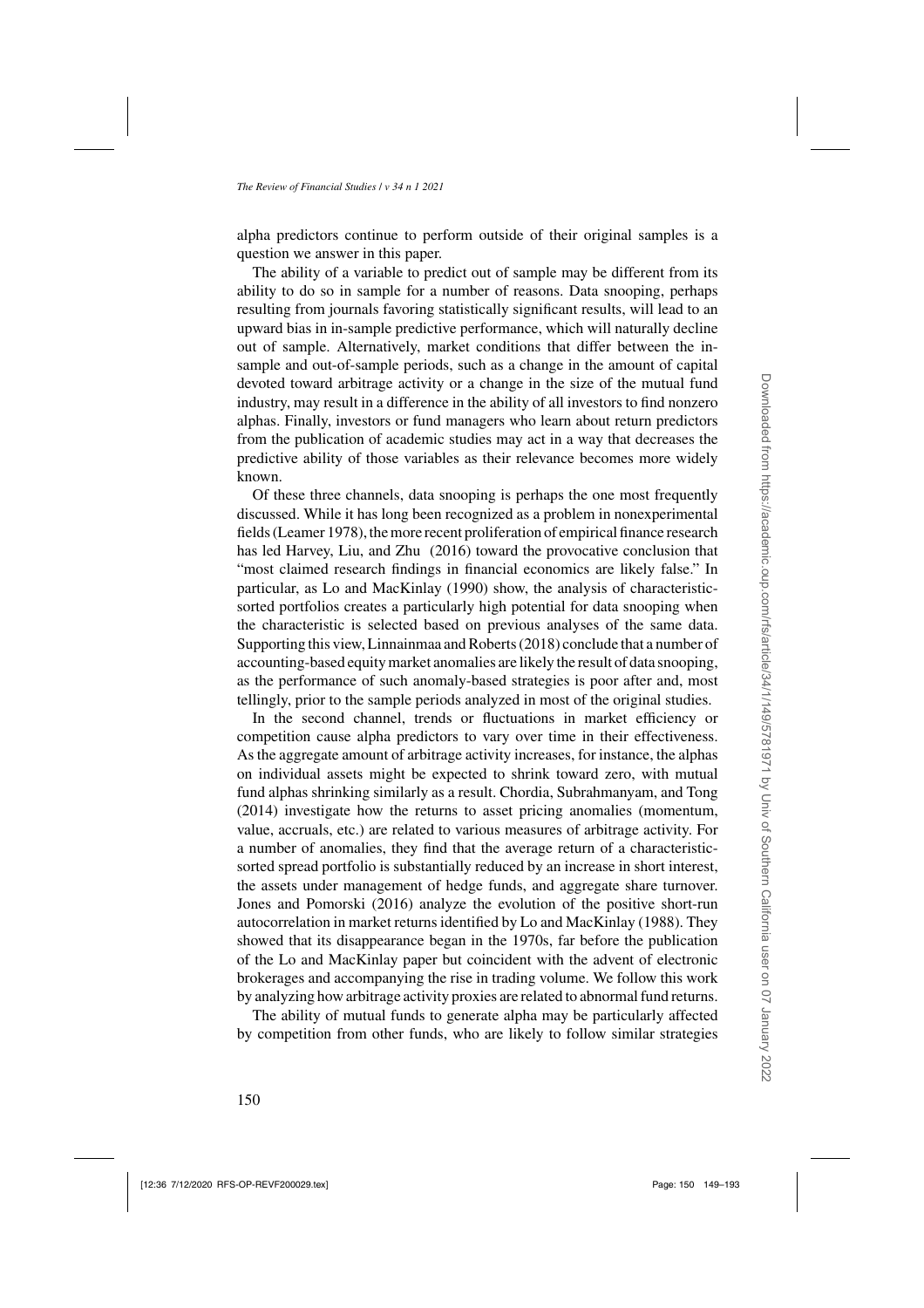and pursue similar mispriced assets. Following the theoretical framework of [Pástor and Stambaugh](#page-44-0) [\(2012\)](#page-44-0), [Pástor, Stambaugh, and Taylor](#page-44-0) [\(2015\)](#page-44-0) find strong evidence of negative scale effects at the mutual fund industry level. At the individual fund level, both [Wahal and Wang](#page-44-0) [\(2011\)](#page-44-0) and Hoberg, Kumar, and Prabhala [\(2018\)](#page-43-0) show that the performance of a given fund is likely to be worsened by an increase in the number of funds with similar styles of investing. Furthermore, it is intuitive that greater competition could also help wash out poor performers, so that competitive effects could attenuate alphas on both the positive and negative sides.

The final channel we consider is learning, which [McLean and Pontiff](#page-44-0) [\(2016](#page-44-0)) find to be an important force behind the out-of-sample decline in equity return anomalies. Although our mutual fund setting differs in terms of how the learning channel would operate, we also consider the possibility that investors or mutual fund managers learn from the academic literature and modify their investment decisions or management styles based on published research. Learning may reduce the ability of some characteristic to predict future alphas by several mechanisms. One is that investors (or their advisors) benefit from published research by becoming better able to identify funds with positive and negative alphas, leading to an increase in flows toward positive alpha funds and away from negative alpha funds. As argued by [Berk and Green](#page-42-0) [\(2004](#page-42-0)), declining returns to scale imply that these flows push the alphas of both types of funds toward zero. Alternatively, but with similar effect, fund companies may respond to changes in investor interest by raising the management fees of good funds and lowering the fees of bad funds.

In another version of the learning channel, variables lose their ability to predict future alphas because of manipulation by fund managers. As a hypothe[tical example, consider the active share measure of](#page-42-0) Cremers and Petajisto [\(2009](#page-42-0)), which is positively related to fund alphas in their sample, a result that has garnered significant attention among mutual fund managers and investors. If investors become aware of this relation and direct their investments toward high active share managers, who are on average skilled, then unskilled managers with low active share may attempt to mimic skilled managers by switching to a high active share strategy, even if they view that new strategy as having performance inferior to their previous one. Over time, the measure becomes more contaminated by this pooling of high and low quality managers, causing active share to lose its effectiveness as an alpha predictor.

Each of these channels has a distinct prediction for how the performance of an alpha predictor should evolve over time. Data-snooping biases should be evident only during the in-sample period and should therefore result in a sudden decrease in alpha spreads both prior to and following the original study's sample period. Learning presumably requires more time to have an impact, perhaps only starting to occur after the original study is published in an academic journal. We would therefore expect alpha spreads to decline gradually following the original study's sample as more investors and fund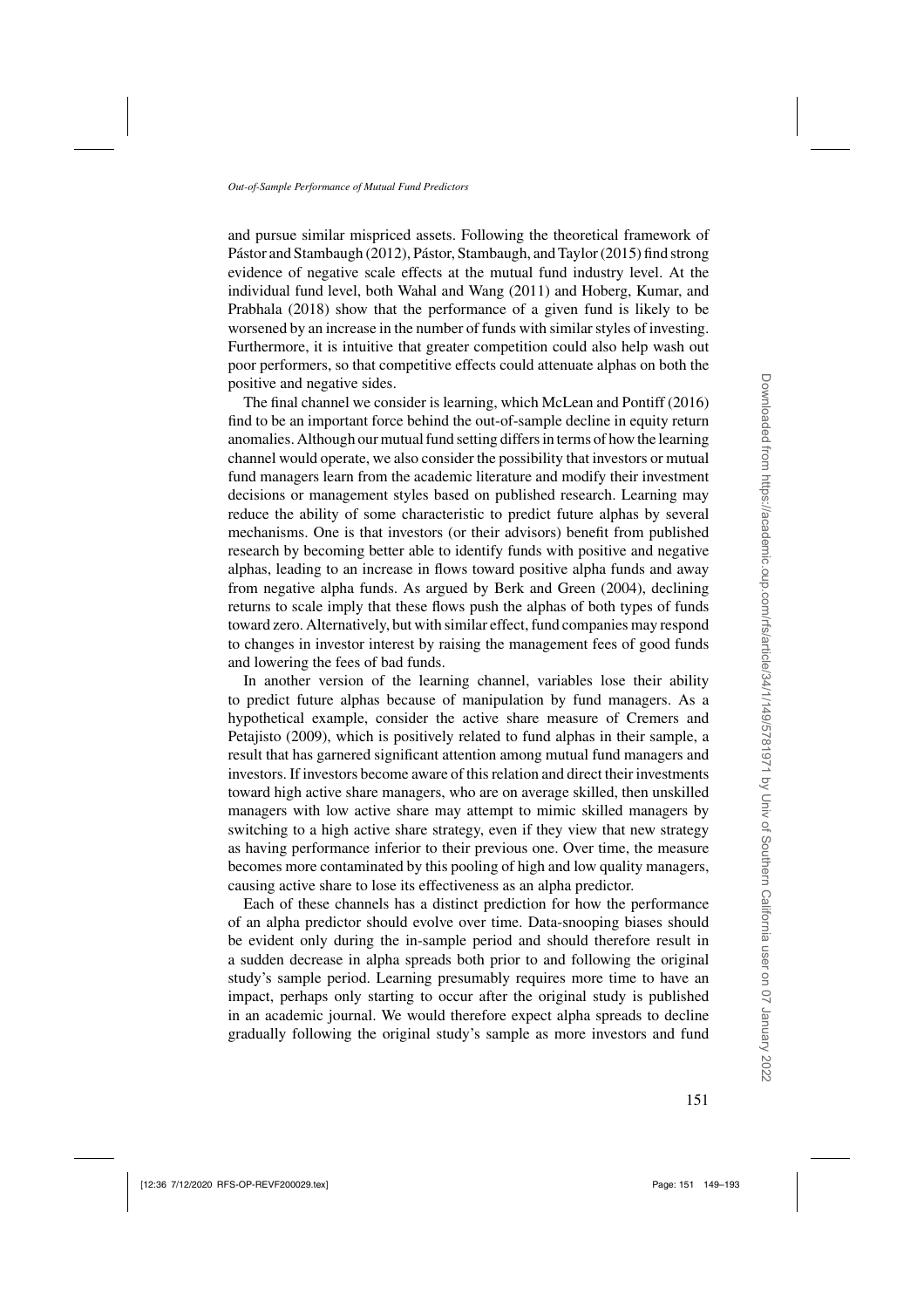managers become aware of the value of a predictor. What is similar about both of these explanations is that they ascribe importance to the end of the original study's sample or its publication date. In contrast, changes in mutual fund alphas due to time variation in arbitrage activity or competition among mutual funds should be independent of sample periods or publication dates. Alpha spreads could still be lower out of sample under this explanation, but the reason would simply be that equity mispricing has diminished over time as the result of rising arbitrage activity or competition.

Our first main result is that alpha predictors largely fail, out of sample, to replicate their in-sample success. At least half of the alpha spread generated by predictors proposed in the literature disappears post-sample. In some specifications, the decline is significantly higher. Thus, to a potential mutual fund investor, advice from the academic literature on what mutual funds to hold may be much less useful than advertised.

Presample data are only available for some predictors, but the data we have suggest that presample effects are likely larger than in-sample effects. This finding undermines data mining as a potential explanation for poor out-ofsample performance and implies that the correct explanation is likely to involve a gradual decrease in predictability over time rather than one that occurs right at the start or end dates of the sample periods of the original studies.

Time variation in marketwide arbitrage activity or competition among mutual funds could provide such an explanation, and we find support for both. An increase in the arbitrage activity proxies of [Chordia, Subrahmanyam, and Tong](#page-42-0) [\(2014\)](#page-42-0) is associated with a significant decrease in alpha predictability. Rising mutual fund industry size also appears to drive down alpha predictability. Measures of competition recently proposed by [Hoberg, Kumar, and Prabhala](#page-43-0) [\(2018\)](#page-43-0) have some explanatory power as well.

When we include out-of-sample or post-publication effects, arbitrage proxies, and competition measures within the same regression, only arbitrage activity remains robustly significant. These results suggest that post-sample and post-publication effects are artifacts of omitted variables bias, present only when time-varying arbitrage is not accounted for. While not as robust, mutual fund compet[ition, especially the total similarity measure of](#page-43-0) Hoberg, Kumar, and Prabhala [\(2018\)](#page-43-0), also appears to drive part of the decline in mutual fund performance predictability.

Since the alpha predictors analyzed in the literature were almost exclusively popularized on the basis of their performance in equity funds, we analyze corporate bond funds to provide another sample that is presumably unaffected by data-snooping biases. Though this asset class differs, some of the same characteristics associated with strong equity fund performance could plausibly translate to bond funds. Confirming this would provide additional evidence against data snooping as the primary explanation of the strong in-sample performance of mutual fund alpha predictors.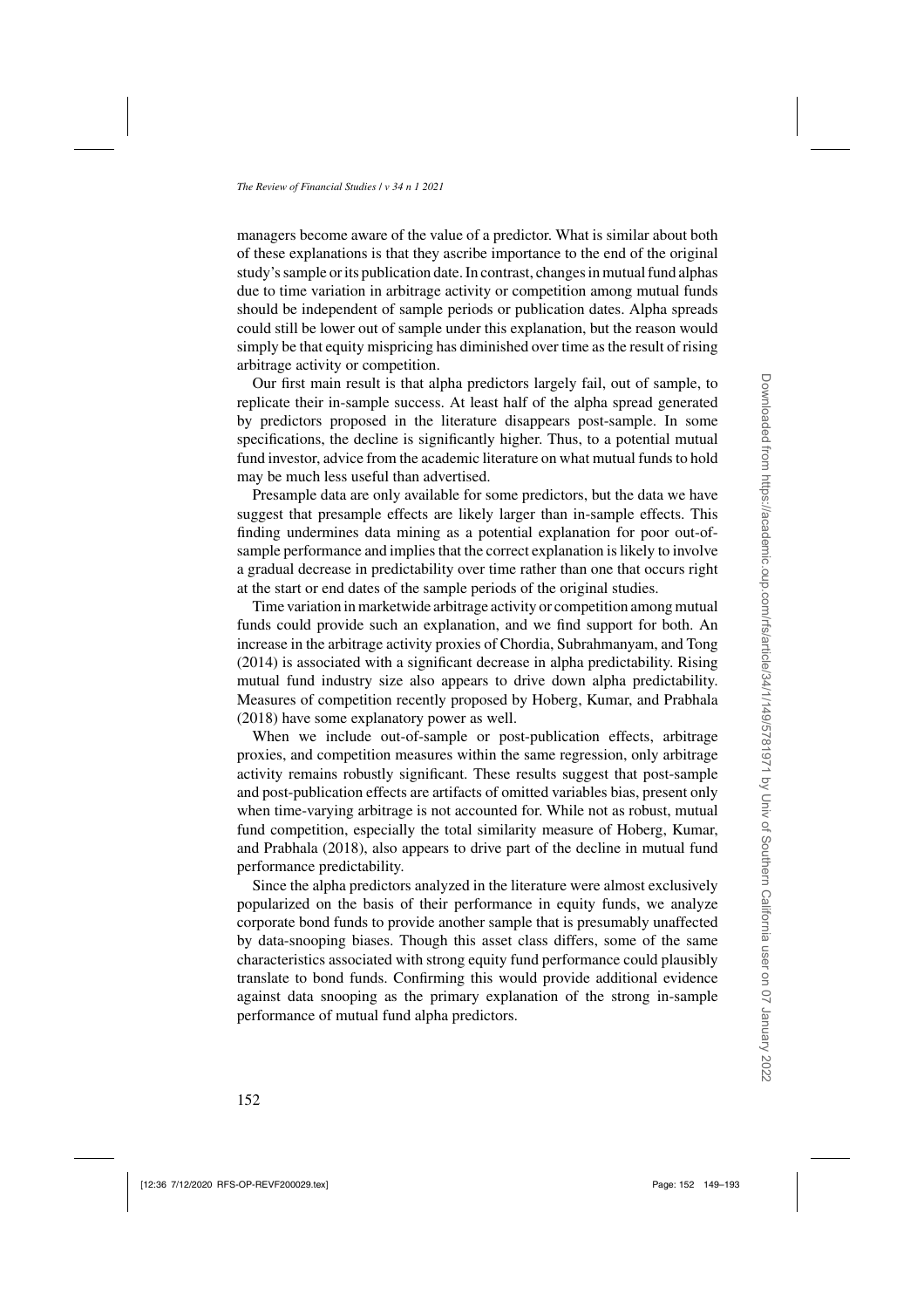Though the set of predictors we are able to analyze is limited by the unavailability of bond fund holdings data, we find strong evidence that most alpha predictors are also effective for corporate bond funds over our entire sample period. This implies that the relations between fund performance and alpha predictors identified in the literature are unlikely to be spurious. Again, however, forecasts implied by the predictors considered appear to depend strongly on the degree of arbitrage activity, in this case measured from the bond market, with higher activity associated with lower alpha spreads.

Our paper relates to several strands of the finance literature. Most clearly, we follow the significant literature on mutual fund performance prediction, which we review in Section [1.](#page-5-0) Our paper is also closely related to work on the persistence of asset pr[icing anomalies. In addition to the work of](#page-42-0) Chordia, Subrahmanyam, and Tong [\(2014](#page-42-0)), a number of studies have explored how the expected returns of anomaly strategies have held up since the original papers documenting their existence. [Schwert](#page-44-0) [\(2003\)](#page-44-0) shows, for example, that the size anomaly [largely faded following its discovery in the early 1980s.](#page-43-0) Jones and Pomorski [\(2016](#page-43-0)) analyze several anomalies from the perspective of a Bayesian investor, finding that out-of-sample investment performance is improved by allowing, ex ante, for the possibility that the anomaly return may diminish over time. [Finally, in the study most closely related to the current one,](#page-44-0) McLean and Pontiff [\(2016\)](#page-44-0) examine the out-of-sample performance of 97 variables shown to predict equity returns and find a substantial decline relative to in sample averages.

Our work is also related to a large literature on data snooping in economics and finance. It has long been understood that specification searches, undertaken either by the individual researcher or collectively by many, may result in violations of the assumptions necessary for the validity of the statistical methods used. A number of solutions have been proposed [\(Lo and MacKinlay 1990;](#page-44-0) [White 2000;](#page-44-0) [Harvey, Liu, and Zhu 2016\)](#page-43-0) for adjusting inference to take such searching into account, but these methods generally require assumptions about the nature of the search undertaken. Our own approach to dealing with the problem, which is simply to wait until additional data are available, is decidedly low tech, but it has the advantage of being relatively free of assumptions. We believe that our results show that poor out-of-sample performance need not be the result of data snooping if market conditions are changing over time, a conclusion that may have validity in other contexts as well.

Finally, this paper is related to work seeking to characterize the distribution of mutual fund managers. Such work has generally found that the average fund alpha, net of fees and expenses, is negative, but there is substantial disagreement within the literature about the fraction of managers that provide positive alphas. In the Bayesian framework of [Jones and Shanken](#page-43-0) [\(2005\)](#page-43-0), the bootstrap analysis of [Kosowski et al.](#page-44-0) [\(2006\)](#page-44-0), and the MLE approach taken by [Harvey and Liu](#page-43-0) [\(2018\)](#page-43-0), a substantial minority of funds do appear to outperform. In contrast, [Fama and French](#page-43-0) [\(2010](#page-43-0)) conclude that funds with positive alphas are highly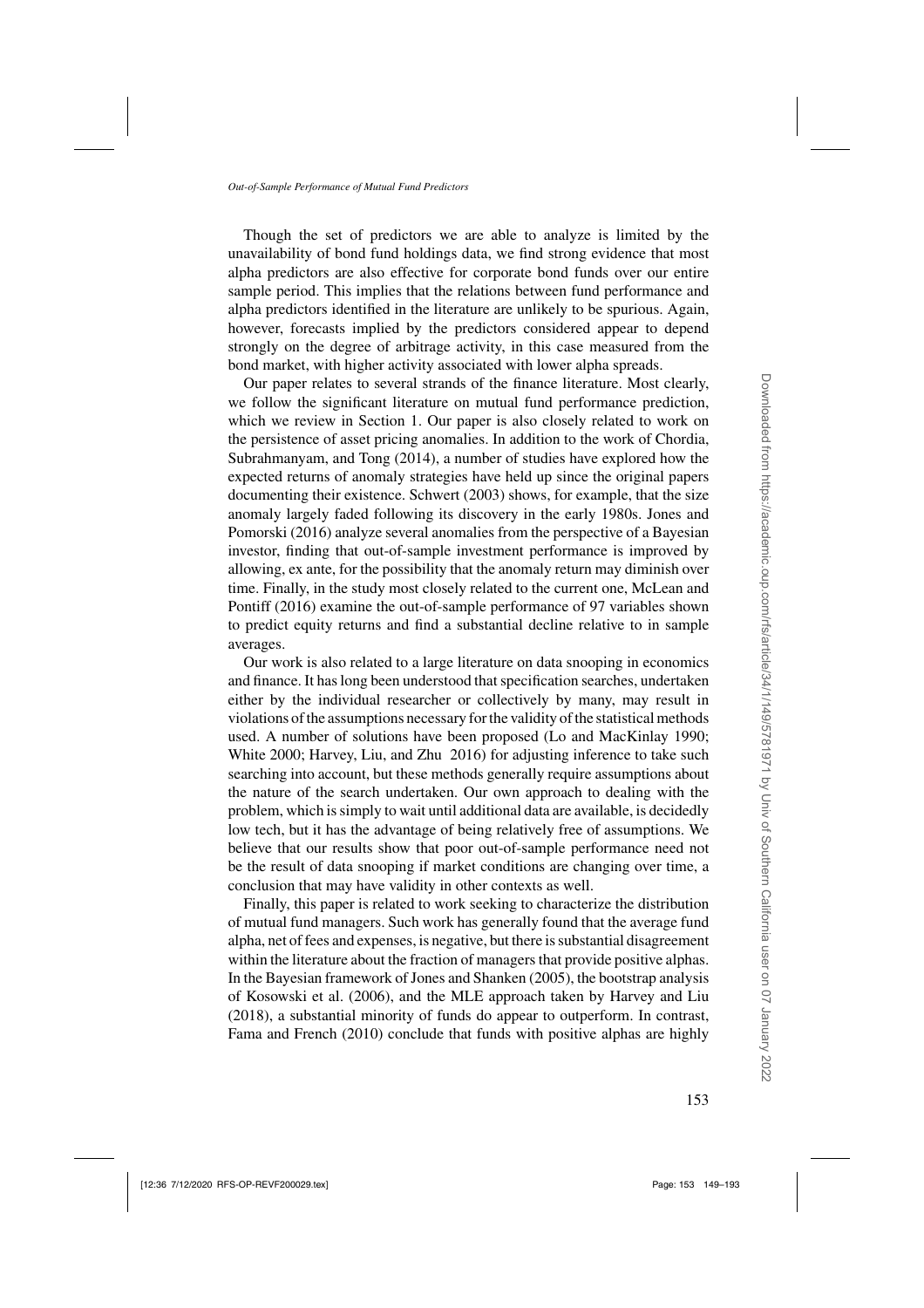<span id="page-5-0"></span>unusual, while [Chen and Ferson](#page-42-0) [\(2015](#page-42-0)) find that they are largely nonexistent. Interestingly, in a similar study, [Barras, Scaillet, and Wermers](#page-42-0) [\(2010](#page-42-0)) find a substantial fraction of funds with positive alphas prior to 1996, but find that almost no positive alphas existed by 2006. Our finding that arbitrage activity is associated with declining alpha spreads is consistent with this observation.

# **1. Mutual Fund Alpha Predictors**

We attempt to construct a comprehensive sample of mutual fund predictors by examining journal articles published between 1960 and 2015 with the word "fund" in the title or "mutual fund" in the abstract. We examine articles in six finance journals (*Journal of Finance, Review of Financial Studies, Journal of Financial Economics, Review of Finance, Journal of Financial and Quantitative Analysis*, and *Review of Asset Pricing Studies*) and five general economics journals (*American Economic Review*, *Econometrica*, *Journal of Political Economy*, *Review of Economics and Statistics*, and *Quarterly Journal of Economics*). The resultant list includes all studies that we already knew to contain mutual fund performance predictors.

We examine each paper in that list to find if it contained statistically significant evidence (at the 5% level) that some mutual fund predictor not considered in prior work is related to cross-sectional differences in future mutual fund performance. We include predictors regardless of how that significance is established, whether it is in a regression framework or in portfolio sorts. We do not require any particular method of risk adjustment, and we allow for significance to be established in raw returns, alphas from factor models, or returns adjusted for characteristic exposure. We do require that significance is established for actual fund returns, post fees and costs, which we use in our analysis. It is insufficient for the performance of a predictor to be established only on the basis of stock portfolios formed using reported fund holdings.

A final requirement is that the predictor must be constructible using standard data sets, which we define as CRSP, Compustat, IBES, Thompson-Reuters, and a collection of benchmarks from Standard and Poor's, FTSE Russell, and Barclays.<sup>1</sup> This requirement is imposed solely for reasons of practicality, as a number of papers have proposed performance predictors that rely on proprietary or hand-collected data. Interesting examples of such work include [Chen et al.](#page-42-0) [\(2013\)](#page-42-0), who hand-check SEC filings for information about fund advisors to understand the role of outsourcing in fund management. Another is [Christoffersen and Sarkissian](#page-42-0) [\(2009](#page-42-0)), who find that funds located in larger cities, where private information may be more accessible and knowledge spillovers are more likely, perform better than funds in smaller cities. Although one could possibly obtain the in-sample data from the authors of studies such as these,

 $1$  If predictors were constructed in the original studies using other data sets, we nevertheless include them as long as we are able to reconstruct them with the data sets in our list.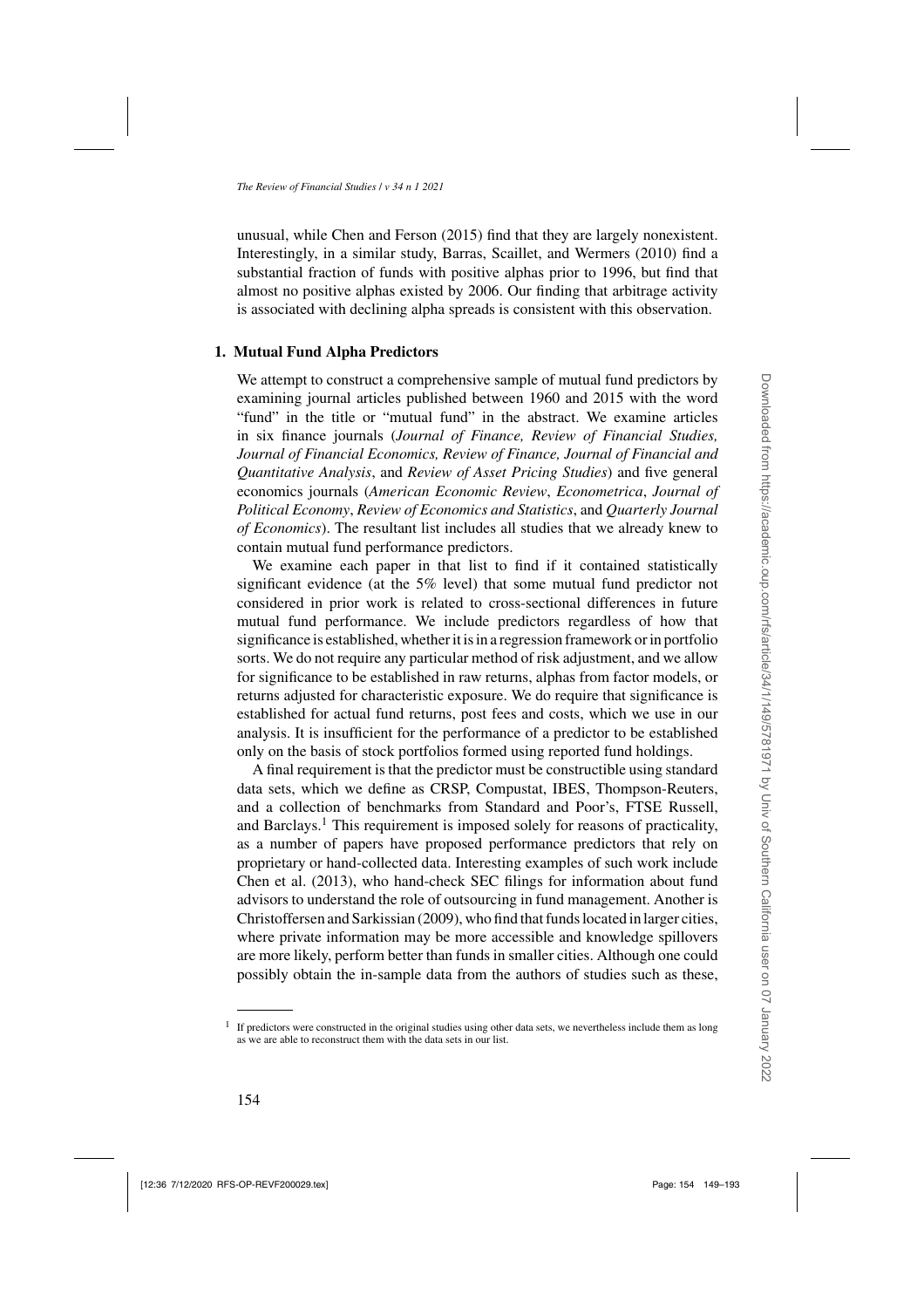constructing consistent out-of-sample measures would be prohibitively time consuming.

Most of the predictors we consider can be organized into groups. The first contains various measures of performance based on past fund returns. Within this group, [Hendricks et al.](#page-43-0) [\(1993](#page-43-0)) show the first statistically significant evidence that lagged past returns, in their case the return over the past year, forecast future fund returns. [Carhart](#page-42-0) [\(1997](#page-42-0)) confirms these results but finds that past alphas from his own 4-factor model are even more useful in forecasting future risk-adjusted performance.

More recent work has proposed methodological improvements to the estimation of mutual fund alphas.[Mamaysky et al.](#page-44-0) [\(2007\)](#page-44-0) show how backtesting can be used to better identify funds with nonzero alphas. [Kacperczyk et al.](#page-44-0) [\(2014\)](#page-44-0) propose a skill index that combines both market timing and stock picking abilities and show that it strongly forecasts future fund returns.

Other approaches utilize the returns of other funds or nonbenchmark passive portfolios to improve the estimation of fund alphas. Several papers rely on the intuition of [Pástor-Stambaugh](#page-44-0) [\(2002\)](#page-44-0) that explains how the performance of portfolios related to a given fund can be, for different reasons, informative about the skill of that fund. [Cohen et al.](#page-42-0) [\(2005](#page-42-0)) find that funds whose holdings resemble other funds with strong performance records appear to offer superior performan[ce.](#page-44-0) [Busse and Irvine](#page-42-0) [\(2006](#page-42-0)[\)](#page-44-0) [implement](#page-44-0) [an](#page-44-0) [estimator](#page-44-0) [from](#page-44-0) Pástor-Stambaugh [\(2002\)](#page-44-0) that uses the returns on long-lived passive portfolios to construct more efficient estimators of the alphas of shorter-lived funds, and they find that these estimators lead to improved ability to forecast fund performance. [Hunter et al.](#page-43-0) [\(2014\)](#page-43-0) show how the performance of a given fund can be assessed more accurately by taking into account the returns on a portfolio of all actively managed mutual funds following the same benchmark.

Yet other papers find information in the extent to which funds deviate from their benchmarks. These deviations can be measured from fund holdings, as in the active share measure of [Cremers and Petajisto](#page-42-0) [\(2009\)](#page-42-0) or the active weight measure of [Doshi et al.](#page-42-0) [\(2015](#page-42-0)). They also can be measured from the *R*-squared of the fund's returns on one or more benchmarks, as in [Amihud and Goyenko](#page-42-0) [\(2013\)](#page-42-0). In both cases, funds that deviate more from their benchmarks perform better, suggesting that the greater "conviction" of managers who make larger stock-specific bets is associated with ability. Finally, [Simutin](#page-44-0) [\(2014\)](#page-44-0) shows that a fund's holdings of cash, an asset that is absent from all equity benchmarks, is significantly related to future performance, which he attributes to the flexibility offered by keeping greater cash positions.

Several performance measures are based on analyses of the portfolio formed on the basis of the most recent fund holdings. [Elton et al.](#page-42-0) [\(2011\)](#page-42-0), for instance, argue that the alpha of the holdings-based portfolio is a better predictor of future fund returns than the alpha computed from the fund's own returns. The so-called "return gap," proposed by [Kacperczyk et al.](#page-43-0) [\(2008\)](#page-43-0), is defined as the difference between the actual fund returns and the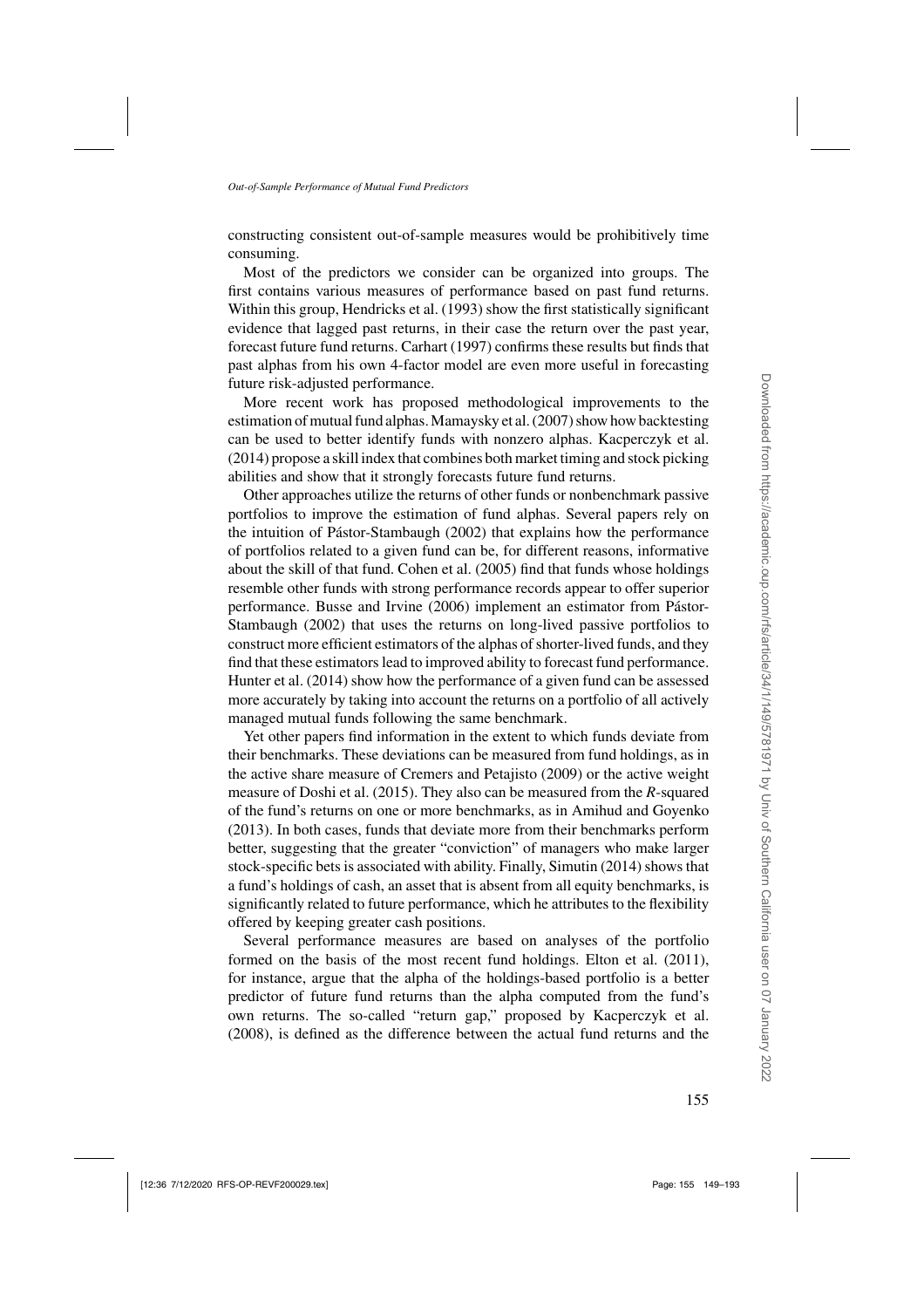holdings-based returns. A measure of risk shifting can be obtained, as in [Huang et al.](#page-43-0) [\(2011\)](#page-43-0), by computing the difference between the volatility of the fund's actual returns and that of the holdings-based portfolio. These studies show that a higher return gap is positively related to future fund returns, while funds that exhibit greater risk shifting perform poorly.

Fund holdings have been used to construct a variety of other portfolio characteristics that have been shown to be related to fund performance. In an early example, [Grinblatt et al.](#page-43-0) [\(1995\)](#page-43-0) showed that funds holding stocks with high momentum tend to perform relatively well. [Chan et al.](#page-42-0) [\(2002\)](#page-42-0) used holdings data to characterize funds in terms of the size and bookto-market ratios of their holdings, finding that growth funds tend to offer higher benchmark-adjusted returns. [Kacperczyk et al.](#page-43-0) [\(2005\)](#page-43-0) find that an industry concentration in fund holdings forecasts high future performance, arguing that fund managers may have informational advantages only in some industries. [Kacperczyk and Seru](#page-43-0) [\(2007\)](#page-43-0), meanwhile, find that managers whose holdings are more sensitive to changes in public information, proxied by analyst recommendations, tend to perform worse. [Gupta-Mukherjee](#page-43-0) [\(2014](#page-43-0)) finds that performance is positively related to the tangibility of the fund's holdings, where tangibility is considered to be high when expenditures on property, plant, and equipment are high relative to expenditures on research and development.

Following [Berk and Green](#page-42-0) [\(2004](#page-42-0)), a number of studies are concerned with the impact of fund size on performance. [Chen et al.](#page-42-0) [\(2004](#page-42-0)) find that larger funds perform worse, particularly for small-cap funds, while fund family size is positively related to performance.<sup>2</sup> While the interpretation of this evidence is somewhat controversial (see [Pástor, Stambaugh, and Taylor 2015](#page-44-0)) in that it is not clear whether performance is an accurate reflection of managerial skill, the empirical relation between alphas and fund size appears relatively strong. [Pollet and Wilson](#page-44-0) [\(2008](#page-44-0)) argue that funds should mitigate the effects of diminishing returns to scale by becoming more diversified, and they show that more diversification is indeed associated with an increase in future fund performance.

Other studies have examined fund flows. [Gruber](#page-43-0) [\(1996](#page-43-0)) finds evidence of a so-called "smart money" effect, whereby funds with positive inflows outperform those with outflows, a result given further support by the more comprehensive analysis of [Zheng](#page-44-0) [\(1999\)](#page-44-0). [Lou](#page-44-0) [\(2012](#page-44-0)) shows that this effect, as well as return persistence in stocks and funds, can at least be partially explained by the effects that the funds' flows have on the prices of the stocks they hold.

<sup>&</sup>lt;sup>2</sup> The CRSP Mutual Funds data set has been significantly updated over time, and fund family data (item mgmt\_cd) are not available until December 1999 in the most recent versions of the CRSP Mutual Funds data set. As a result, there are insufficient data to assess the in-sample impact of fund family size, as the original sample ends in December 1999 in the original study of [Chen et al.](#page-42-0) [\(2004\)](#page-42-0). Hence, we do not include fund family size in our predictor list as our analysis requires the in-sample performance of the predictor. Because of this data limitation, we are si[milarly forced to exclude three other studies that examine fund families, Massa \(2003\),](#page-44-0) Nanda, Wang, and Zheng [\(2004\)](#page-44-0), and [Gaspar, Massa, and Matos](#page-43-0) [\(2006\)](#page-43-0), that would otherwise satisfy our criteria for predictor inclusion.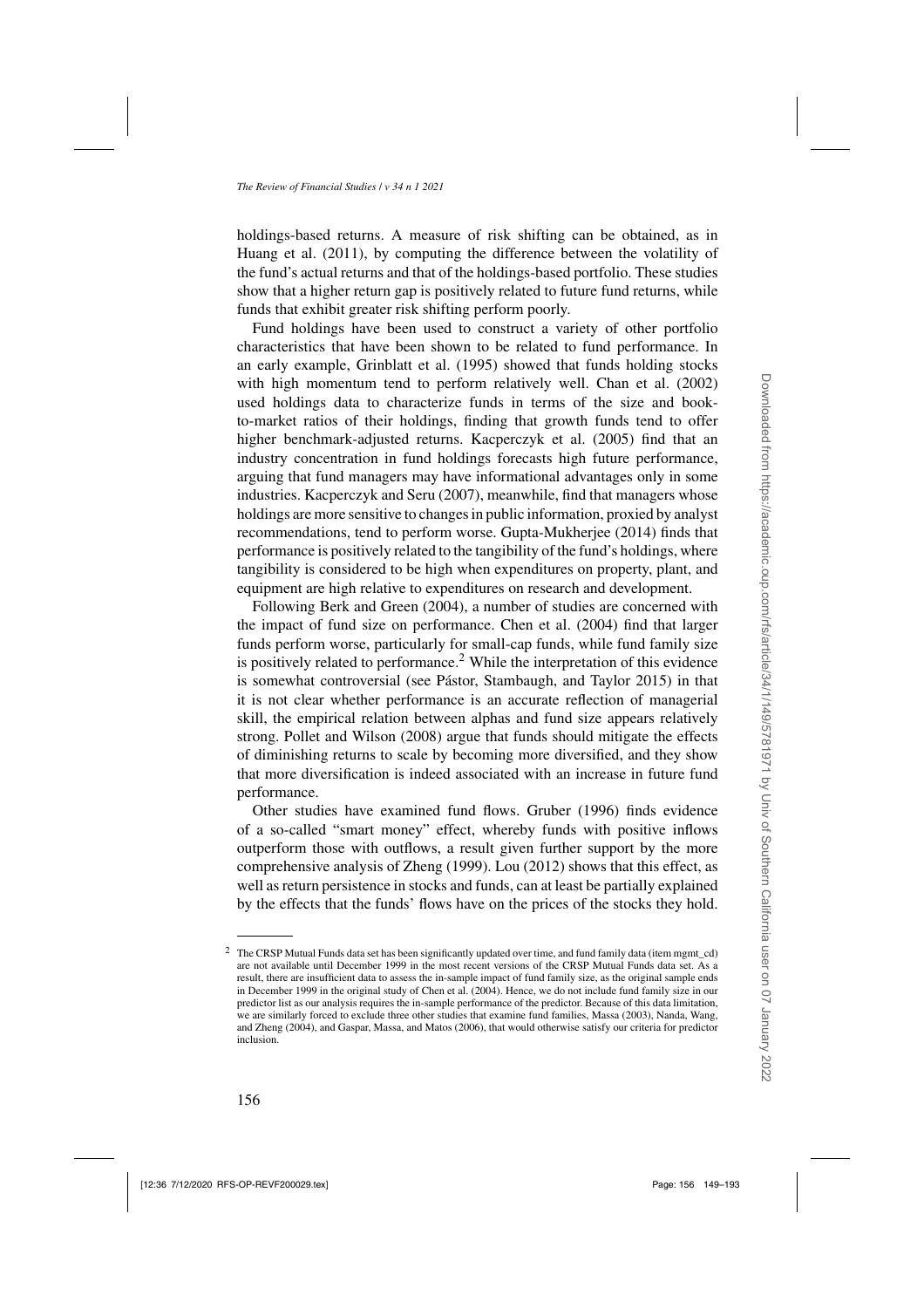Among other results, he finds that funds holding stocks that are held by funds likely to see future outflows tend to perform relatively poorly.

The final set of studies examines the impact of mutual fund fees and costs, both explicit and implicit. [Elton et al.](#page-43-0) [\(1993\)](#page-43-0) find that fees are negatively related to future fund performance, a result that was confirmed by [Carhart](#page-42-0) [\(1997](#page-42-0)) in a more comprehensive sample. [Elton et al.](#page-43-0) [\(1993\)](#page-43-0) also found a negative relation between performance and fund turnover, presumably because of the impact of transactions costs.<sup>3</sup> Lastly, [Bergstresser et al.](#page-42-0) [\(2009\)](#page-42-0) show that broker-sold funds underperform direct-sold funds, which is partially, but not entirely, the result of the high distribution fees charged by broker-sold funds.

In total, 27 different predictors from 25 papers meet our criteria. These 27 predictors represent the starting point of our analysis.

#### **1.1 Mutual fund sample**

We obtain mutual fund returns (monthly) and fund characteristics such as expenses, total net assets (TNA), fund portfolio turnovers, and investment styles, from Center for Research in Security Prices Mutual Fund (CRSP MF) database, from November 1961 to January 2015. Fund returns are net of expenses, but not of loads. Quarterly fund equity holdings data from 1980 to 2014 are from Thomson Reuters. When we merge these with CRSP MF, we use MFLINK. We exclude fixed income, international, money market, sector, index, target-date, and balanced funds, focusing on active U.S. equity funds.<sup>4</sup> We subject the fun[d data to a number of screens to mitigate omission bias \(](#page-42-0)Elton, Gruber, and Blake [2001](#page-42-0)) and incubation and back-fill bias [\(Evans 2010\)](#page-43-0). We exclude observations prior to the first offer dates of funds, those for which the names of the funds are missing in the CRSP MF database, and those for which the fund's TNA is below \$15 million. To prevent the impact of outliers when holdings data are used, we require a fund to hold at least ten stocks to be eligible in our sample. We combine multiple share classes for each fund, focusing on the TNA-weighted aggregate share class.

<sup>3</sup> The literature reports mixed evidence on the relation between turnover and performance. [Elton et al.](#page-43-0) [\(1993](#page-43-0)) and [Carhart](#page-42-0) [\(1997](#page-42-0)) find negative relation, whereas [Ippolito](#page-43-0) [\(1989\)](#page-43-0), [Wermers \(2000](#page-44-0)), [Edelen, Evans, and Kadlec](#page-42-0) [\(2007\)](#page-42-0), an[d Grinblatt and Titman \(1994](#page-43-0)) find no relation or a positive one. The mixed evidence may be attributable to different samples or different performance measures used. Our own performance measure is the Carhart 4 factor-adjusted alpha of reported net fund return, and we confirm its negative relation with turnover in the sample periods of [Elton et al.](#page-43-0) [\(1993\)](#page-43-0) and [Carhart](#page-42-0) [\(1997\)](#page-42-0), using the fund data that is either more comprehensive or comparable to that used in previous studies.

<sup>4</sup> We identify and remove index funds both by CRSP index fund flag and by searching the funds' names with key words "exchange-traded|exchange traded|etf|dfa|index|inde|indx|inx|idx|dow jones|ishare|s&p|s &p|s& p|s & p|500|WILSHIRE|RUSSELL|RUSS|MSCI." and exclude target-date funds by searching the fund names with key words "2055|2050|2045|2040|2035|2030|2025|2020|2015|2010|2005|target." U.S. equity funds are defined as those with policy code CS; Lipper codes EIEI, G, LCCE, LCGE, LCVE, MCCE, MCGE, MCVE, MLCE, MLGE, MLVE, SCCE, SCGE, SCVE, CA, EI, G, GI, MC, MR, or SG; Strategic Insight codes AGG, GMC, GRI, GRO, ING, or SCG; or Wiesenberger codes G, GCI, IEQ, LTG, MCG, or SCG. Using the recently introduced CRSP style code (item crsp\_obj\_cd) instead results in almost the same sample.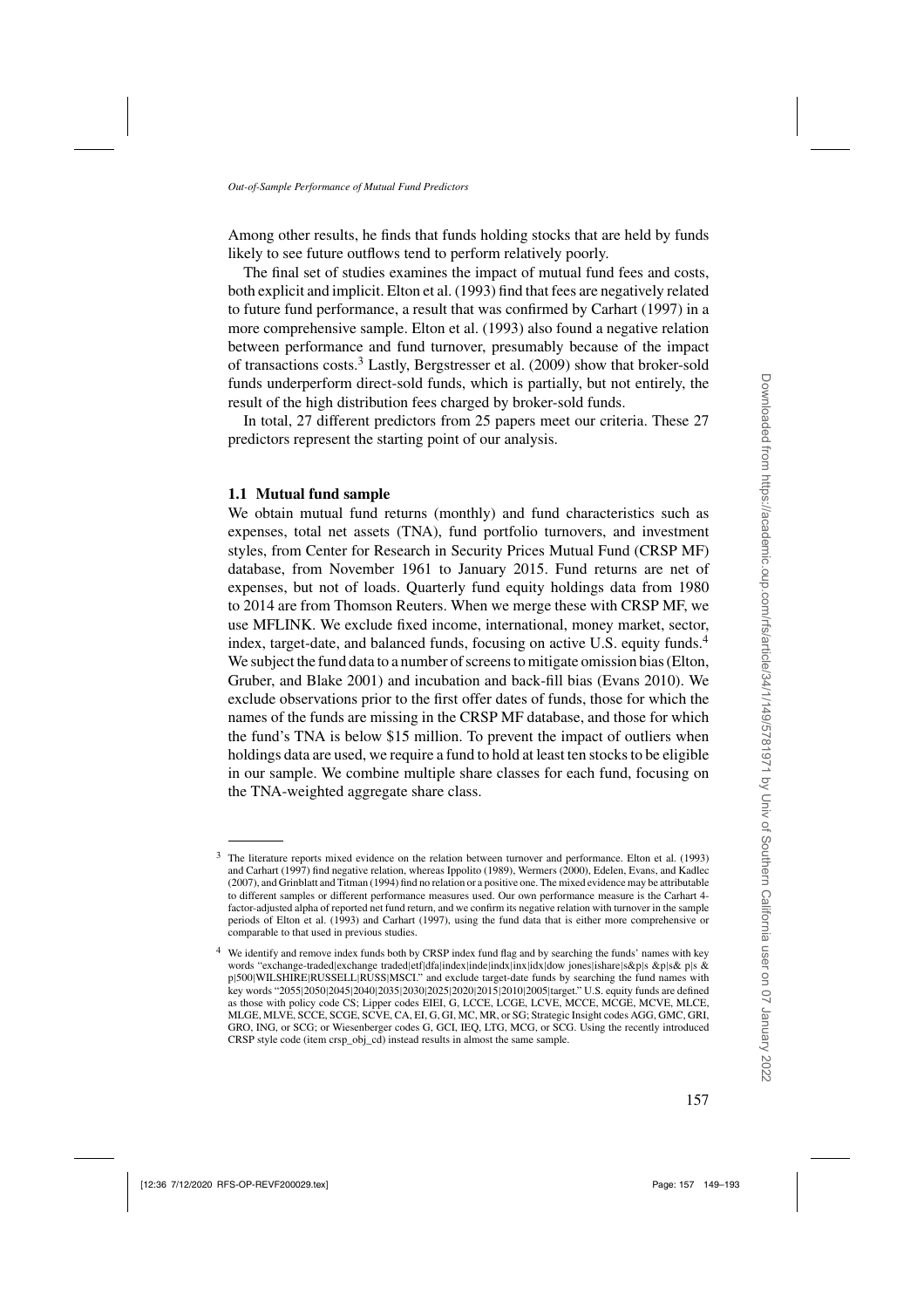Our final sample, which ranges from November 1961 to January 2015, comprises 3,069 unique funds, and the average number of months for a fund in our sample is 147.

#### **1.2 Computing alpha spreads**

The ultimate object of interest in our study is mutual fund alpha.<sup>5</sup> To control for standard risk exposures and to allow alphas to vary over time, we follow [Carhart](#page-42-0) [\(1997\)](#page-42-0) by computing alphas based on rolling window estimates of factor betas. Specifically, for each fund at each date, we use the previous 36 months to estimate the betas on the [Fama and French](#page-43-0) [\(1993](#page-43-0)) and [Carhart](#page-42-0) factors. We then use those betas to risk-adjust the current month's excess return. We refer to the result as the "realized alpha," denoted for fund i and time t as  $\alpha_{it}$ .

A large part of our analysis is focused on the behavior of spreads in mutual fund alphas. These are formed by measuring the relation between fund alphas and some fund-level predictor  $x_{ijt}$ , where the *i* subscript denotes the fund and  $j$  the predictor. For compactness of notation we specify the date as  $t$  but note that the predictor is always known as of the end of month  $t - 1$ . In all cases, the predictor variable is defined such that high values are associated with good performance and low values with bad performance, where this determination is made on the basis of the original paper in which the predictor was proposed.

We measure alpha spreads in two ways, by sorting and by cross-sectional regression. Sort-based alphas are computed by sorting on  $x_{i}$  and computing the difference between the equal weighted average alphas in the top and bottom quintiles. For shorthand we denote this spread as "Q5-Q1." We also use crosssectional regression to produce alpha spreads. In this approach, we simply run univariate monthly regressions of ex post fund alphas on individual predictors that are normalized to have zero mean and unit standard deviation in the crosssection. The slope coefficients of these regressions constitute the "CSR" alpha spreads.

Two of the predictors that we include (the broker-sold indicator of [Bergstresser, Chalmers, and Tufano 2009](#page-42-0) and the holdings-based growth fund indicator of [Chan, Chen, and Lakonishok 2002](#page-42-0)) are indicators, always taking values of 0 or 1. For these predictors, the Q5-Q1 spread is computed as the difference between the equal weighted average alphas in the two portfolios, while the CSR spread is computed by running cross-sectional regressions on these indicators. In these cases, these two procedures result in numerically identical values.

Normalization of the predictors in regression analysis is necessary given that we will be using the resultant CSR coefficients in panel regressions. Without normalization, differences in the variances of different predictors will cause large deviations in CSR coefficients that are unrelated to the strength of the

<sup>5</sup> Unless specified otherwise, fund alpha in this paper always refers to the alpha of the actual fund return, net of fees and costs.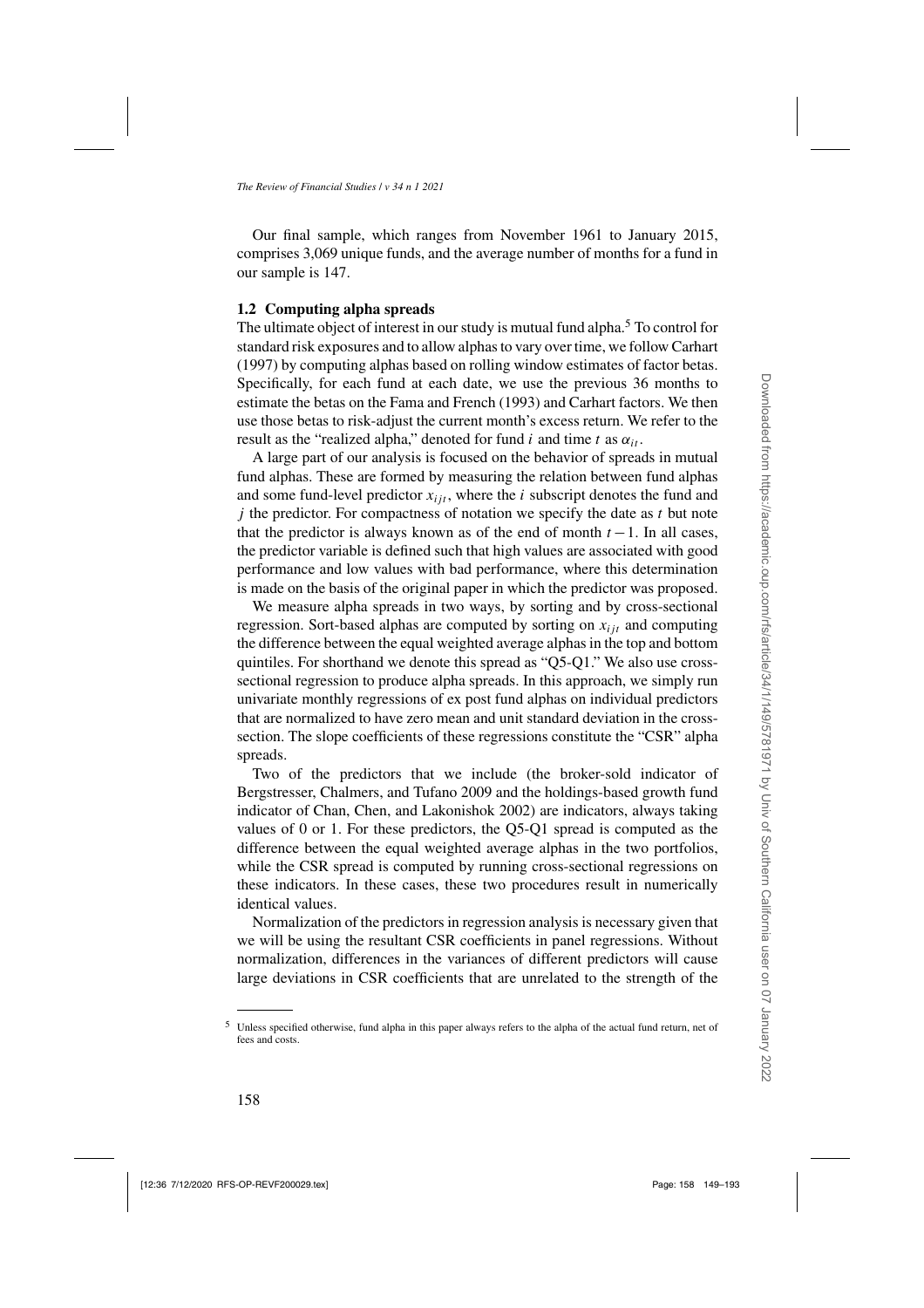predictions. Normalization of the predictors has the effect of making the CSR coefficients from different predictors reasonably homogeneous in terms of time series means and variances.

We believe that including both types of alpha spreads is potentially important. Cross-sectional regression maximizes dispersion in the predictor, which potentially allows funds with very large or very small values of the predictor to have more influence on the estimated spread. This is appropriate if we believe that those funds are more heavily affected by whatever force underlies the effectiveness of that predictor. This is undesirable, however, if the relation between predictor and alpha is nonlinear. In this case, computing spreads based on extreme quintiles makes more sense. Given no guidance to choose one approach or the other, we include them both.

## **1.3 Criteria for including predictors**

As discussed at the beginning of this section, we have identified 27 predictors found in the mutual fund literature to forecast future fund performance in a statistically significant manner using a small number of standard databases. Our goal is to understand the out-of-sample performance of these predictors, so we [must first document in-sample performance. We follow](#page-44-0) McLean and Pontiff [\(2016](#page-44-0)) in requiring that predictors exhibit a degree of success in-sample that falls somewhat short of statistical significance, namely, that the average in-sample alpha spread has a *t*-statistic above 1.5. For the extreme quintile (Q5-Q1) results, this *t*-statistic is computed on the basis of in-sample Q5-Q1 spreads. For the cross-sectional regression (CSR) results, the *t*-statistic is based on CSR spreads.

We emphasize that we are not attempting to replicate earlier results but rather to re-evaluate these results within a consistent framework. The mutual fund literature contains many different approaches for assessing the validity of a predictor. These include the comparison of portfolios based on some sorting variable, where the number of portfolios is typically between 3 and 10, and where each portfolio may be equally weighted or value weighted. Regression-based approaches are also common and may use the panel or Fama-Macbeth frameworks, with or without adjustment for serial correlation and heteroscedasticity. In addition, regressions may include control variables, which we do not include in our own analysis. Finally, adjustment for benchmark or factor risk is handled very differently across different papers, with the early literature, in some cases, focusing on raw returns and most papers since [Carhart](#page-42-0) [\(1997\)](#page-42-0) using the 4-factor model from that paper.

Table [1](#page-11-0) shows the results of this analysis of each of the 27 predictors we consider.<sup>6</sup> Using the sample period from the original papers, 18 of the 27

<sup>6</sup> To ease a comparison with original studies, we do not align predictors in Table [1](#page-11-0) to ensure that higher values are associated with better future fund performance. In subsequent tables we change predictor sign, when necessary, so that higher values imply better performance according to the original studies.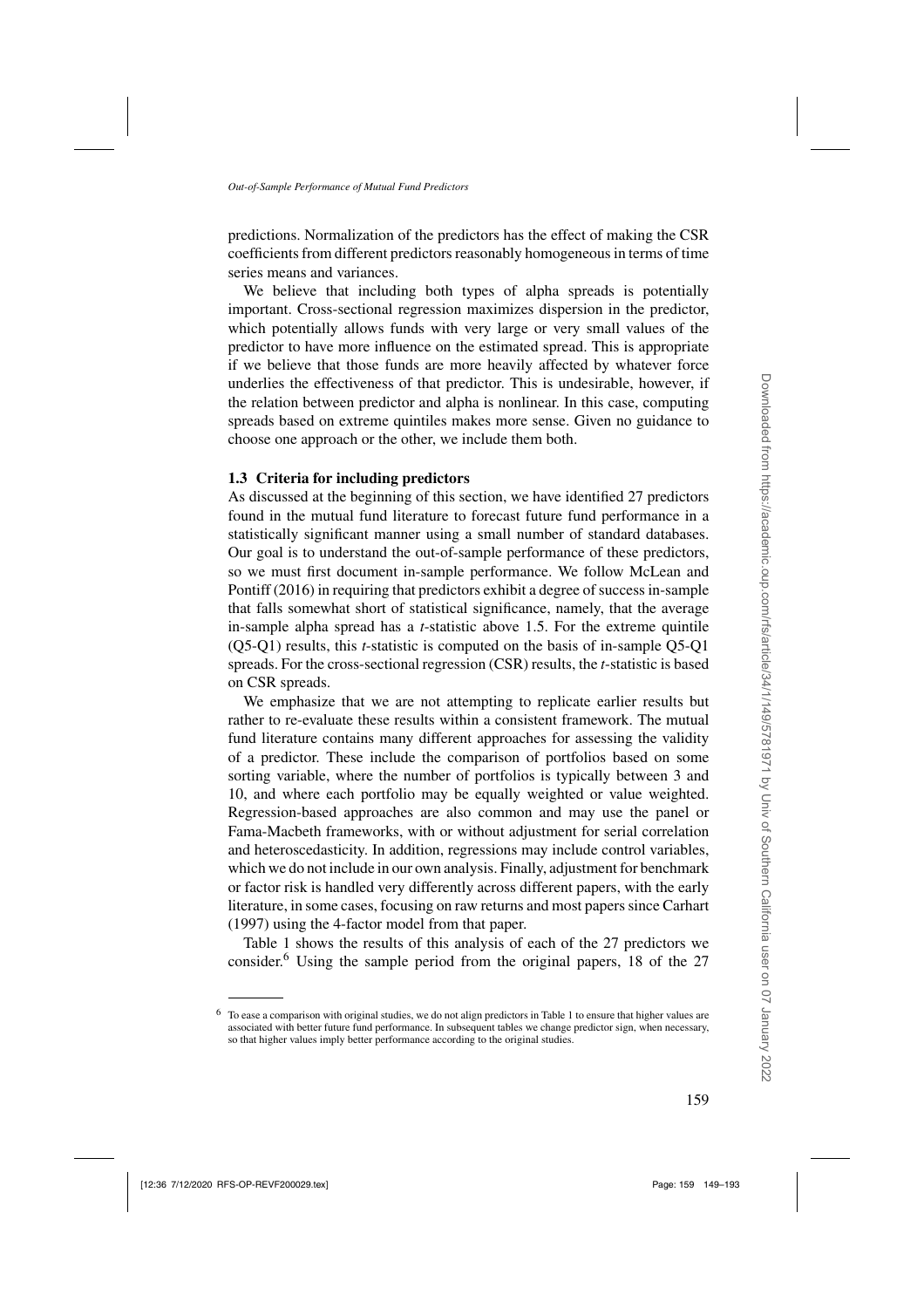<span id="page-11-0"></span>

|                                                                           |                  |                     |                     | Qs - QI                      |                              |                   |                     | CSR                         |                             |                                |
|---------------------------------------------------------------------------|------------------|---------------------|---------------------|------------------------------|------------------------------|-------------------|---------------------|-----------------------------|-----------------------------|--------------------------------|
|                                                                           |                  |                     |                     | Out-of-                      | Post-                        |                   |                     | Out-of-                     | Post-                       |                                |
| Predictor                                                                 | Sample<br>period | Publication<br>date | In-sample<br>spread | sample<br>spread             | publication<br>spread        | w/ orig?<br>Agree | In-sample<br>spread | sample<br>spread            | publication<br>spread       | w/orig?<br>Agree               |
| Abnormal cash holdings (Simutin 2014)                                     | 1992–2009        | 2014:07             | 1.84(2.40)          |                              | $-3.29(-1.14) -14.86(-1.19)$ | Yes               | 2.16 (1.50)         |                             | $-1.17(-1.56) -3.71(-1.19)$ | Yes                            |
| Active share (Cremers and Petajisto<br>2009)                              | $1990 - 2003$    | 2009:09             | 7.26 (1.02)         | 1.54(0.35)                   | $-0.21(-0.04)$               | Sign              | 1.50(0.56)          |                             | $1.05(0.66) - 0.04(-0.02)$  | Sign                           |
| Active weight (Doshi et al. 2015)                                         | 1980–2013        | 2015:12             | 7.95 (2.86)         | $-0.33(-0.04)$               |                              | Yes               | 2.69 (2.86)         | $-0.12(-0.05)$              |                             |                                |
|                                                                           | 996-2004         | 2009:10             | 4.78 (2.79)         | $-1.85(-0.44)$               | 5.16 (3.34)                  |                   | 4.78 (2.79)         | $-1.51(-0.44)$              | 5.16 (3.34)                 | ងនឹងន                          |
| Direct-sold (Bergstresser et al. 2009)<br>Flow-induced trading (Lou 2012) | 980-2006         | 2012:12             | 21.86 (2.86)        | $-7.11(-0.81)$               | 7.73 (0.63)                  | <b>Sex</b><br>Sex | 8.22 (3.01          | $-2.44(-0.87)$              | 2.10(0.54)                  |                                |
| et al. 2011)<br>Holdings-based alpha (Elton                               | 1994–2005        | 2011:04             | 20.32 (2.13)        | (4.97 (2.54)                 | 4.11 (0.50)                  |                   | 8.24(2.34)          | 5.40 (2.49)                 | 2.02(0.74)                  |                                |
| Industry concentration (Kacperczyk<br>et al. 2005)                        | 1984–1999        | 2005:08             | 2.33 (0.40)         | 0.55(0.10)                   | $2.48(-0.42)$                | Sign              | $1.39(-0.67)$       | $-0.47(-0.23)$              | $-1.01(-0.59)$              | $\stackrel{\circ}{\mathsf{z}}$ |
| Intangibles (Gupta-Mukherjee 2014)                                        | 1980–2009        |                     | $-6.94(-0.87)$      | $-9.33(-1.04) -22.87(-0.92)$ |                              |                   | $-3.30(-1.22)$      | $-2.21(-1.01) -3.97(-0.69)$ |                             |                                |
| let and<br>Inverse of diversification (Pol)<br>Wilson 2008)               | 1976–2001        | 2014:02<br>2008:12  | 1.49(0.34)          |                              | $-1.83(-0.75) -3.53(-1.08)$  | នីខ្លា<br>No      | $-0.93(-0.60)$      |                             | $-0.22(-0.25) -0.61(-0.52)$ | នី<br>ខ្លាំ<br>ខ្លាំ           |
| Fund size (Chen et al. 2004)                                              | 962-1999         | 2004:12             | $-4.43(-0.99)$      | $-0.22(-0.10)$               | 1.62(0.96)                   |                   | $-2.27(-1.55)$      | 0.05(0.07)                  | 0.82(1.39)                  |                                |
| One-year return (Hendricks et al. 1993)                                   | 1974–1988        | 1993:03             | 33.87 (4.05)        | 28.57 (3.97)                 | 18.25(2.31)                  | Sign<br>Yes       | 13.12(4.12)         | (0.74(4.20)                 | 6.59(2.34)                  | Siga<br>Siga                   |
| 1995)<br>Momentum (Grinblatt et al.                                       | 1974–1984        | 1995:12             | $13.67(-1.44)$      | $-1.91(-0.61)$               | $-4.49(-1.23)$               | $\tilde{z}$       | $-3.64(-0.96)$      | 0.12(0.11)                  | $-1.50(-1.20)$              | <b>S</b> &                     |
| Fund flows (Zheng 1999)                                                   | 1970-1993        | 00:6661             | 8.28 (1.76)         | 5.34 (1.73)                  | 5.26 (1.39)                  | Yes               | 2.28 (1.52)         | 1.00(1.26)                  | 0.67(0.71)                  |                                |
| Seru 2007)<br>Public info (Kacperczyk and                                 | 1993–2002        | 2007:04             | 1.01 (0.20)         | 0.39(0.20)                   | 0.90(0.35)                   |                   | 2.16 (1.24)         | 0.34 (0.50)                 | 1.08(1.30)                  | ż                              |
|                                                                           |                  |                     |                     |                              |                              |                   |                     |                             | (Continued)                 |                                |

Table 1 Alpha spreads in and out of sample **Alpha spreads in and out of sample**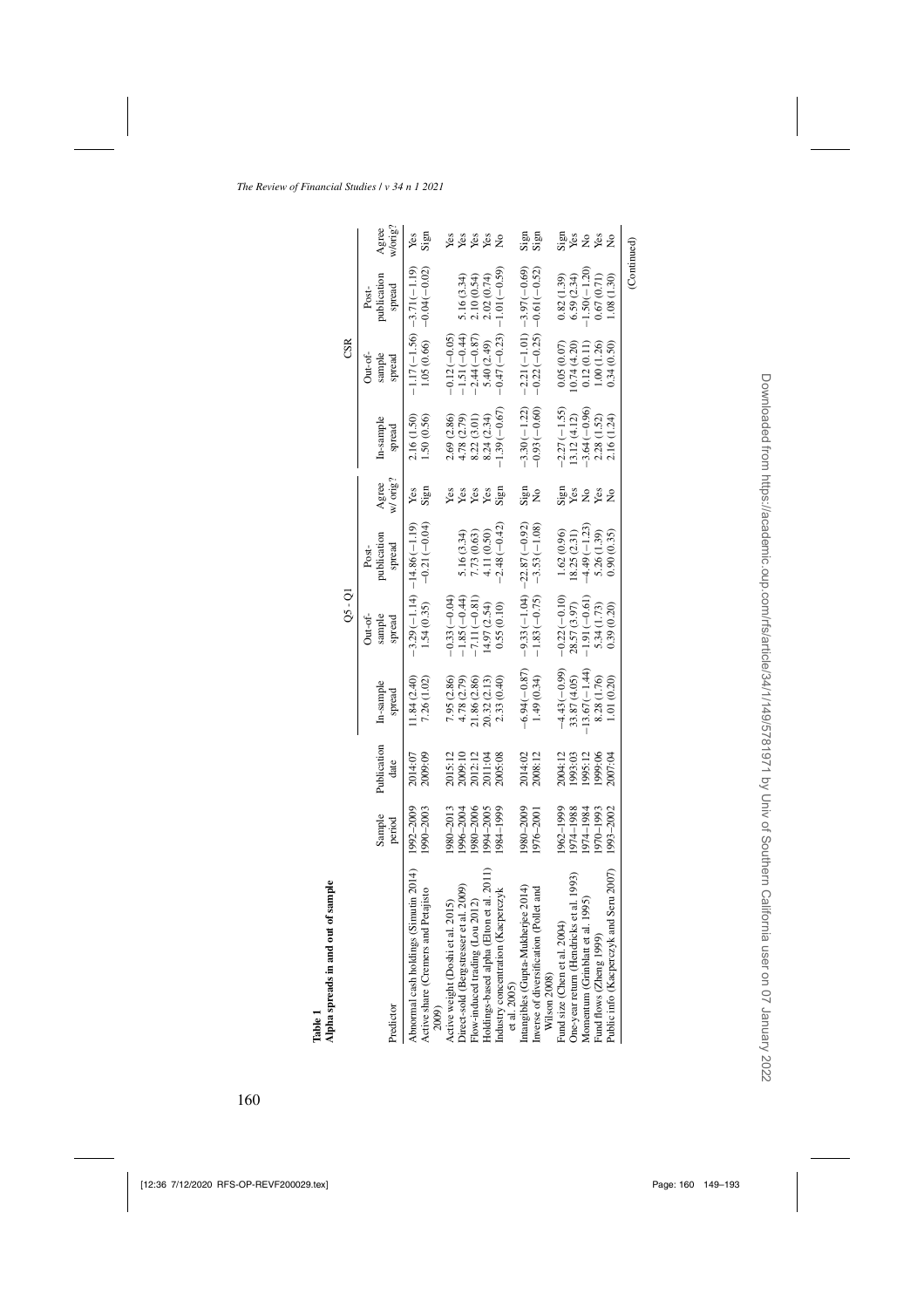|--|--|

| (Continued)<br>Table 1                                                                                                                                                                                                                                                                                                                                                                                                                                        |                        |                     |                                                                                                                                                           |                                   |                                  |                      |                               |                                            |                                |                  |
|---------------------------------------------------------------------------------------------------------------------------------------------------------------------------------------------------------------------------------------------------------------------------------------------------------------------------------------------------------------------------------------------------------------------------------------------------------------|------------------------|---------------------|-----------------------------------------------------------------------------------------------------------------------------------------------------------|-----------------------------------|----------------------------------|----------------------|-------------------------------|--------------------------------------------|--------------------------------|------------------|
|                                                                                                                                                                                                                                                                                                                                                                                                                                                               |                        |                     |                                                                                                                                                           | Qs - QI                           |                                  |                      |                               | CSR                                        |                                |                  |
| Predictor                                                                                                                                                                                                                                                                                                                                                                                                                                                     | Sample<br>period       | Publication<br>date | In-sample<br>spread                                                                                                                                       | sample<br>Out-of-<br>spread       | publication<br>spread<br>Post-   | w/ orig?<br>Agree    | In-sample<br>spread           | sample<br>Out-of-<br>spread                | publication<br>spread<br>Post- | w/orig?<br>Agree |
| Growth style (Chan et al. 2002)<br>Risk shifting (Huang et al. 20                                                                                                                                                                                                                                                                                                                                                                                             | 1985–1997<br>1980–2009 | 2002:10<br>2011:08  | $-7.69(-0.83)$<br>5.90 (1.00)                                                                                                                             | $-23.02(-1.95)$<br>$-0.80(-0.11)$ | $-6.10(-0.56)$<br>3.21 (0.37)    | $\tilde{\mathsf{z}}$ | $-7.69(-0.83)$<br>0.33(0.18)  | $-23.02(-1.95)$<br>$-1.00(-0.48)$          | $-6.10(-0.56)$<br>0.10(0.04)   | ż<br>$\tilde{z}$ |
| Skill index (Kacperczyk et al. 2014)<br>R-squared (Amihud and Goyenko 2013)                                                                                                                                                                                                                                                                                                                                                                                   | 1980-2005<br>0102-6861 | 2014:08<br>2013:03  | $-8.20(-1.81)$<br>23.69 (3.38)                                                                                                                            | 1.54 (0.24)<br>7.96(1.12)         | 3.93(0.27)<br>(5.26(1.31)        | Yes                  | $-3.21(-2.07)$<br>9.34(3.74)  | 1.03(0.47)<br>2.50(1.18)                   | 3.46 (0.64)<br>4.64(1.28)      | Yes              |
| One-year Carhart alpha (Carhart 1997)<br>Five-year Carhart alpha (Carhart 1997)<br>Back-tested alpha (Mamaysky et al.                                                                                                                                                                                                                                                                                                                                         | 1962–1993<br>1962-1993 | 997:03<br>997:03    | 24.84 (3.33)<br>41.80 (6.98)                                                                                                                              | 18.53(3.61)<br>13.73 (3.37)       | (8.79(3.19)<br>0.58(2.26)        | yes<br>Yes           | 9.75 (3.30)<br>5.70 (6.99)    | 5.11 (3.59)<br>6.80(3.67)                  | 7.21(3.40)<br>4.26(2.61)       | <b>Seger</b>     |
| 2007)                                                                                                                                                                                                                                                                                                                                                                                                                                                         | 1970–2002              | 2007:09             | 29.85 (4.84)                                                                                                                                              | 27.65 (3.02)                      | (2.28(2.15))                     | Yes                  | 10.12(4.60)                   | 8.55 (2.99)                                | 3.80(1.75)                     | Yes              |
| Active peer benchmarks (Hunter et al. $2014$ )                                                                                                                                                                                                                                                                                                                                                                                                                | 1983-2010              | 2014:04             | 33.34 (6.62)                                                                                                                                              | 16.64 (2.88)                      | 15.21 (0.90)                     | Yes                  | 11.29 (6.68)                  | 5.83 (2.86)                                | 5.97 (1.00)                    | Yes              |
| Pastor-Stambaugh alpha (Busse and<br>Irvine 2006)                                                                                                                                                                                                                                                                                                                                                                                                             | 1985-1995              | 2006:10             | 34.63 (4.65)                                                                                                                                              | 35.77 (7.70)                      | 10.49 (1.66)                     | Yes                  | 14.37 (4.58)                  | 13.04(7.57)                                | 3.57 (1.58)                    | Yes              |
| .2005<br>$\mathfrak{Z}$<br>Expense ratio (Elton et al. 199<br>Success overlap (Cohen et al.                                                                                                                                                                                                                                                                                                                                                                   | 1982–2002<br>1965–1984 | 2005:06<br>1993:01  | $-28.69(-3.70)$<br>21.97 (2.43)                                                                                                                           | $-9.23(-3.81)$<br>9.87(1.57)      | $-3.03(-0.42)$<br>$-8.71(-3.15)$ | Yes<br>Yes           | $-8.78(-3.26)$<br>7.85(2.37)  | $-3.33(-3.98) -3.04(-3.21)$<br>4.35 (2.12) | $-1.39(-0.61)$                 | Yes<br>Yes       |
| 2008)<br>Return gap (Kacperczyk et al.<br>Turnover (Elton et al. 1993)                                                                                                                                                                                                                                                                                                                                                                                        | 1984–2003<br>1965-1984 | 2008:11<br>1993:01  | $-19.93(-1.98)$<br>18.07 (4.78)                                                                                                                           | $-6.36(-1.35)$<br>8.02 (2.29)     | $-8.49(-1.54)$<br>2.69 (1.02)    | Yes<br>Yes           | $-2.39(-0.65)$<br>8.54 (6.51) | $-2.04(-1.44) -2.33(-1.44)$<br>3.20(2.52)  | 1.00(1.10)                     | Sign<br>Yes      |
| prior 36 months of returns. Alpha spreads are computed either as the difference between the top and bottom quintiles of a predictor-based sort (Q5-Q1) or as the slope ocefficient of a<br>This table reports summary statistics on the alpha spreads, in basis points per month, associated with abnormal return predictors documented in the mutual fund literature. The realized<br>alpha for each fund on each date is c<br>cross-sectional regression of |                        |                     | realized alphas on the predictor (CSR). We examine these spreads separately over various subsamples. The table also reports the sample period used in the |                                   |                                  |                      |                               |                                            |                                |                  |

cross-sectional regression of realized alphas on the predictor (CSR). We examine these spreads separately over various subsamples. The table also reports the sample period used in the original study as well as that study's publication date. Finally, the table reports whether our in-sample average spread is consistent with the original study ("Yes"), consistent with the same sign but with a t-statistic below 1.5 ("Sign"), or has the opposite sign as the original study ("No"). The full sample period starts in 1961:11 and ends in 2015:01. t-statistics are in parentheses.

original study as well as that study's publication date. Finally, the table reports whether our in-sample average spread is consistent with the original study ("Yes"), consistent with the same sign but with a t-statistic below 1.5 ("Sign"), or has the opposite sign as the original study ("No"). The full sample period starts in 1961:11 and ends in 2015:01. t-statistics are in parentheses.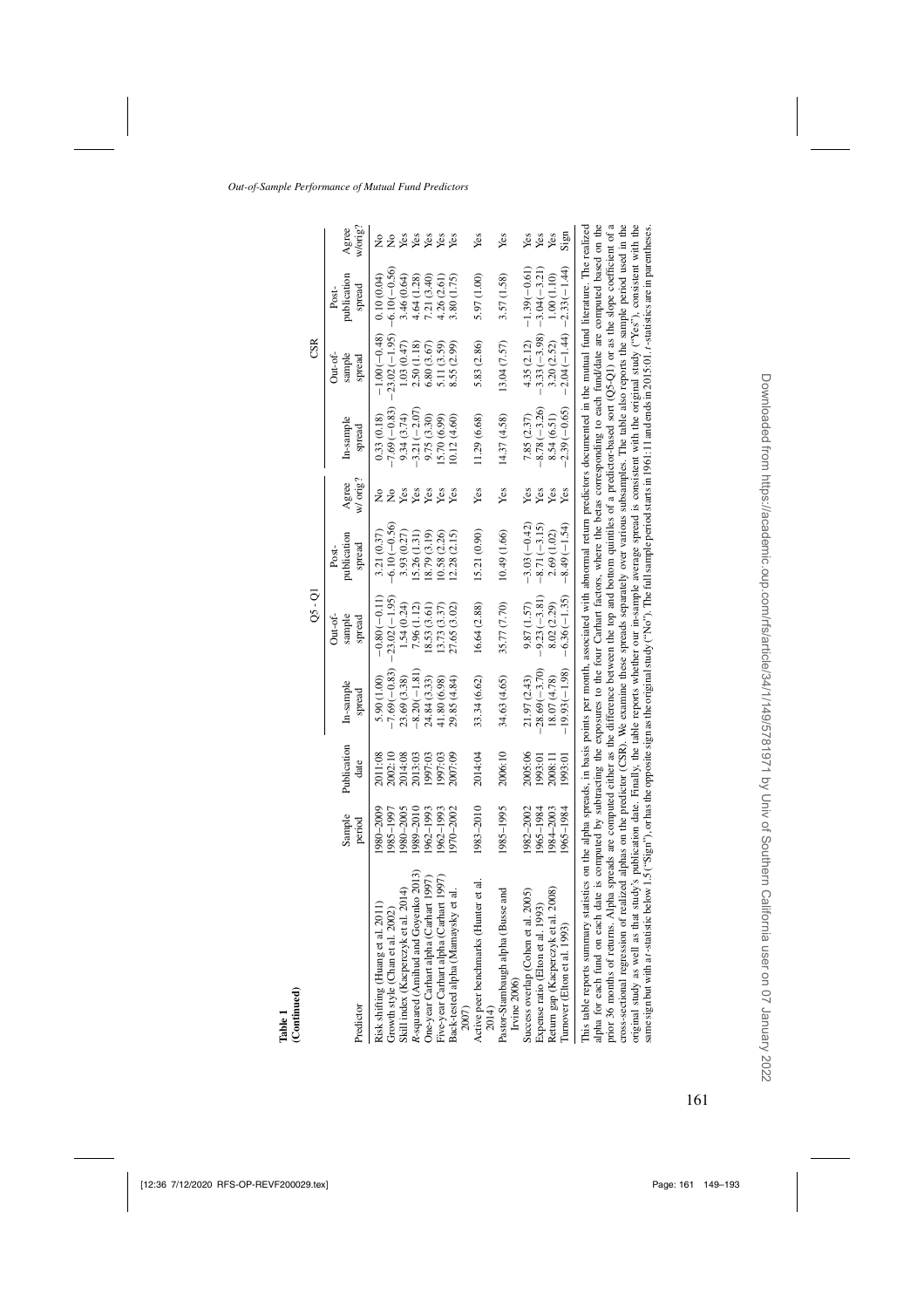predictors have *t*-statistics above 1.5, with estimated coefficients that match those in the original studies, for the results based on quintiles (Q5-Q1). Of the remaining nine predictors, four match the sign but fail to meet the 1.5 *t*-statistic cutoff, and five are estimated with insignificance and with signs that are opposite those in the original studies. For the results based on cross-sectional regression (CSR), 18 predictors are again significant with matching sign, though they are not all the same as those significant under the sort-based analysis. Five of the remaining nine have the matching sign but are not significant, whereas four are insignificant with the opposite sign.

In the cases in which our results are inconsistent with the original studies, the explanation for the inconsistency is sometimes obvious. [Grinblatt et al.](#page-43-0) [\(1995\)](#page-43-0), for instance, document the effects of momentum on mutual fund returns, establishing that momentum is a significant factor for explaining fund performance. This result was one motivation behind the 4-factor model subsequently proposed by [Carhart](#page-42-0) [\(1997](#page-42-0)). Because our risk adjustment is based on Carhart's model, the predictor proposed by [Grinblatt et al.](#page-43-0) [\(1995\)](#page-43-0) becomes insignificant.

In other cases, our finding of no statistical significance does not contradict the results of the original paper. [Cremers and Petajisto](#page-42-0) [\(2009\)](#page-42-0), for instance, document the statistically significance of their active share variable, but they show that it is not robust to the factor adjustment that we focus on in this paper. [Kacperczyk and Seru](#page-43-0) [\(2007\)](#page-43-0) document a strong relation between the reliance on public information and fund alphas, but they only consider regressions in which a number of control variables are included.

In each of these cases, the methodological choices made in the original papers could well be appropriate. Our own simple and standardized framework is likely not the ideal way to evaluate every predictor. Given the impracticality of using a different empirical approach for each predictor and our desire for consistency, it appears inevitable that some predictors will fail to make the significance cutoff.

Table [1](#page-11-0) also shows the performance of the predictor-level alpha spreads in data outside the sample periods used in the original study. In the vast majority of cases, alpha spreads that are significant in sample are lower in the out-of-sample and post-publication periods. This motivates the more systematic analysis in the next section.

# **2. Out-of-Sample Performance**

The central question we answer in this paper is whether mutual fund alpha predictors continue to work out of sample. We address this question in several ways. We begin by following [McLean and Pontiff](#page-44-0) [\(2016\)](#page-44-0) by analyzing how alpha spreads change outside the original sample period. We then consider a related framework for analyzing predictability in a panel of mutual funds.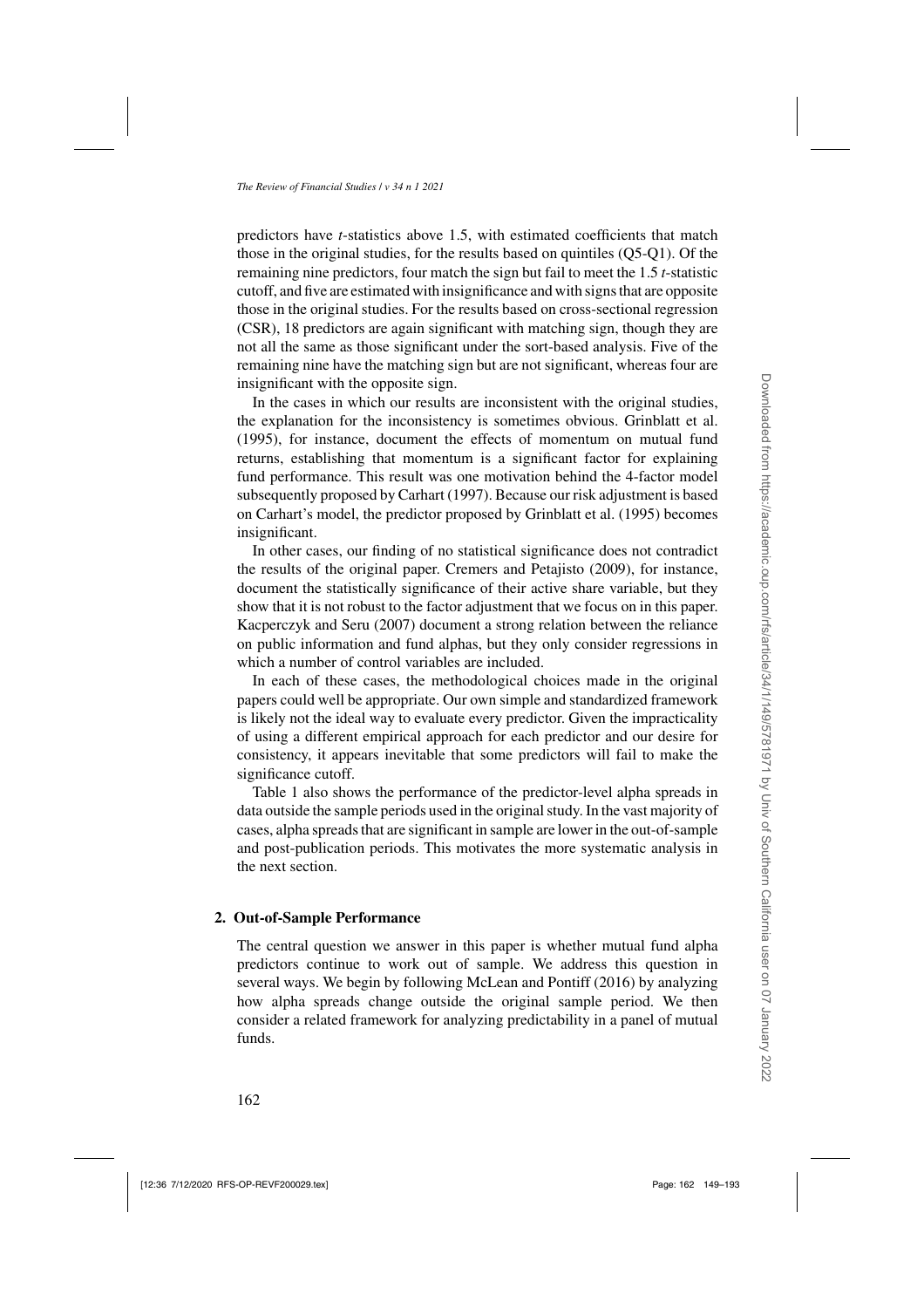## **2.1 Predictor-level descriptive statistics**

Our analysis begins by analyzing the panel of predictor-level alpha spreads, with one observation for each predictor in each month, where the alpha spread is defined either as the Q5-Q1 spread or the CSR coefficient. Table [2](#page-15-0) describes the data that will be used in our predictor-level panel regressions, which combines data on all predictors shown to be significant and with a sign matching that of the original study.

The table shows that of the 18 predictors included in our Q5-Q1 results, there is a median of 246 months of data in their respective sample periods and 216.5 months of data outside them. Most out-of-sample data follow the end of the original studies' sample periods, but for seven of the 18 predictors we have some data that predates the samples originally used. When presample data exist, they average 108 monthly observations. In contrast, post-sample data average 139 months and are available for all predictors. For the 18 predictors that are significant in the CSR-based analysis, the corresponding figures are similar.

Both Q5-Q1 and CSR spreads typically show sizable in-sample averages. For Q5-Q1 spreads, the median across all 18 predictors is 21.91 basis points (bps) per month, and the median *t*-statistic is 3.1. The interpretation of CSRbased alpha spreads is not as straightforward. Recall that the CSR-based alpha spread is the slope of a cross-sectional regression in which the predictor has been normalized to have zero mean and unit standard deviation. The average CSR alpha spread is the average coefficient on these normalized predictors. The 8.39 in-sample value implies, therefore, that a 1-standard-deviation increase in a predictor would increase the fund alpha by 8.39 bps per month. The median *t*-statistic in this case is 3.14.<sup>7</sup>

Out-of-sample spreads are much lower. For Q5-Q1 spreads, the median spread drops to about 8.6 bps per month, with a median *t*-statistic of 2.01. For CSR, the median spread drops from 8.4 to just 3.3, with a median *t*-statistic of 2.31.

The table also shows the median value of the ratio of the out-of-sample and in-sample alpha spreads. For the Q5-Q1 case, the median ratio is 0.39, meaning that the typical predictor's out-of-sample alpha is just 39% of its insample alpha. For the CSR case, the median ratio is similar, at 0.38. For all predictors in the CSR results, the out-of-sample spread is lower than the insample spread. This relation is reversed only once for the Q5-Q1 results, which occur[s for the](#page-42-0) [Pástor-Stambaugh](#page-44-0)[\(2002](#page-44-0)[\) alpha, as implemented by](#page-42-0) Busse and Irvine [\(2006](#page-42-0)), which is slightly stronger outside the original sample period of Busse and Irvine.

<sup>7</sup> Note that the smaller magnitude of the CSR-based alpha spreads is expected. For a normally distributed predictor, the average predictor in the fifth quintile would be about 1.4 standard deviations above the mean and about 2.8 standard deviations above the average value in the first quintile. A difference of 2.8 standard deviations corresponds to an in-sample alpha that is higher by  $2.8 \times 8.39 = 23.49$ , which is close to the value of 21.91 obtained in the Q5-Q1 analysis.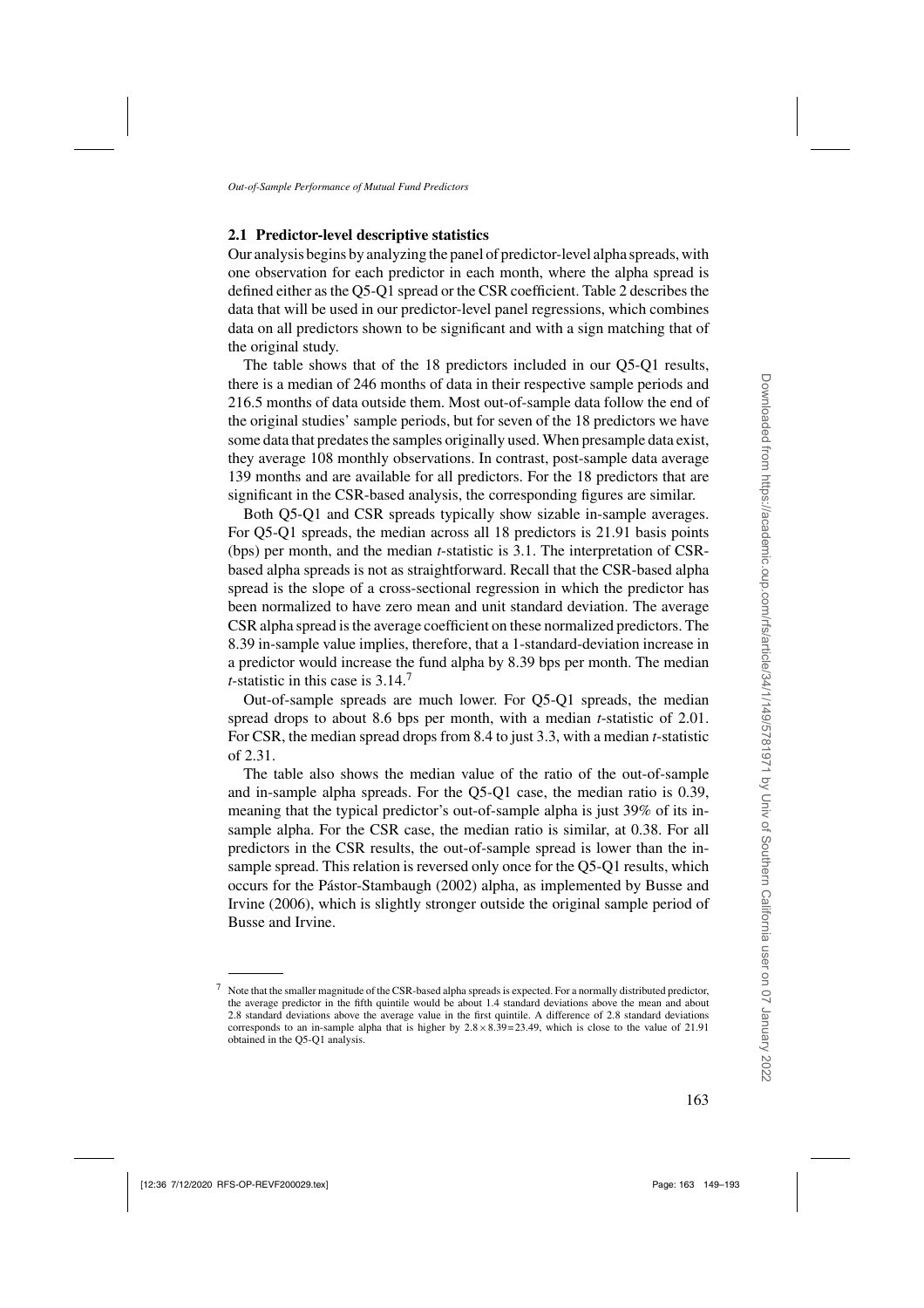<span id="page-15-0"></span>

| tistics<br>Alpha spread summary stat<br>Table 2                                                                                                                                                                                                                                                                                                                                                                                                                                                                                                                                                                                                                                                                                                                                                                                                                                                                                                                                                                |                          |                          |                   |                        |                          |                                        |                                     |                                               |                                       |                                        |
|----------------------------------------------------------------------------------------------------------------------------------------------------------------------------------------------------------------------------------------------------------------------------------------------------------------------------------------------------------------------------------------------------------------------------------------------------------------------------------------------------------------------------------------------------------------------------------------------------------------------------------------------------------------------------------------------------------------------------------------------------------------------------------------------------------------------------------------------------------------------------------------------------------------------------------------------------------------------------------------------------------------|--------------------------|--------------------------|-------------------|------------------------|--------------------------|----------------------------------------|-------------------------------------|-----------------------------------------------|---------------------------------------|----------------------------------------|
|                                                                                                                                                                                                                                                                                                                                                                                                                                                                                                                                                                                                                                                                                                                                                                                                                                                                                                                                                                                                                | $\mbox{sample}$<br>$\Xi$ | sample<br>Out of         | sample<br>Pre-    | sample<br>Post-        | publication<br>Post-     | publication<br>sample<br>Post-<br>pre- | pre-1992<br>sample<br>only<br>$\Xi$ | 1992-2015<br>$\text{sample}$<br>only<br>$\Xi$ | style-<br>adjusted<br>sample<br>$\Xi$ | adjusted<br>sample<br>Out of<br>style- |
| A. Q5 - Q1                                                                                                                                                                                                                                                                                                                                                                                                                                                                                                                                                                                                                                                                                                                                                                                                                                                                                                                                                                                                     |                          |                          |                   |                        |                          |                                        |                                     |                                               |                                       |                                        |
| Number of predictors included<br>Median number of months                                                                                                                                                                                                                                                                                                                                                                                                                                                                                                                                                                                                                                                                                                                                                                                                                                                                                                                                                       | 246<br>$\overline{18}$   | 216.5<br>$\overline{18}$ | 108               | 139<br>$\overline{18}$ | 107<br>4                 | 57.5<br>$\frac{8}{18}$                 | $\overline{14}$<br>15               | $\overline{4}$<br>15                          | 169                                   | 169<br>$\overline{1}$                  |
| Median alpha spread (bps/month)<br>Median t-statistic                                                                                                                                                                                                                                                                                                                                                                                                                                                                                                                                                                                                                                                                                                                                                                                                                                                                                                                                                          | 3.10<br>21.91            | 8.63                     | 35.30<br>2.23     | 5.50<br>1.87           | 1.60<br>$\overline{8}$ . | 6.35<br>0.89                           | 26.49<br>3.13                       | 2.40<br>19.83                                 | 17.64<br>3.03                         | 8.25<br>1.66                           |
| mple values<br>Median ratio relative to in-sar<br>Percentage $\lt$                                                                                                                                                                                                                                                                                                                                                                                                                                                                                                                                                                                                                                                                                                                                                                                                                                                                                                                                             |                          | 0.39                     | $\frac{1.52}{14}$ | 0.32<br>100            | 0.33<br>93               | 0.29<br>$\approx$                      | 1.04<br>20                          | 0.94<br>$\degree$                             | 0.85<br>$\overline{7}$                | 0.32<br>100                            |
| B. CSR                                                                                                                                                                                                                                                                                                                                                                                                                                                                                                                                                                                                                                                                                                                                                                                                                                                                                                                                                                                                         |                          |                          |                   |                        |                          |                                        |                                     |                                               |                                       |                                        |
| Number of predictors included<br>Median number of months                                                                                                                                                                                                                                                                                                                                                                                                                                                                                                                                                                                                                                                                                                                                                                                                                                                                                                                                                       | 257.5<br>$\frac{8}{18}$  | 180.5<br>$\frac{8}{2}$   | 108               | 139<br>$\frac{8}{2}$   | 107<br>$\vec{a}$         | 57.5<br>$\frac{8}{2}$                  | $\overline{4}$<br>$\overline{15}$   | 138<br>$\frac{6}{2}$                          | 240<br>$\overline{1}$                 | 169<br>$\Box$                          |
| Median alpha spread (bps/month)<br>Median t-statistic                                                                                                                                                                                                                                                                                                                                                                                                                                                                                                                                                                                                                                                                                                                                                                                                                                                                                                                                                          | $8.39$<br>$3.14$         | $3.26$<br>$2.31$         | 16.11<br>2.68     | 1.46<br>1.94           | 1.34<br>2.57             | 1.22<br>2.01                           | $9.70$<br>$3.11$                    | $6.37$<br>2.34                                | 3.14<br>6.97                          | $3.07$<br>1.64                         |
| mple values<br>Median ratio relative to in-sar<br>Percentage $\lt$                                                                                                                                                                                                                                                                                                                                                                                                                                                                                                                                                                                                                                                                                                                                                                                                                                                                                                                                             |                          | 0.38<br>100              | 1.38<br>$\Xi$     | 0.32<br>100            | 0.26<br>93               | 0.38<br>$\overline{5}$                 | 1.06<br>$\overline{13}$             | 0.91<br>69                                    | 0.86<br>76                            | 0.35<br>100                            |
| the predictor (CSR). We examine these spreads separately over various subsamples. The final two columns of the table compute spreads based on predictors that are normalized by their style<br>date is computed by subtracting the exposures to the four Carhart factors, where the betas corresponding to each fund/date are computed based on the prior 36 months of returns. Alpha spreads<br>This table reports summary statistics on the alpha spreads associated with various abnormal return predictors documented in the mutual fund literature. The realized alpha for each fund on each<br>are computed either as the difference between the top and bottom quintiles of a predictor-based sort $(Q5-Q1)$ or as the slope coefficient of a cross-sectional regression of realized alphas on<br>mean and standard deviation. The full sample period starts in 1961:11 and ends in 2015:01, except for the style-adjusted results, which start in 1980:1 because of the availability of holdings data. |                          |                          |                   |                        |                          |                                        |                                     |                                               |                                       |                                        |

Downloaded from https://academic.oup.com/rfs/article/34/1/149/5781971 by Univ of Southern California user on 07 January 2022

Downloaded from https://academic.oup.com/rfs/article/34/1/149/5781971 by Univ of Southern California user on 07 January 2022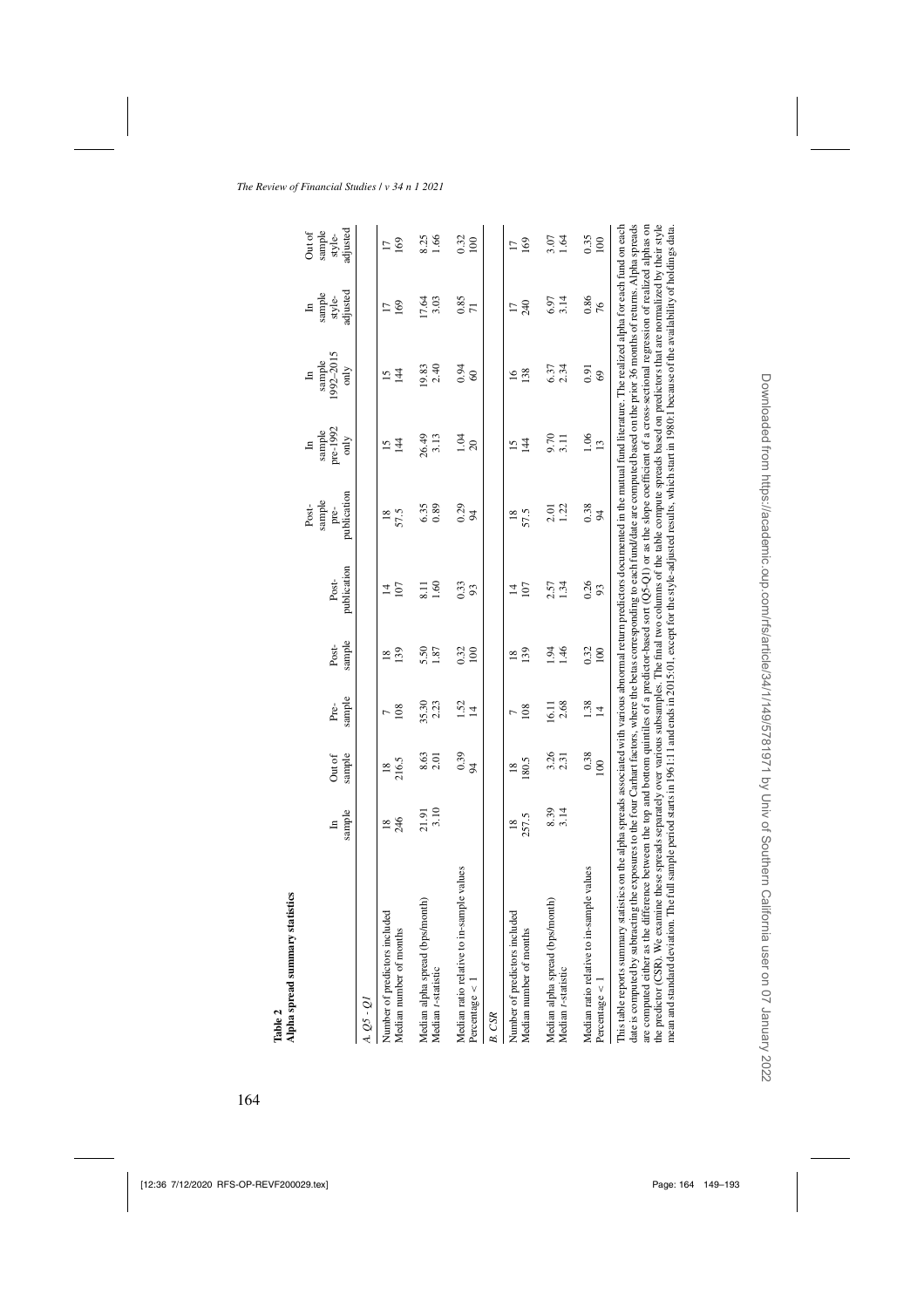<span id="page-16-0"></span>While presample data are spotty, we separately examine the presample and post-sample periods to determine in which part of the out-of-sample period alpha spreads decline most. Interestingly, we find that Q5-Q1 presample alpha spreads are substantially larger, at around 1.52 times their in-sample values, for the seven predictors that can be analyzed. Presample CSR spreads are only slightly smaller. Thus, the out-of-sample decline in alpha spreads appears to come entirely from the post-sample period.

Following [McLean and Pontiff](#page-44-0) [\(2016\)](#page-44-0), we also examine the post-publication performance of the alpha predictors and separately consider the portion of the post-sample period that predates publication. While post-publication data is only available for 14 predictors, both for the Q5-Q1 and CSR cases, the performance over these samples is typically similar to post-sample values. In the window between sample end and publication, alpha spreads are lower than the post-publication values, though these estimates should be treated with caution given the relatively short lengths of these periods (median of 57.5 months).

Table [2](#page-15-0) also sheds some light on how alpha spreads evolve *within* the insample periods. For each predictor with available data, we examine the average alpha spread separately before and after the beginning of 1992, a breakpoint before and after which the median predictor has about the same number of in-sample months. Both for the Q5-Q1 and CSR results, the median predictor's alpha spread over the pre-1992 part of the in-sample period is slightly higher than the full in-sample median, while the median post-1992 in-sample spread is lower. This result suggests that alpha spreads decay during the sample periods of most studies, and not solely after those sample periods are over.

Finally, the table shows how the average in-sample and out-of-sample alpha spreads are affected by style adjustment. As described in more detail in the Online Appendix, we classify funds into a two-by-two grid of styles based on holdings-weighted average percentiles in market capitalizations and book-tomarket ratios. For each date, we demean a fund's predictors by subtracting the contemporaneous averages of all funds in the same style and then rescale them using the contemporaneous standard deviations from the same group of funds. Using these style-adjusted predictors in place of the unadjusted predictors produces the results in the last two columns of the table.

Because style adjustment requires mutual fund holdings data, which are only available starting in 1980, the median in-sample and out-of-sample periods are somewhat shorter. Nevertheless, style adjustment appears to have little impact on any of our main results, suggesting that the power of our mutual fund performance predictors is largely independent of investment style.

#### **2.2 Predictor panel regressions**

To assess the statistical significance of some of the patterns present in Table [2,](#page-15-0) we follow [McLean and Pontiff](#page-44-0) [\(2016\)](#page-44-0) by reassessing the out-of-sample performance of mutual fund predictors in a panel regression setting in which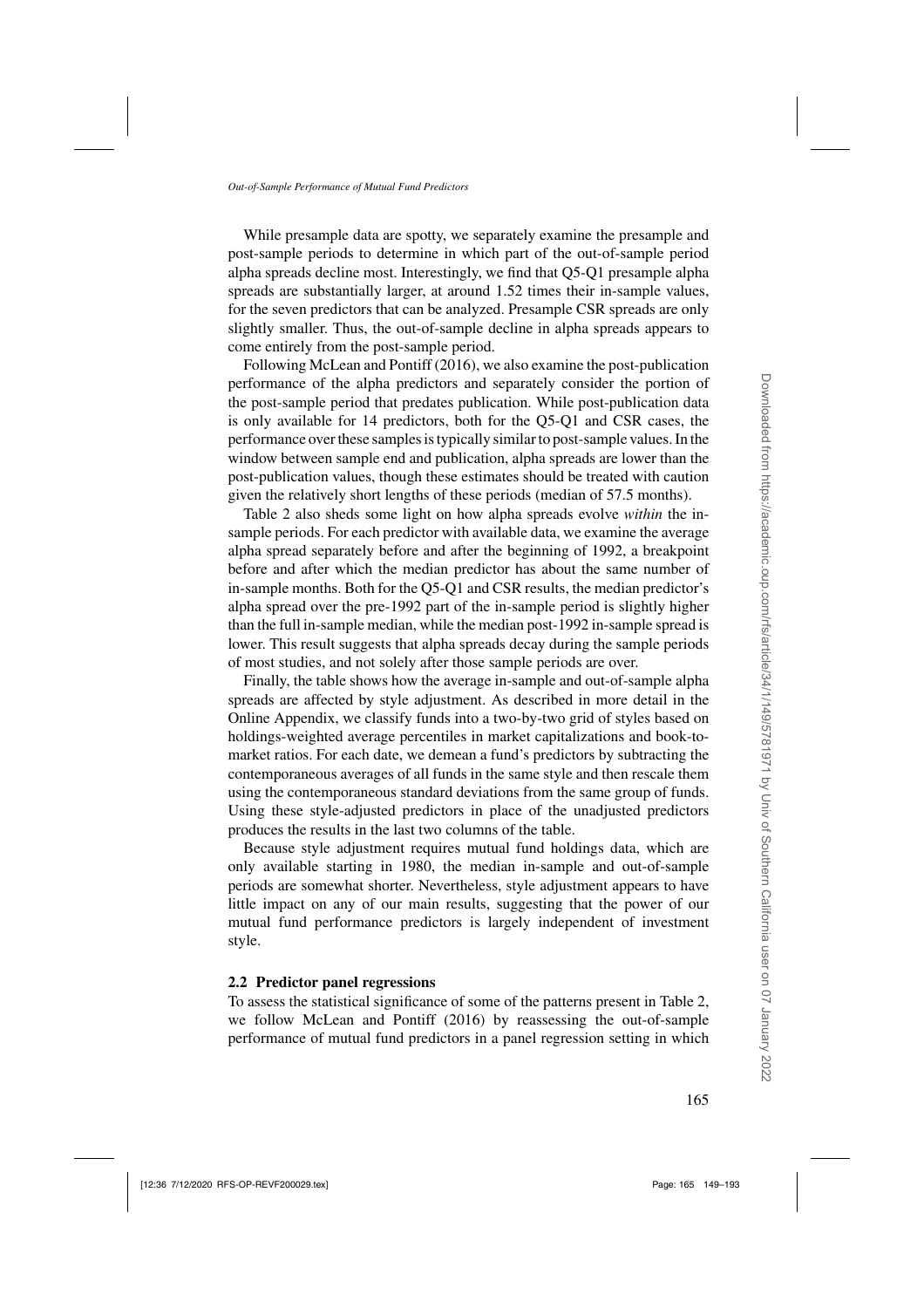all alpha predictors are analyzed jointly. In this panel we can control for crosssectional dependence by clustering and serial dependence either by clustering or through the use of predictor fixed effects. Further, panel regression naturally takes into account that our predictors are observed over different time periods, with in-sample and out-of-sample periods of different lengths.

The results of this analysis appear in Table [3,](#page-18-0) which begins by analyzing alpha spreads (in terms of basis points per month) in the regression

$$
A_{jt} = a_j + b D_{jt}^{OOS} + \epsilon_{jt},
$$

where  $A_{jt}$  is the alpha spread of predictor j and  $D_{jt}^{OOS}$  is an indicator variable that takes the value 1 if  $t$  is outside the original sample period used in the paper in which predictor  $j$  was first proposed. We include results both with and without predictor fixed effects  $(a_i)$ . When predictor fixed effects are included, standard errors are clustered by date to account for contemporaneous cross-correlation between predictor alphas. When fixed effects are not included, we additionally cluster by predictor to account for persistent differences across predictors.

First focusing on the results that use predictor fixed effects, the first regression in each panel shows, for Q5-Q1 and CSR, the declines from the in-sample to out-of-sample periods, which are −11.82 and −4.47, respectively. The value −11.82 indicates that the average high minus low spread from quintile sorts declines by almost 12 bps, on a monthly basis, outside the original study's sample period. The value −4.47 means that the impact of a 1-standard-deviation increase in a predictor is smaller by 4.47 basis points per month out of sample. These values are somewhat smaller than those implied by Table [2,](#page-15-0) but they are nevertheless highly significant.

Next, we separate the out-of-sample period into presample and post-sample subperiods to distinguish data snooping from alternative hypotheses. Following [Linnainmaa and Roberts](#page-44-0) [\(2018\)](#page-44-0), data snooping should result in lower alpha spreads in both subperiods, while an explanation based on learning would imply a decline only after the sample end. Consistent with the results from Table [2,](#page-15-0) alpha spreads are lower post-sample but higher presample, though the presample effect is only statistically significant for Q5-Q1.

As in [McLean and Pontiff](#page-44-0) [\(2016\)](#page-44-0), if investors or fund managers learn from academic studies, then the publication of those studies may lead to a further deterioration in alpha spreads. In Table [3,](#page-18-0) we investigate publication effects first by replacing the out-of-sample indicator  $D_{jt}^{OOS}$  with a post-publication indicator  $D_{jt}^{PP}$ , finding post-publication declines that come close to matching the post-sample declines and that are slightly larger than out-of-sample effects. We then include both out-of-sample and post-publication indicators, so that the post-publication indicator captures the incremental decline in alpha following publication, over and above whatever decline occurs out of sample. We find that both coefficients are negative for both Q5-Q1 and CSR, though the postpublication effect is larger and more highly significant, suggesting a greater role for learning relative to data snooping.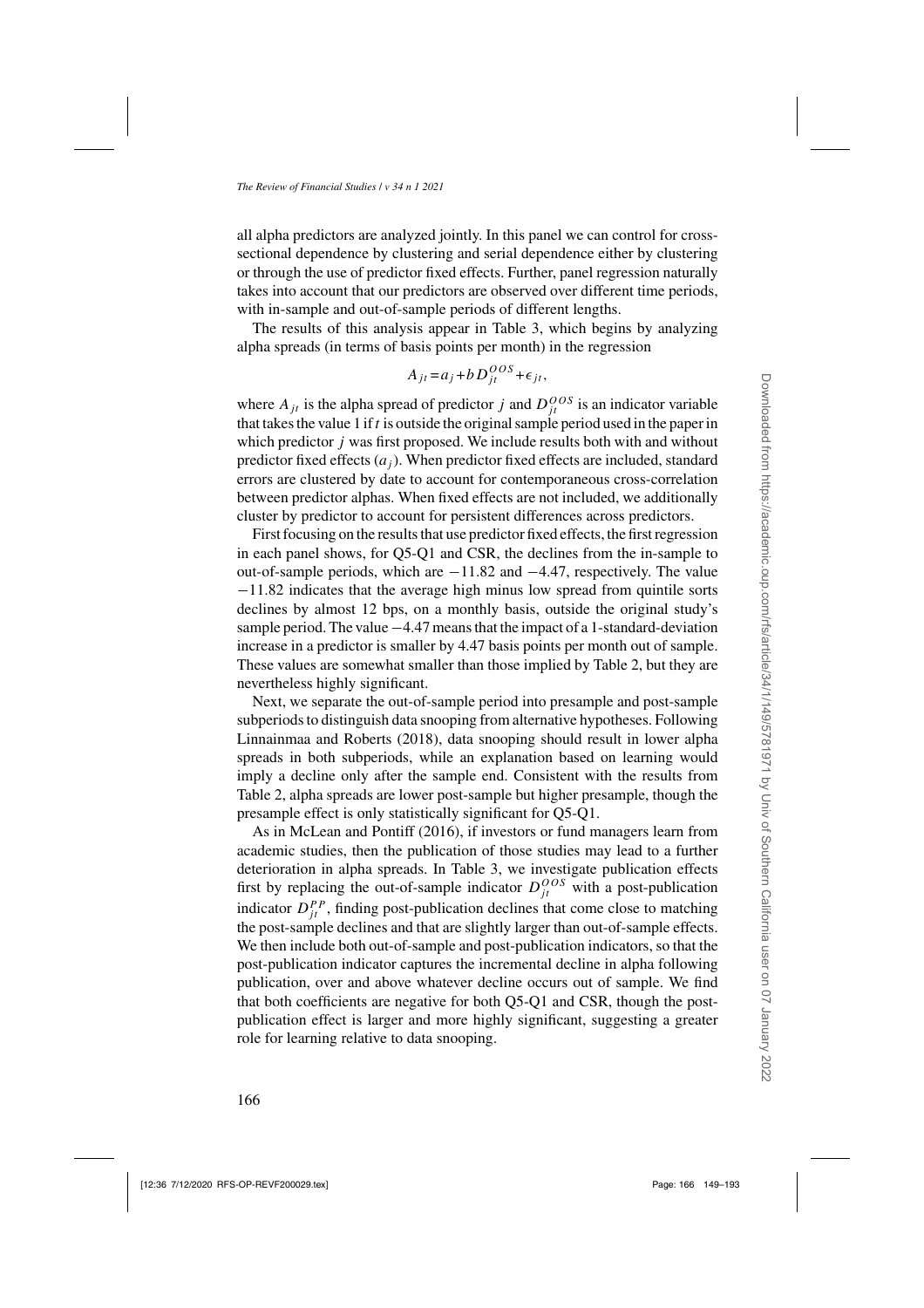<span id="page-18-0"></span>

| $A. Q5 - QI$                                                                                                                                                                                                                                                                                                                                                                                                                                                                                                                                                                                                                                                                                                                                                                                                                                               |                           |                                                                     |                           |                           |                                     |                                       |                                          |                                                        |                       |                                                                                                                                                                 |                                    |                                             |
|------------------------------------------------------------------------------------------------------------------------------------------------------------------------------------------------------------------------------------------------------------------------------------------------------------------------------------------------------------------------------------------------------------------------------------------------------------------------------------------------------------------------------------------------------------------------------------------------------------------------------------------------------------------------------------------------------------------------------------------------------------------------------------------------------------------------------------------------------------|---------------------------|---------------------------------------------------------------------|---------------------------|---------------------------|-------------------------------------|---------------------------------------|------------------------------------------|--------------------------------------------------------|-----------------------|-----------------------------------------------------------------------------------------------------------------------------------------------------------------|------------------------------------|---------------------------------------------|
| Intercept                                                                                                                                                                                                                                                                                                                                                                                                                                                                                                                                                                                                                                                                                                                                                                                                                                                  |                           |                                                                     |                           |                           |                                     |                                       |                                          | 22.26                                                  | 21.09                 |                                                                                                                                                                 | 21.46                              |                                             |
| OOS indicator                                                                                                                                                                                                                                                                                                                                                                                                                                                                                                                                                                                                                                                                                                                                                                                                                                              |                           |                                                                     |                           |                           |                                     |                                       | $22.26$ $(6.41)$ $-8.34$ $-11)$          | (6.41)                                                 | (5.70)                | $22.36$<br>$(6.4)$<br>$(6.4)$<br>$(6.4)$                                                                                                                        | (5.63)                             | $22.26$<br>$(6.41)$<br>$-2.69$<br>$(-0.44)$ |
|                                                                                                                                                                                                                                                                                                                                                                                                                                                                                                                                                                                                                                                                                                                                                                                                                                                            | $-11.82$<br>$(-3.89)$     |                                                                     |                           | $-6.02$<br>$(-1.94)$      |                                     | $-3.93$<br>$(-1.29)$                  |                                          |                                                        |                       |                                                                                                                                                                 |                                    |                                             |
| Presample indicator                                                                                                                                                                                                                                                                                                                                                                                                                                                                                                                                                                                                                                                                                                                                                                                                                                        |                           |                                                                     |                           |                           |                                     |                                       |                                          |                                                        |                       |                                                                                                                                                                 |                                    |                                             |
| Post-sample indicator                                                                                                                                                                                                                                                                                                                                                                                                                                                                                                                                                                                                                                                                                                                                                                                                                                      |                           | $\begin{array}{c} 12.00 \\ (2.15) \\ -15.73 \\ (-4.73) \end{array}$ |                           |                           |                                     |                                       |                                          | $0.59$<br>$0.75$<br>$-13.00$<br>$-3.98$                |                       |                                                                                                                                                                 |                                    |                                             |
| Post-publication indicator                                                                                                                                                                                                                                                                                                                                                                                                                                                                                                                                                                                                                                                                                                                                                                                                                                 |                           |                                                                     | $-15.35$<br>(-4.44)       | $-11.19$<br>$(-3.17)$     |                                     |                                       |                                          |                                                        | $-11.38$<br>$(-3.22)$ | $-8.59$<br>$(-1.35)$                                                                                                                                            |                                    |                                             |
| Post-sample decay                                                                                                                                                                                                                                                                                                                                                                                                                                                                                                                                                                                                                                                                                                                                                                                                                                          |                           |                                                                     |                           |                           |                                     |                                       |                                          |                                                        |                       |                                                                                                                                                                 |                                    |                                             |
| Adj. $R^2$ (%)<br>Fixed effects                                                                                                                                                                                                                                                                                                                                                                                                                                                                                                                                                                                                                                                                                                                                                                                                                            | $\frac{1.13}{\text{Yes}}$ | $\frac{1.59}{Yes}$                                                  | $\frac{1.21}{Yes}$        | $\frac{1.25}{Yes}$        | $-0.10$<br>$(-5.04)$<br>1.35<br>Yes | $-0.09$<br>$(-4.21)$<br>$1.36$<br>Yes | $\frac{0.17}{N_{\odot}}$                 | $0.55$<br>No                                           | $\frac{23}{10}$       | $0.24$<br>No                                                                                                                                                    | $-0.07$<br>$(-3.56)$<br>0.30<br>No | $-0.06$<br>$(-1.79)$<br>0.30<br>No          |
| B. CSR                                                                                                                                                                                                                                                                                                                                                                                                                                                                                                                                                                                                                                                                                                                                                                                                                                                     |                           |                                                                     |                           |                           |                                     |                                       |                                          |                                                        |                       |                                                                                                                                                                 |                                    |                                             |
| Intercept                                                                                                                                                                                                                                                                                                                                                                                                                                                                                                                                                                                                                                                                                                                                                                                                                                                  |                           |                                                                     |                           |                           |                                     |                                       |                                          |                                                        | 7.25<br>(5.08)        |                                                                                                                                                                 | 7.39                               |                                             |
|                                                                                                                                                                                                                                                                                                                                                                                                                                                                                                                                                                                                                                                                                                                                                                                                                                                            |                           |                                                                     |                           |                           |                                     |                                       | $7.67$<br>$(5.77)$<br>$-2.89$<br>$-1.89$ | $7.67$<br>(5.77)                                       |                       | $7.67$<br>$-1.43$<br>$-0.55$                                                                                                                                    | (5.05)                             | $7.67$<br>$-0.36$<br>$-0.38$<br>$-0.38$     |
| OOS indicator                                                                                                                                                                                                                                                                                                                                                                                                                                                                                                                                                                                                                                                                                                                                                                                                                                              | $-4.47$                   |                                                                     |                           | $-2.40$<br>$(-2.15)$      |                                     | $-1.35$<br>$(-1.25)$                  |                                          |                                                        |                       |                                                                                                                                                                 |                                    |                                             |
|                                                                                                                                                                                                                                                                                                                                                                                                                                                                                                                                                                                                                                                                                                                                                                                                                                                            | $(-4.33)$                 |                                                                     |                           |                           |                                     |                                       |                                          |                                                        |                       |                                                                                                                                                                 |                                    |                                             |
| Presample indicator                                                                                                                                                                                                                                                                                                                                                                                                                                                                                                                                                                                                                                                                                                                                                                                                                                        |                           |                                                                     |                           |                           |                                     |                                       |                                          |                                                        |                       |                                                                                                                                                                 |                                    |                                             |
| Post-sample indicator                                                                                                                                                                                                                                                                                                                                                                                                                                                                                                                                                                                                                                                                                                                                                                                                                                      |                           | $2.86$<br>$(1.36)$<br>$-5.79$<br>$-5.09$                            |                           |                           |                                     |                                       |                                          | $2.21$<br>$(0.40)$<br>$(0.40)$<br>$(0.40)$<br>$(0.40)$ |                       |                                                                                                                                                                 |                                    |                                             |
| Post-publication indicator                                                                                                                                                                                                                                                                                                                                                                                                                                                                                                                                                                                                                                                                                                                                                                                                                                 |                           |                                                                     | $-5.76$<br>$(-4.91)$      | $-4.07$<br>$(-3.24)$      |                                     |                                       |                                          |                                                        | $-3.93$<br>$(-2.88)$  | $-2.91$<br>$(-1.07)$                                                                                                                                            |                                    |                                             |
| Post-sample decay                                                                                                                                                                                                                                                                                                                                                                                                                                                                                                                                                                                                                                                                                                                                                                                                                                          |                           |                                                                     |                           |                           | $-0.04$<br>$(-5.82)$                | $-0.04$<br>$-4.80$                    |                                          |                                                        |                       |                                                                                                                                                                 | $-0.46$<br>$-3.46$<br>0.24<br>No   | $-0.52$<br>$-1.52$<br>$-0.24$<br>$-0.24$    |
| Adj. $R^2$ (%)                                                                                                                                                                                                                                                                                                                                                                                                                                                                                                                                                                                                                                                                                                                                                                                                                                             | $\frac{1.25}{Yes}$        | $\frac{1.55}{Yes}$                                                  | $\frac{1.31}{\text{Yes}}$ | $\frac{1.35}{\text{Yes}}$ | $\frac{1.48}{\text{Yes}}$           | 1.49                                  | $\frac{0.13}{N_0}$                       | $0.37$<br>No                                           | $\frac{0.18}{N_Q}$    | 0.19                                                                                                                                                            |                                    |                                             |
| Fixed effects                                                                                                                                                                                                                                                                                                                                                                                                                                                                                                                                                                                                                                                                                                                                                                                                                                              |                           |                                                                     |                           |                           |                                     | Yes                                   |                                          |                                                        |                       | $\stackrel{\circ}{\mathsf{Z}}$                                                                                                                                  |                                    |                                             |
| last date in the sample or the publication date of the original paper documenting the significance of that predictor. Post-sample decay is a variable that is equal to $\max\{t - \tau_j, 0\}$ , where $\tau_j$ is<br>This table reports the results of predictor-level panel regressions in which the dependent variable is the alpha spread, in basis points per month, associated with a given predictor. To construct<br>for a given predictor as the difference between the alphas of the highest and lowest quintiles formed based on that predictor (Q5-Q1) or as the slope coefficient of a single cross-sectional<br>these values, we first compute the realized Carbart 4-factor model alpha of each fund using 36 months of lagged returns to estimate the betas of each fund. We then compute the alpha spread<br>regression of fund alphas on |                           |                                                                     |                           |                           |                                     |                                       |                                          |                                                        |                       | the normalized predictor (CSR). The out-of-sample (OOS) or post-publication indicators take the value of 1 if the observation for a given predictor is past the |                                    |                                             |

**Table 3**

**Predictor panel regressions of out-of-sample effects**

Predictor panel regressions of out-of-sample effects

observations for the CSR regressions.

the last month in the original sample for predictor j . Regressions with predictor fixed effects are clustered by date when computing standard errors, whereas regressions without fixed effects are clustered by date and predictor. t-statistics are in parentheses. The sample period starts in 1961:11 and ends in 2015:01. There are 8,323 observations for the Q5-Q1 regressions and 8,441

the last month in the original sample for predictor j. Regressions with predictor fixed effects are clustered by date when computing standard errors, whereas regressions without fixed effects are clustered by date and predictor. r-statistics are in parentheses. The sample period starts in 1961:11 and ends in 2015:01. There are 8,323 observations for the Q5-Q1 regressions and 8,441<br>observations for the CSR regre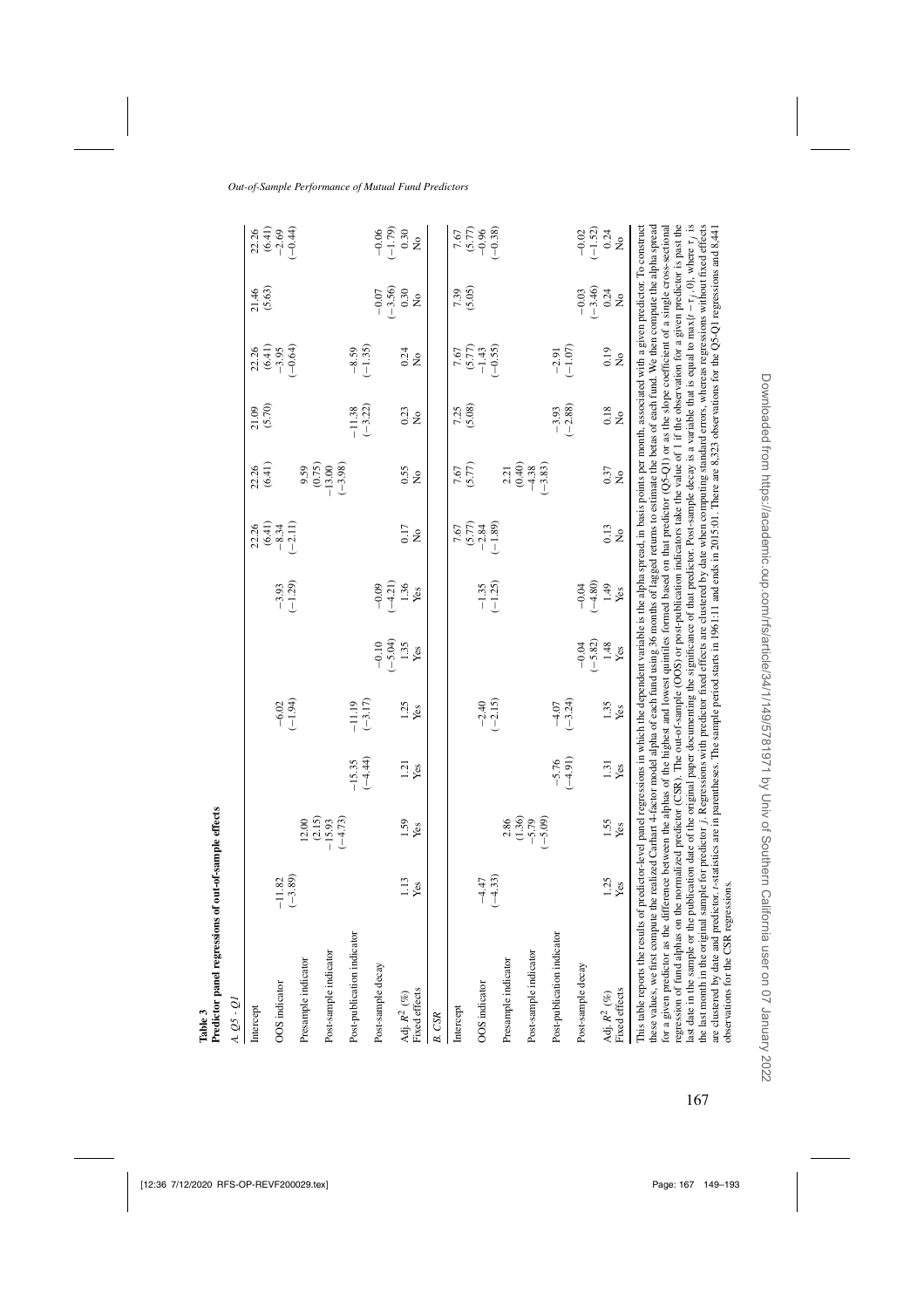<span id="page-19-0"></span>An alternative view of learning is that alpha spreads are likely to decline gradually, perhaps starting to decline just before publication and continuing to decay as awareness of the study grows over time. We attempt to capture this possible dynamic by adding a regressor that captures gradual decay,

$$
\max\{t-\tau_j,0\},\
$$

where  $\tau_j$  is the last in-sample period of predictor j. Regressions using this "post-sample decay" variable result in negative coefficients, implying that alpha spreads decrease gradually following the end of the original sample period. Adding the OOS indicator to the regression has little effect, suggesting that the post-sample decay provides a reasonable description of the behavior of alpha spreads outside the sample period.

The table also includes results without predictor fixed effects, which are slightly weaker and show the loss of statistical significance in some cases. Nevertheless, these regressions provide strong evidence of a decline in alpha spreads following the end of the sample period, whether measured using the post-sample or post-publication dummies or the post-sample decay variable.

Overall, the results in Table [3](#page-18-0) reinforce the less formal ones in Table [2.](#page-15-0) Outof-sample spreads in alphas are much smaller than their in-sample counterparts, with the decline appearing to come entirely from post-sample periods. We find weak evidence of *higher* alpha spreads in presample periods and some evidence of a gradual decline following the end of the original sample period. Because data snooping implies lower alpha spreads both before and after the original sample and does not predict a gradual decline in spreads over time, the evidence from this table is more consistent with learning.

#### **2.3 Fund panel regressions**

In this section we analyze out-of-sample predictability of mutual fund alphas in a fund-level panel regression. We do so given that individual funds are likely to display substantial variation in alpha predictors relative to fund portfolios, such as those created as the result of a quintile sort. With larger variation in expected alpha, we may better be able to detect when realized alphas fall short of prior values. In examining individual funds, we will also find cases in which a fund displays multiple characteristics associated with good performance. This will also increase predicted alpha and again give us the best chance to detect any change in the relationship between predicted and realized alphas.

To understand our fund-level regressions, first imagine a regression that we might run if we were using just a single alpha predictor:

$$
\alpha_{it} = a + b S_{it} + c S_{it} D_t^{OOS} + d S_{it} D_t^{PP} + \epsilon_{it}.
$$

In this regression,  $S_{it}$  represents a *score* computed based on fund  $i$ 's date-t value of the predictor (which is assumed known prior to date  $t$ ). As an example, the score might take the value  $-1$  if the fund was in the bottom quintile based on the predictor and +1 if it was in the top quintile, with funds in the middle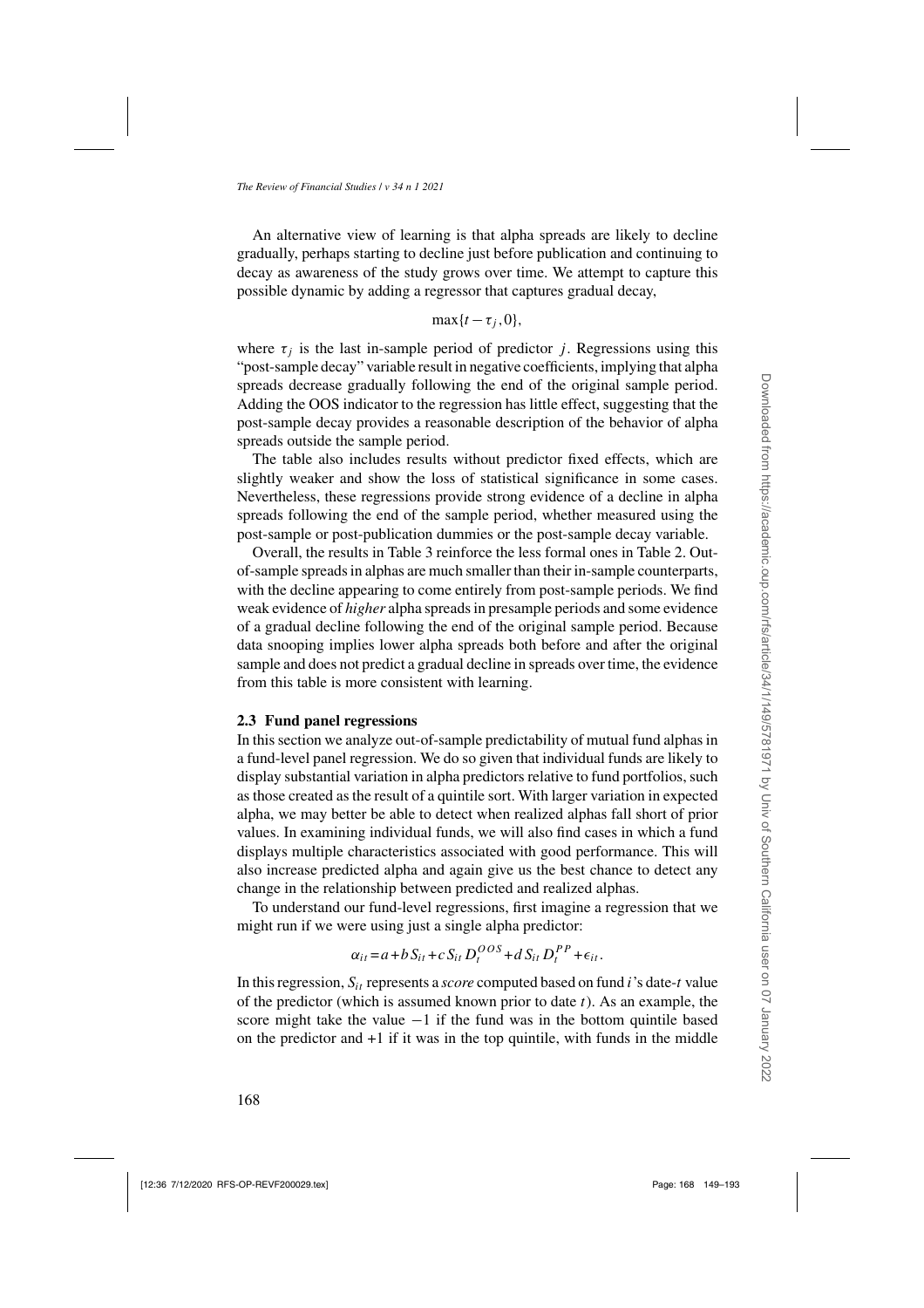<span id="page-20-0"></span>three quintiles receiving a score of 0. As before,  $D_t^{OOS}$  and  $D_t^{PP}$  are out-ofsample and post-publication indicator variables. Thus,  $c=0$  corresponds to the case in which the out-of-sample impact of the predictor is unchanged from its in-sample impact, while  $d = 0$  indicates the absence of a publication effect.

Note that our regression omits the direct effects of  $D_t^{OOS}$  and  $D_t^{PP}$ , which are included only when interacted with the score variable. This is because our regressions also include time fixed effects, which will absorb the two indicators and any other variable that exhibits variation only over time. Our results are nearly unchanged when we remove time fixed effects, however, whether or not the direct effects of the two indicators are included.

With multiple predictors, we must make an assumption about how predictability aggregates. We do so by simply assuming that alphas are related to the average score across all predictors. If there are N predictors, we assume that

$$
\alpha_{it} = a + b \frac{1}{N} \sum_{j=1}^{N} S_{ijt} + c \frac{1}{N} \sum_{j=1}^{N} S_{ijt} D_{jt}^{OOS} + d \frac{1}{N} \sum_{j=1}^{N} S_{ijt} D_{jt}^{PP} + \epsilon_{it}, \qquad (1)
$$

where the *j* coefficient denotes the predictor. Under this specification, it remains true that  $c = 0$  implies no deterioration in predictive ability out of sample and that  $d = 0$  implies no further decline following publication.

We consider two different specifications of the score variable  $S_{i}$ . One is the extreme quintile score described above, where funds in the bottom predictor quintile receive a score of −1 and funds in the top quintile receive a score of +1. This corresponds roughly to the Q5-Q1 approach in our earlier results. The other score is equal to the percentile of the predictor of a given fund, rescaled to lie between −1 and +1, within the contemporaneous cross-section. This is more related to, but not analogous to, the earlier CSR results. We have experimented with other definitions of the score and find little effect on our results.

To control for persistent differences between funds, our first specifications include fund fixed effe[cts as well as time fixed effects. As discussed in](#page-44-0) Pástor, Stambaugh, and Taylor [\(2015\)](#page-44-0), the use of fund fixed effects in panel regression leads to potential biases, though the Online Appendix shows that these biases are likely to be small in our regressions. Nevertheless, we also report specifications in which we use style-by-time fixed effects in place of time and fund fixed effects.<sup>8</sup> When we do so, we also add controls for fund fees (bps per month) and size (log of AUM), which are common in the literature, to our regressions, and we remove these two variables from the list of predictors used to calculate fund scores (the  $S_{i,j,t}$  from equation (1)). To a large extent, fund fixed effects appear to proxy for expense ratios, which are very persistent, and may also proxy for

<sup>8</sup> The Online Appendix includes a number of robustness checks for this table and others. These checks include variation in the specification of fixed effects.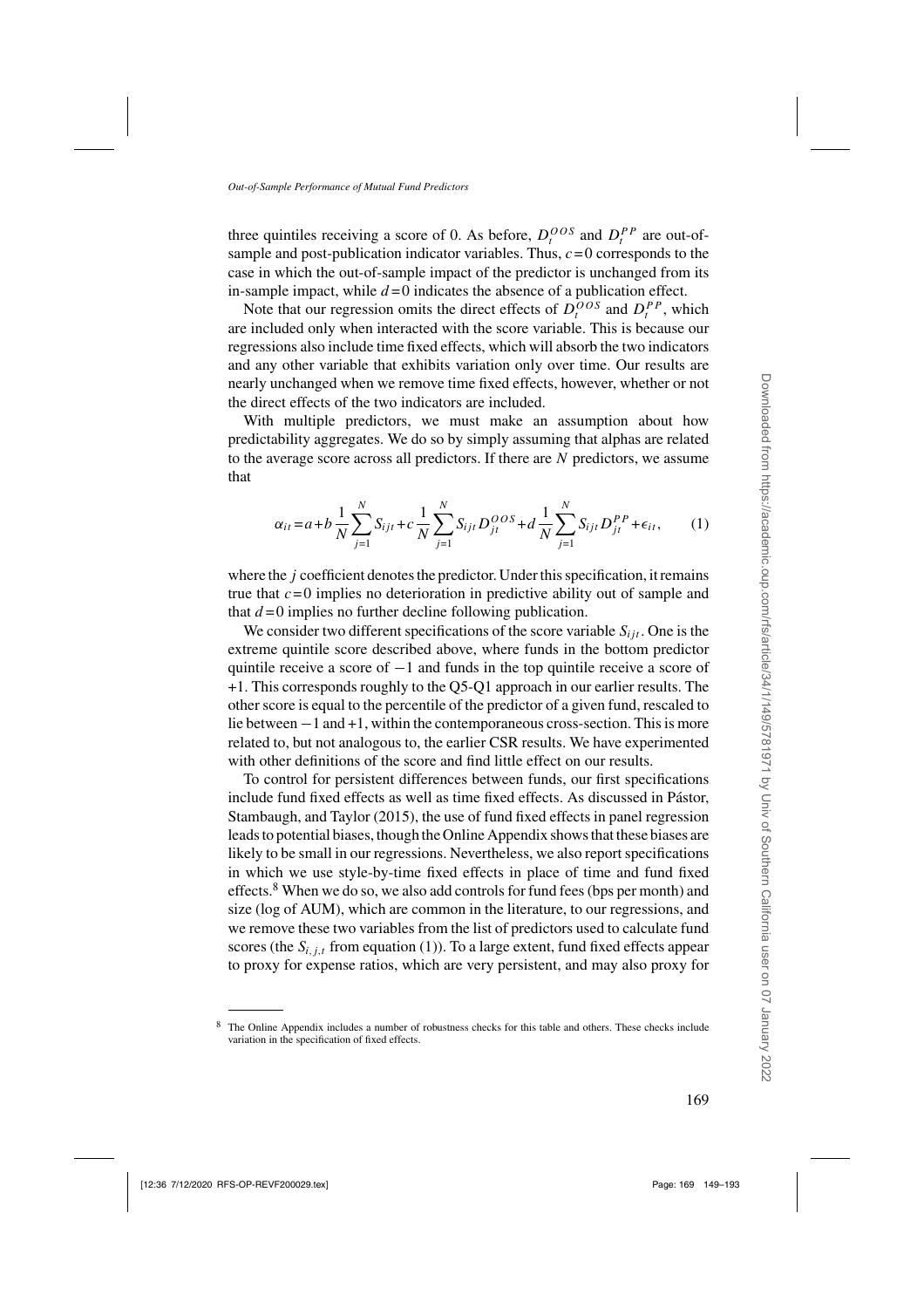scale effects. Thus, these two controls are potentially adequate replacements for fund fixed effects.<sup>9</sup>

While these alternative specifications alleviate concerns about bias, their interpretation is somewhat different from regressions that exclude controls for fund fee and size. Without size and fee controls, the post-publication coefficient, for instance, measures the effect of publication on alphas net of fees and costs. With those controls, the same coefficient is more interpretable as the effect of publication on managerial ability, in the sense of [Berk and Green](#page-42-0) [\(2004](#page-42-0)), in that it has been cleansed of scale and fee effects. While our primary focus is on the dynamics of net alphas, we believe it is also interesting to study how the part of fund alphas unrelated to fees and size evolves over time.

The results, shown in Table [4,](#page-22-0) are generally consistent with those in the predictor panel. With fund and time fixed effects, out-of-sample effects are significant and large in terms of economic magnitude. For example, in the first column of panel A, the -64.29 coefficient on Average Score  $\times$  OOS Indicator (the c coefficient from  $(1)$ ) implies that a fund with a predictor average of 0.2 (which is approximately at the 75th percentile) will see its monthly alpha fall by  $64.29 \times 0.2 \approx 13$  bps, or 1.5% annualized, during the out-of-sample period. As with the predictor panel, when we separate the presample and post-sample periods, it is only the latter where we find statistically significant evidence of lower predictability. Similarly, the post-publication effect and post-sample decay effect are both significant when these variables are included one at a time.

A noticeable difference from the predictor panel results in Table [3](#page-18-0) is the inability to separate publication effects from out-of-sample effects, which following [McLean and Pontiff](#page-44-0) [\(2016\)](#page-44-0) is a way to distinguish between data mining and learning hypotheses. With fund and time fixed effects, we find no significant presample effect. Results are mixed when the out-of-sample indicator is included alongside the post-publication indicator or post-sample decay.

Specifications using style-by-time fixed effects are weaker, suggesting that out-of-sample and post-publication changes in fund alphas are primarily a within-fund phenomenon and that persistent fund-level differences are not perfectly captured by our controls. Nevertheless, we still find consistent results with these specifications. In particular, the post-sample reduction in alphas is statistically significant in all specifications, though only marginally so in one. Coefficient magnitudes are also lower in these specifications, but they are typically at least half the size of those from the regressions with fund fixed effects and are economically significant.

To summarize the evidence presented in this section, we find strong support for lower post-sample alpha predictability using a variety of methodologies, but

As discussed in [Pástor, Stambaugh, and Taylor \(2015](#page-44-0)), the endogeneity of fund size prevents a clear interpretation of its coefficient; however, this is not our goal.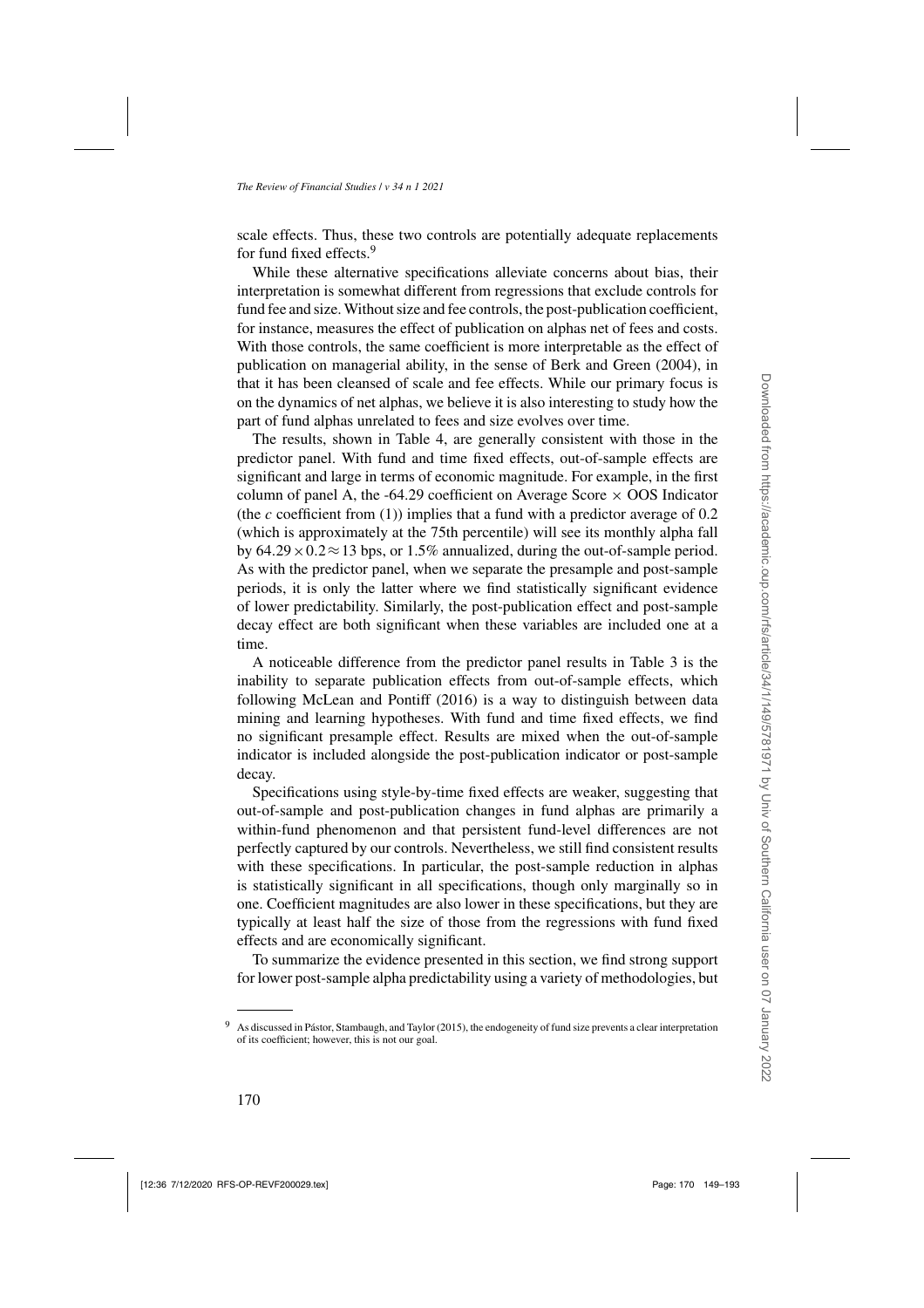<span id="page-22-0"></span>

| Fund panel regressions of out-of-sample effects<br>l'able 4 |                                  |                                            |                           |                                            |                     |                                              |                                                                                                          |                                                                       |                                                                             |                                                                                                           |                                                                                                                                                                                                                                                                                                                                                                                                                                                 |                                                                                                        |
|-------------------------------------------------------------|----------------------------------|--------------------------------------------|---------------------------|--------------------------------------------|---------------------|----------------------------------------------|----------------------------------------------------------------------------------------------------------|-----------------------------------------------------------------------|-----------------------------------------------------------------------------|-----------------------------------------------------------------------------------------------------------|-------------------------------------------------------------------------------------------------------------------------------------------------------------------------------------------------------------------------------------------------------------------------------------------------------------------------------------------------------------------------------------------------------------------------------------------------|--------------------------------------------------------------------------------------------------------|
| A. Percentile scores                                        |                                  |                                            |                           |                                            |                     |                                              |                                                                                                          |                                                                       |                                                                             |                                                                                                           |                                                                                                                                                                                                                                                                                                                                                                                                                                                 |                                                                                                        |
| Average score (b)                                           |                                  | 45.58<br>(3.20)                            | 34.10<br>(3.81)           |                                            | $33.25$<br>$(3.37)$ |                                              |                                                                                                          | $52.23$<br>(3.12)                                                     | 39.36<br>(3.69)                                                             |                                                                                                           | $38.42$<br>$(3.38)$                                                                                                                                                                                                                                                                                                                                                                                                                             |                                                                                                        |
| Average score $\times$ OOS indicator (c)                    | $49.32$<br>$(3.56)$<br>$(-4.01)$ |                                            |                           | 48.51<br>$(3.42)$<br>$-45.89$<br>$(-1.75)$ |                     | $46.46$<br>$(3.30)$<br>$-38.33$<br>$(-1.74)$ | $52.40$<br>$(3.25)$<br>$-38.73$<br>$(-1.93)$                                                             |                                                                       |                                                                             | $52.82$<br>(3.21)<br>(46.98<br>(-1.53)                                                                    |                                                                                                                                                                                                                                                                                                                                                                                                                                                 | $\begin{array}{c} 53.03 \\ (3.29) \\ +3.72 \\ -1.66 \end{array}$                                       |
| Average score $\times$ Presample indicator $(d)$            |                                  |                                            |                           |                                            |                     |                                              |                                                                                                          |                                                                       |                                                                             |                                                                                                           |                                                                                                                                                                                                                                                                                                                                                                                                                                                 |                                                                                                        |
| Average score $\times$ Post-sample indicator (e)            |                                  | $23.19$<br>$(0.84)$<br>$-63.17$<br>$-3.93$ |                           |                                            |                     |                                              |                                                                                                          | $-33.86$<br>$(-0.66)$<br>$-38.58$<br>$(-1.89)$                        |                                                                             |                                                                                                           |                                                                                                                                                                                                                                                                                                                                                                                                                                                 |                                                                                                        |
| Average score $\times$ Post-pub indicator $(f)$             |                                  |                                            | $-63.01$<br>$(-4.68)$     | $-26.44$<br>$(-1.15)$                      |                     |                                              |                                                                                                          |                                                                       | $-28.71$<br>$(-1.70)$                                                       | $11.26$<br>$(0.46)$                                                                                       |                                                                                                                                                                                                                                                                                                                                                                                                                                                 |                                                                                                        |
| decay(g)<br>Average score × Post-sample                     |                                  |                                            |                           |                                            | $-0.34$<br>$-4.76$  | $-0.19$<br>$(-2.00)$                         |                                                                                                          |                                                                       |                                                                             |                                                                                                           | $-0.15$<br>$(-1.52)$                                                                                                                                                                                                                                                                                                                                                                                                                            |                                                                                                        |
| Expense ratio $(h)$                                         |                                  |                                            |                           |                                            |                     |                                              |                                                                                                          |                                                                       |                                                                             |                                                                                                           |                                                                                                                                                                                                                                                                                                                                                                                                                                                 |                                                                                                        |
| log TNA(i)                                                  |                                  |                                            |                           |                                            |                     |                                              | $\begin{array}{r} -0.93 \\ (-3.30) \\ -0.87 \\ \hline \\ 13.87 \\ \hline \\ 13.87 \\ \hline \end{array}$ | $\begin{array}{c} -0.93 \\ -3.32 \\ -0.87 \\ -2.23 \\ \end{array}$    | $-0.88$<br>$-0.83$<br>$-0.88$<br>$-1.3$<br>$13.85$<br>$13.85$<br>$x \times$ | $\begin{array}{r} -0.93 \\ (-3.31) \\ -0.90 \\ \hline \\ 13.87 \\ \end{array}$<br>Ryle<br>Style<br>X time | $\begin{array}{r} -0.89 \\ -0.84 \\ -0.84 \\ 13.85 \\ \text{Syle} \\ \text{M} \\ \text{M} \\ \text{M} \\ \text{M} \\ \text{M} \\ \text{M} \\ \text{M} \\ \text{M} \\ \text{M} \\ \text{M} \\ \text{M} \\ \text{M} \\ \text{M} \\ \text{M} \\ \text{M} \\ \text{M} \\ \text{M} \\ \text{M} \\ \text{M} \\ \text{M} \\ \text{M} \\ \text{M} \\ \text{M} \\ \text{M} \\ \text{M} \\ \text{M} \\ \text{M} \\ \text{M} \\ \text{M} \\ \text{M} \\ \$ | 0.03<br>$(0.27)$<br>$-0.93$<br>$-0.31)$<br>$-0.89$<br>$-1.1$<br>$13.87$<br>$13.87$<br>$x \text{ time}$ |
| Adj. $R^2~(\%)$                                             | 10.48                            | 10.49                                      |                           |                                            | 10.47               | 10.48                                        |                                                                                                          |                                                                       |                                                                             |                                                                                                           |                                                                                                                                                                                                                                                                                                                                                                                                                                                 |                                                                                                        |
| Fixed effects                                               | Fund $\&$ time                   | Fund<br>$&$ time                           | $10.46$<br>Fund<br>& time | $10.48$<br>Fund<br>& time                  | Fund $\&$ time      | Fund<br>& time                               |                                                                                                          | $\begin{array}{c} \mathrm{Style} \\ \times \mathrm{time} \end{array}$ |                                                                             |                                                                                                           |                                                                                                                                                                                                                                                                                                                                                                                                                                                 |                                                                                                        |
|                                                             |                                  |                                            |                           |                                            |                     |                                              |                                                                                                          |                                                                       |                                                                             |                                                                                                           |                                                                                                                                                                                                                                                                                                                                                                                                                                                 | (Continued)                                                                                            |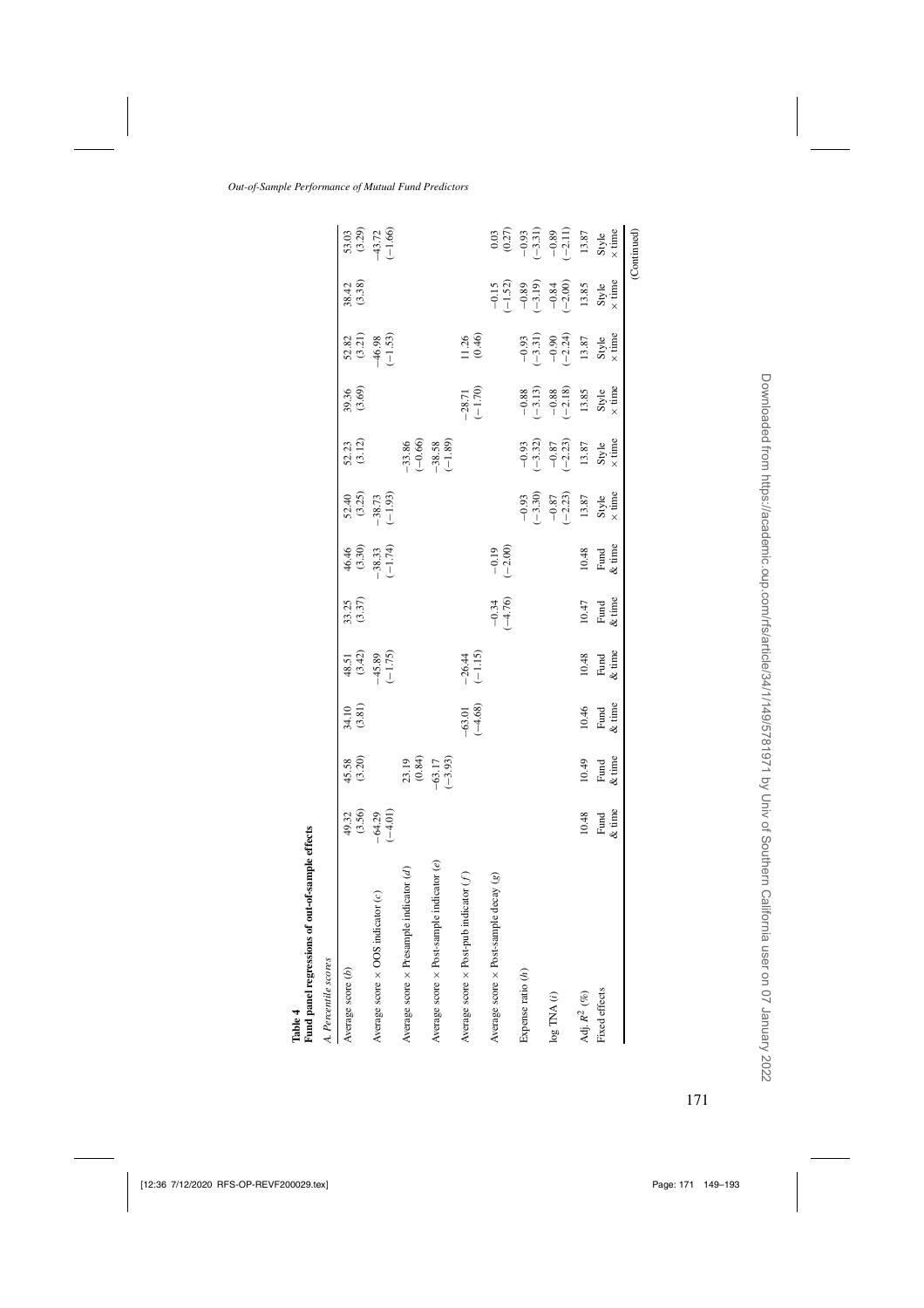| (Continued)<br>Table 4                                                                                                                                                                                                                                                                                                                                                                                                                                                                                                                                                                                                                                                                                                                                                                                                                                                                                                                                                                                                                                                                                                                                                                                                                   |                     |                                                          |                       |                                 |                      |                                              |                                   |                                                                    |                                                         |                                          |                                                                                                                                                                                                                                                                                                                                                  |                                                                            |
|------------------------------------------------------------------------------------------------------------------------------------------------------------------------------------------------------------------------------------------------------------------------------------------------------------------------------------------------------------------------------------------------------------------------------------------------------------------------------------------------------------------------------------------------------------------------------------------------------------------------------------------------------------------------------------------------------------------------------------------------------------------------------------------------------------------------------------------------------------------------------------------------------------------------------------------------------------------------------------------------------------------------------------------------------------------------------------------------------------------------------------------------------------------------------------------------------------------------------------------|---------------------|----------------------------------------------------------|-----------------------|---------------------------------|----------------------|----------------------------------------------|-----------------------------------|--------------------------------------------------------------------|---------------------------------------------------------|------------------------------------------|--------------------------------------------------------------------------------------------------------------------------------------------------------------------------------------------------------------------------------------------------------------------------------------------------------------------------------------------------|----------------------------------------------------------------------------|
| <b>B.</b> Extreme quintile scores                                                                                                                                                                                                                                                                                                                                                                                                                                                                                                                                                                                                                                                                                                                                                                                                                                                                                                                                                                                                                                                                                                                                                                                                        |                     |                                                          |                       |                                 |                      |                                              |                                   |                                                                    |                                                         |                                          |                                                                                                                                                                                                                                                                                                                                                  |                                                                            |
| Average score $(b)$                                                                                                                                                                                                                                                                                                                                                                                                                                                                                                                                                                                                                                                                                                                                                                                                                                                                                                                                                                                                                                                                                                                                                                                                                      | 41.48               | (3.45)<br>39.72                                          | (3.72)<br>28.10       | $41.21$<br>$(3.59)$<br>$-39.46$ | 28.76<br>(3.41)      |                                              | 46.64                             | (3.43)<br>46.45                                                    | (3.93)<br>34.63                                         | 46.85                                    | $34.55$<br>$(3.58)$                                                                                                                                                                                                                                                                                                                              | 46.93                                                                      |
| Average score $\times$ OOS indicator (c)                                                                                                                                                                                                                                                                                                                                                                                                                                                                                                                                                                                                                                                                                                                                                                                                                                                                                                                                                                                                                                                                                                                                                                                                 | $-53.06$<br>$-4.12$ |                                                          |                       | $(-2.11)$                       |                      | $39.74$<br>$(3.48)$<br>$-31.21$<br>$(-1.97)$ | $(3.48)$<br>$-33.08$<br>$(-1.99)$ |                                                                    |                                                         | $(3.47)$<br>-39.20<br>$(-1.76)$          |                                                                                                                                                                                                                                                                                                                                                  | $(3.55)$<br>$-35.95$<br>$(-1.91)$                                          |
| Average score $\times$ Presample indicator (d)                                                                                                                                                                                                                                                                                                                                                                                                                                                                                                                                                                                                                                                                                                                                                                                                                                                                                                                                                                                                                                                                                                                                                                                           |                     | $\begin{array}{c} 11.73 \\ (0.61) \\ -54.41 \end{array}$ |                       |                                 |                      |                                              |                                   | $-25.17$                                                           |                                                         |                                          |                                                                                                                                                                                                                                                                                                                                                  |                                                                            |
| indicator $(e)$<br>Average score × Post-sample                                                                                                                                                                                                                                                                                                                                                                                                                                                                                                                                                                                                                                                                                                                                                                                                                                                                                                                                                                                                                                                                                                                                                                                           |                     | $(-4.22)$                                                |                       |                                 |                      |                                              |                                   | $(-0.84)$<br>-32.97<br>$(-1.98)$                                   |                                                         |                                          |                                                                                                                                                                                                                                                                                                                                                  |                                                                            |
| Average score $\times$ Post-pub indicator $(f)$                                                                                                                                                                                                                                                                                                                                                                                                                                                                                                                                                                                                                                                                                                                                                                                                                                                                                                                                                                                                                                                                                                                                                                                          |                     |                                                          | $-50.19$<br>$(-4.63)$ | $-20.53$<br>(-1.29)             |                      |                                              |                                   |                                                                    | $(-1.66)$<br>$-22.69$                                   | 8.68                                     |                                                                                                                                                                                                                                                                                                                                                  |                                                                            |
| decay(g)<br>Average score × Post-sample                                                                                                                                                                                                                                                                                                                                                                                                                                                                                                                                                                                                                                                                                                                                                                                                                                                                                                                                                                                                                                                                                                                                                                                                  |                     |                                                          |                       |                                 | $-0.29$<br>$(-4.81)$ | $-0.17$<br>$(-2.43)$                         |                                   |                                                                    |                                                         | (0.53)                                   | $-0.13$                                                                                                                                                                                                                                                                                                                                          | 0.02                                                                       |
| Expense ratio $(h)$                                                                                                                                                                                                                                                                                                                                                                                                                                                                                                                                                                                                                                                                                                                                                                                                                                                                                                                                                                                                                                                                                                                                                                                                                      |                     |                                                          |                       |                                 |                      |                                              | $-0.82$                           |                                                                    |                                                         |                                          | $\begin{array}{c} (6,3) \\ (-1,0,7) \\ (-2,0,7) \\ (-1,0,3) \\ (-1,0,7) \\ (-1,0,7) \\ (-1,0,7) \\ (-1,0,7) \\ (-1,0,7) \\ (-1,0,7) \\ (-1,0,7) \\ (-1,0,7) \\ (-1,0,7) \\ (-1,0,7) \\ (-1,0,7) \\ (-1,0,7) \\ (-1,0,7) \\ (-1,0,7) \\ (-1,0,7) \\ (-1,0,7) \\ (-1,0,7) \\ (-1,0,7) \\ (-1,0,7) \\ (-1,0,7) \\ (-1,0,7) \\ (-1,0,7) \\ (-1,0,7)$ | $\begin{array}{c} (0.23) \\ -0.82 \\ -2.79 \\ -0.80 \\ \hline \end{array}$ |
|                                                                                                                                                                                                                                                                                                                                                                                                                                                                                                                                                                                                                                                                                                                                                                                                                                                                                                                                                                                                                                                                                                                                                                                                                                          |                     |                                                          |                       |                                 |                      |                                              | $(-2.82)$<br>$-0.79$<br>$(-2.02)$ | $\begin{array}{c} -0.81 \\ (-2.82) \\ -0.78 \\ \hline \end{array}$ | $-0.77$<br>$(-2.61)$<br>$-0.81$<br>$-0.81$<br>$(-2.04)$ | $-0.82$<br>$-2.82$<br>$-0.81$<br>$-0.05$ |                                                                                                                                                                                                                                                                                                                                                  |                                                                            |
| $\log$ TNA $(i)$                                                                                                                                                                                                                                                                                                                                                                                                                                                                                                                                                                                                                                                                                                                                                                                                                                                                                                                                                                                                                                                                                                                                                                                                                         |                     |                                                          |                       |                                 |                      |                                              |                                   |                                                                    |                                                         |                                          |                                                                                                                                                                                                                                                                                                                                                  |                                                                            |
|                                                                                                                                                                                                                                                                                                                                                                                                                                                                                                                                                                                                                                                                                                                                                                                                                                                                                                                                                                                                                                                                                                                                                                                                                                          |                     |                                                          |                       |                                 |                      |                                              |                                   |                                                                    |                                                         |                                          |                                                                                                                                                                                                                                                                                                                                                  |                                                                            |
| Adj. $R^2~(\%)$                                                                                                                                                                                                                                                                                                                                                                                                                                                                                                                                                                                                                                                                                                                                                                                                                                                                                                                                                                                                                                                                                                                                                                                                                          | 10.47               | 10.48                                                    | 10.45                 | 10.47                           | 10.46                | 10.47                                        | 13.86                             | 13.86                                                              | 13.84                                                   | 13.86                                    | 13.85                                                                                                                                                                                                                                                                                                                                            | 13.86                                                                      |
| Fixed effects                                                                                                                                                                                                                                                                                                                                                                                                                                                                                                                                                                                                                                                                                                                                                                                                                                                                                                                                                                                                                                                                                                                                                                                                                            | Fund                | Fund                                                     | Fund                  | Fund                            | Fund                 | Fund                                         | Style                             | Style                                                              | Style                                                   | Style                                    | Style                                                                                                                                                                                                                                                                                                                                            | Style                                                                      |
|                                                                                                                                                                                                                                                                                                                                                                                                                                                                                                                                                                                                                                                                                                                                                                                                                                                                                                                                                                                                                                                                                                                                                                                                                                          | & time              | & time                                                   | & time                | & time                          | $&$ time             | & time                                       | $\times$ time                     | $\times$ time                                                      | $\times$ time                                           | $\times$ time                            | $\times$ time                                                                                                                                                                                                                                                                                                                                    | $\times$ time                                                              |
| This table reports the results of fund-level panel regressions that analyze the out-of-sample and post-publication performance of mutual fund predictors. All regressions are restricted versions of                                                                                                                                                                                                                                                                                                                                                                                                                                                                                                                                                                                                                                                                                                                                                                                                                                                                                                                                                                                                                                     |                     |                                                          |                       |                                 |                      |                                              |                                   |                                                                    |                                                         |                                          |                                                                                                                                                                                                                                                                                                                                                  |                                                                            |
| $\alpha_{it} = a + b \frac{1}{N} \sum_{j=1}^N S_{ijj} + c \frac{1}{N} \sum_{j=1}^N S_{ijj} D^{OS}_{ji} + d \frac{1}{N} \sum_{j=1}^N S_{ijj} D^{Pre}_{ji} + e \frac{1}{N} \sum_{j=1}^N S_{ijj} D^{Post}_{ji} + f \frac{1}{N} \sum_{j=1}^N S_{ijj} D^{PP}_{ji} + g \frac{1}{N} \sum_{j=1}^N S_{ijj} \max\{t - \tau_j, 0\} + h\text{Fee}_{it} + h\text{Fe} \text{Fe}_{it} + \text{Fe}_{it},$                                                                                                                                                                                                                                                                                                                                                                                                                                                                                                                                                                                                                                                                                                                                                                                                                                                |                     |                                                          |                       |                                 |                      |                                              |                                   |                                                                    |                                                         |                                          |                                                                                                                                                                                                                                                                                                                                                  |                                                                            |
| where $\alpha_i$ , is the realized alpha in basis points for fund i in month $t$ , $S_{1i}$ is fund i's score on predictor j in month $t$ ; and the $D_{1i}$ variables are indicators for whether predictor j is out-of-sample<br>In panel B, scores are equal to +1 for predictors in the top quintile and $-1$ for predictors in the bottom quintile. For regressions with fund and time fixed effects, we cluster by date when<br>computing standard errors. The sample for these regressions is from 1961:11 to 2015:01 and includes 356,873 observations. For regressions with style-by-time fixed effects, we cluster by<br>(OOS), presample (Pre), post-sample (Post), or post-publication (PP) in month t. $\tau$ , is the last month of the in-sample period for predictor $j$ , and N is the number of predictors considered.<br>Alphas are inclusive of all fund fees and costs. In panel A, scores are equal to the percentile of each fund's predictors relative to the contemporaneous cross-section, rescaled to [-1,+1].<br>fund and date, include controls for expense ratio (Fee) and log TNA, and exclude those two variables from the calculation of fund scores. These regressions use a sample starting in 1980:01 |                     |                                                          |                       |                                 |                      |                                              |                                   |                                                                    |                                                         |                                          |                                                                                                                                                                                                                                                                                                                                                  |                                                                            |

Table 4<br>(Continued)

that includes 265,860 observations. t-statistics are in parentheses.

that includes 265,860 observations. *t*-statistics are in parentheses.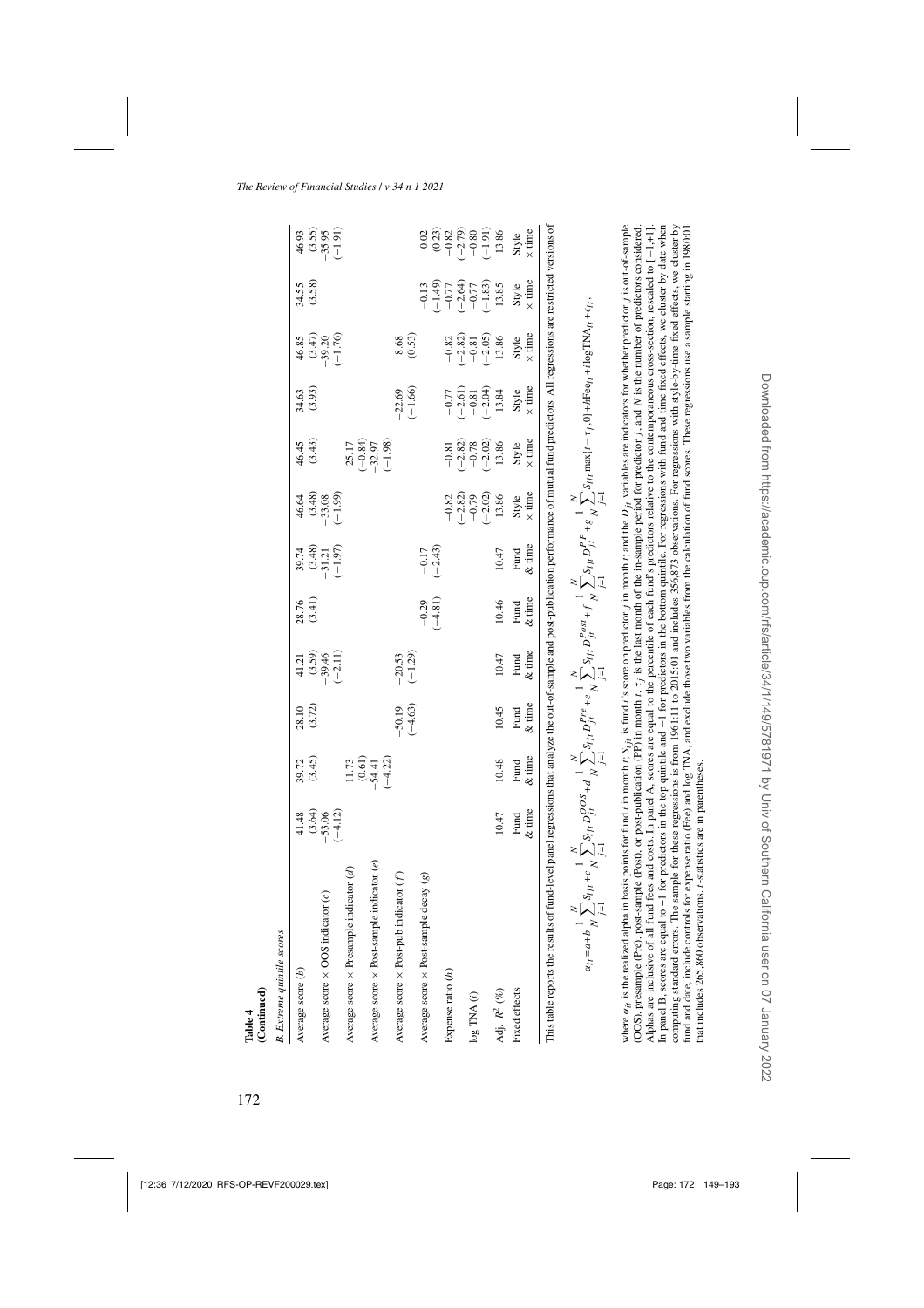neither the data snooping nor the learning hypotheses appear fully consistent with the decline. Data snooping should imply lower predictability both before and after the original samples, but we find no presample decline and some evidence of a presample increase in predictive ability. Learning appears to receive slightly greater support based on its ability to explain the one-sided decline in predictability. However, additional results in the Online Appendix show that the predictions of the learning hypothesis for fund fees and asset growth are not upheld in the data. Together, these findings suggest that out-ofsample effects may have a different explanation.

## **3. Time-Varying Arbitrage Activity and Fund Competition**

A competing explanation for diminished out-of-sample alpha spreads is that rising market efficiency has made alpha generation (either positive or negative) more difficult over time. This is the conclusion of Chordia, Subrahmanyam, and Tong [\(2014](#page-42-0)), who show that measures of the intensity of arbitrage activity are inversely correlated with the profitability of many of the best-known asset pricing anomalies. Of the 12 anomalies they consider, 11 are decreasing in the amount of hedge fund assets under management, 10 are decreasing in the level of aggregate short interest, and 11 are decreasing in aggregate share turnover. In this section we follow [Chordia, Subrahmanyam, and Tong](#page-42-0) by examining the relation between arbitrage activity and market efficiency, but where we measure the latter based on spreads in mutual fund alphas.

Alternatively, the ability of funds to generate nonzero alpha may have declined due to an increase in the degree of competition between mutual funds, a hypothesis first considered by [Pástor and Stambaugh](#page-44-0) [\(2012\)](#page-44-0). Early in our sample, active U.S. mutual funds collectively held less than 1% of the aggregate market capitalization of CRSP stocks, while by 2015 that value had reached 15%. If fund returns are diminishing with the scale of fund industry, as [Pástor, Stambaugh, and Taylor](#page-44-0) [\(2015](#page-44-0)) conclude, then perhaps the increased competition that results from greater scale also reduces the ability of the alpha predictors we analyze. There is also likely cross-sectional variation in competition. [Wahal and Wang](#page-44-0) [\(2011](#page-44-0)) show that the performance of incumbent mutual funds is reduced by the entrance of new funds holding similar portfolios. [Hoberg, Kumar, and Prabhala](#page-43-0) [\(2018](#page-43-0)) find that funds in more competitive segments of style space are less likely to outperform. Competitionrelated compression in alphas could also decrease the effectiveness of the alpha predictors we consider.

# **3.1 Arbitrage and alpha**

Following [Chordia, Subrahmanyam, and Tong](#page-42-0) [\(2014](#page-42-0)), we consider three different proxies of market-level arbitrage activity – aggregate short interest, aggregate share turnover, and aggregate hedge fund asset size. Aggregate short interest of U.S. common equities is the value-weighted monthly short interest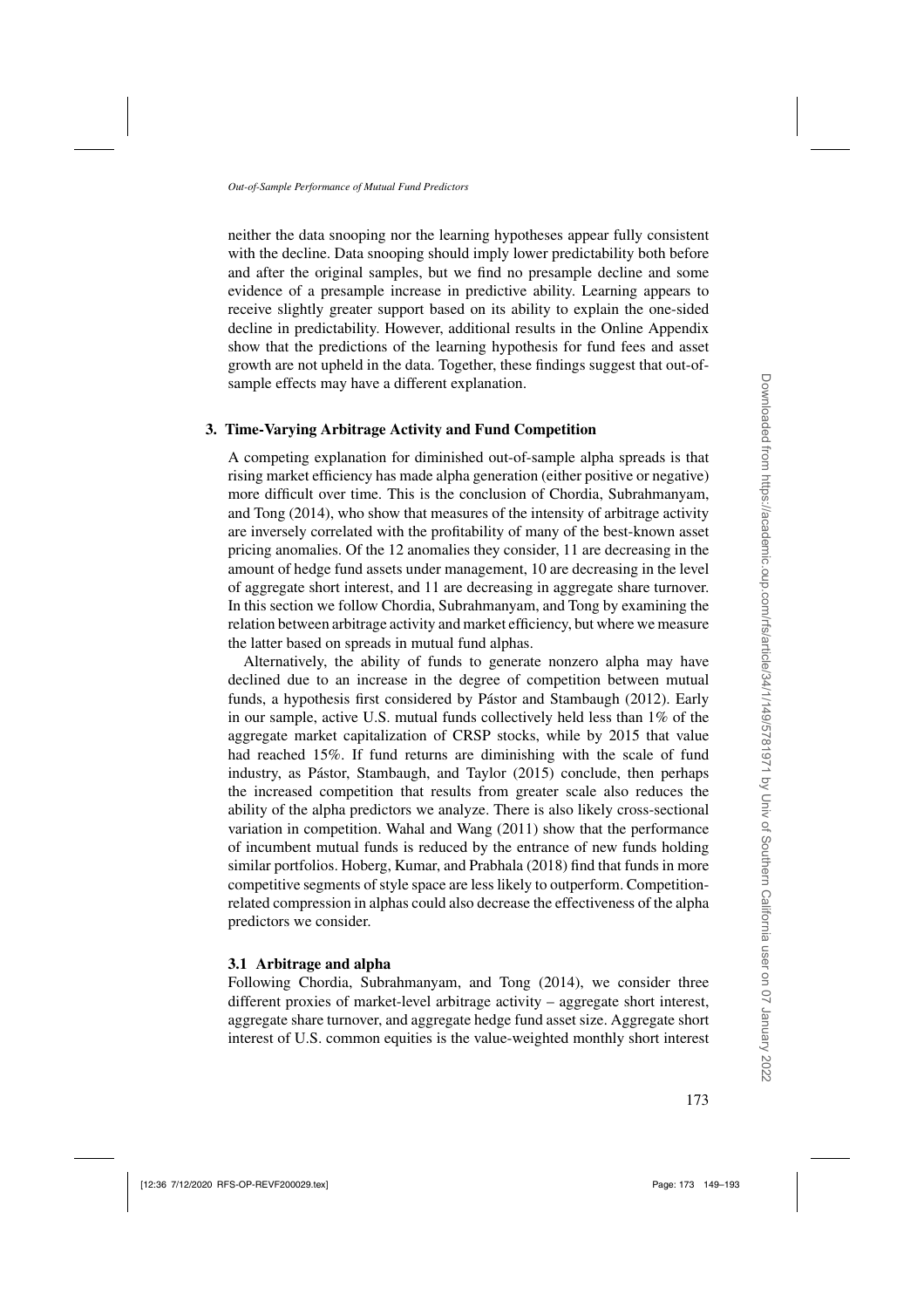scaled by the previous month's outstanding shares. Stock short interest data is from Compustat, and our final aggregate short interest spans from January 1973 to December 2014. Aggregate share turnover is the monthly value-weighted share turnover using the market capitalization at the end of the previous year as the weight. Monthly share turnover is share trading volume scaled by shares outstanding, which are all on U.S. common equities and are obtained from CRSP. Our final aggregate share turnover spans from January 1961 to December 2014. Aggregate hedge fund asset size is hedge fund monthly assets under management (AUM) scaled by the market capitalization of NYSE and AMEX stocks in the previous month. Hedge fund monthly AUM from March 1977 to December 2010 are from [Jylhä and Suominen](#page-43-0) [\(2011\)](#page-43-0). We extend this series through 2014 using annual AUM data from Hedge Fund Research. Our final aggregate hedge fund asset size therefore spans from March 1977 to December 2014 (allowing alpha forecasts through January 2015).

In [Chordia, Subrahmanyam, and Tong](#page-42-0) [\(2014](#page-42-0)), each of the arbitrage activity proxies is detrended by regressing the measure on a time trend prior to its inclusion in a regression. We believe that detrended measures are useful in that they potentially identify effects that cannot be explained by a simple trend toward market efficiency. At the same time, if markets have become more efficient over time as the result of an overall positive trend in arbitrage activity, then detrending will remove some of the variation driving alpha dynamics. While economic arguments would appear to favor not detrending, we consider both detrended and nondetrended series.

In addition, we create a composite arbitrage activity series by averaging across the three measures. Because short interest and hedge fund AUM are only available starting in 1973 and 1977, respectively, the composite measure only includes turnover before 1973 and only includes turnover and short interest before 1977. Prior to averaging, we divide each arbitrage measure by its own standard deviation, so that each series contributes about the same to the aggregate measure. We also shift the means of the short interest and hedge fund AUM series so that the initial value of each series is zero, which eliminates discontinuities in the composite measure when each of those component series is introduced. One average is computed for detrended arbitrage proxies, and one average is computed for nondetrended proxies.

We investigate the role of arbitrage activity within the fund panel framework described in Section [2.3.](#page-19-0) In this approach, we compute the average score,

$$
AvgS_{it} = \frac{1}{N} \sum_{j=1}^{N} S_{ijt},
$$

for each fund  $i$  at each time  $t$  and run the regression

$$
\alpha_{it} = a + b \operatorname{Avg} S_{it} + c Z_t \operatorname{Avg} S_{it} + \epsilon_{it},
$$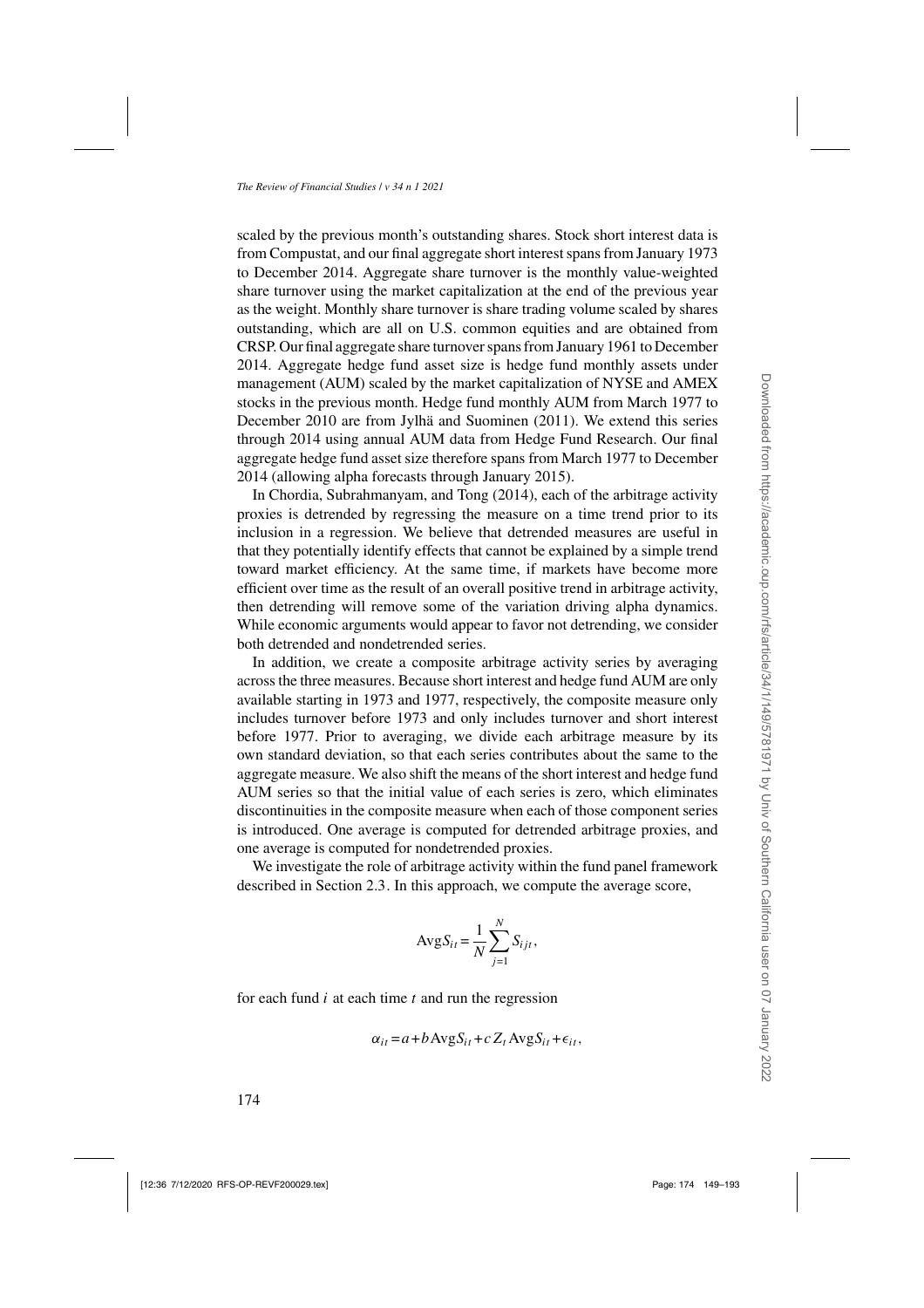where  $Z_t$ , known at the start of date t, is one of the arbitrage activity proxies or composite measures discussed above.<sup>10</sup> A negative  $c$  coefficient indicates that greater arbitrage activity reduces the strength of the predictive relationship between average scores and future returns. We report results with time and fund fixed effects and with style-by-time fixed effects.

The results, in Table [5,](#page-27-0) show that arbitrage effects are significant in every regression. For all proxies, both with and without detrending, higher arbitrage activity is associated with a reduction in predictability, in that predictors are significantly less positively related to fund alphas when arbitrage activity is high. This result holds for both percentile scores and scores based on extreme quintiles and for both specifications of fixed effects. Untabulated results based on time fixed effects only are also extremely similar.

Furthermore, the coefficient estimates imply economically important effects. Across all specifications, c coefficients range from about  $-15$  to  $-30$ . A fund in the 75th percentile—good, but not great—has an average percentile-based score of about 0.2. For that fund, a c coefficient of -20 implies that a 1-standarddeviation increase in arbitrage activity is associated with a 0.5% decrease in annual alphas.<sup>11</sup>

A natural extension is to measure cross-sectional variation in arbitrage intensity and to determine whether that, too, is negatively correlated with alpha predictability. Given the possibility that there exists meaningful variation across fund styles, we compute style-level arbitrage proxies and compare their ability to explain changing alpha spreads with the aggregate measures analyzed previously. While data limitations prevent a disaggregation of our hedge fund AUM measure, it is straightforward to compute measures of short selling and turnover at the style level. When we do so, we find that these measures are highly collinear with the aggregate versions and that it is difficult to detect any marginal effect of style-level arbitrage, either in the predictor panel or fund panel.

Because of their similarity to the results presented here and the results that follow, we do not show the analogous regressions based on the predictor panel approach proposed by [McLean and Pontiff](#page-44-0) [\(2016](#page-44-0)) and used in Section [2.2.](#page-16-0) Those results, which may be found in the Online Appendix, are similarly strong, indicating that arbitrage activity is negatively linked to alpha spreads computed either using quintile sorts or cross-sectional regressions.

## **3.2 Competition and alpha**

The arbitrage proxies that we consider largely measure forces acting from outside the mutual fund industry. However, mutual fund alpha generation may also be affected by the degree of competition within that industry.

<sup>&</sup>lt;sup>10</sup> We do not estimate the direct effect of  $Z_t$ , because it is absorbed by time fixed effects.

<sup>&</sup>lt;sup>11</sup> The change in alpha following a 1-standard-deviation increase in  $Z_t$  is  $c \times \text{Avg}S_{it} = -20 \times 0.2 = -4$  bps per month, or a decrease of 48 bps per year.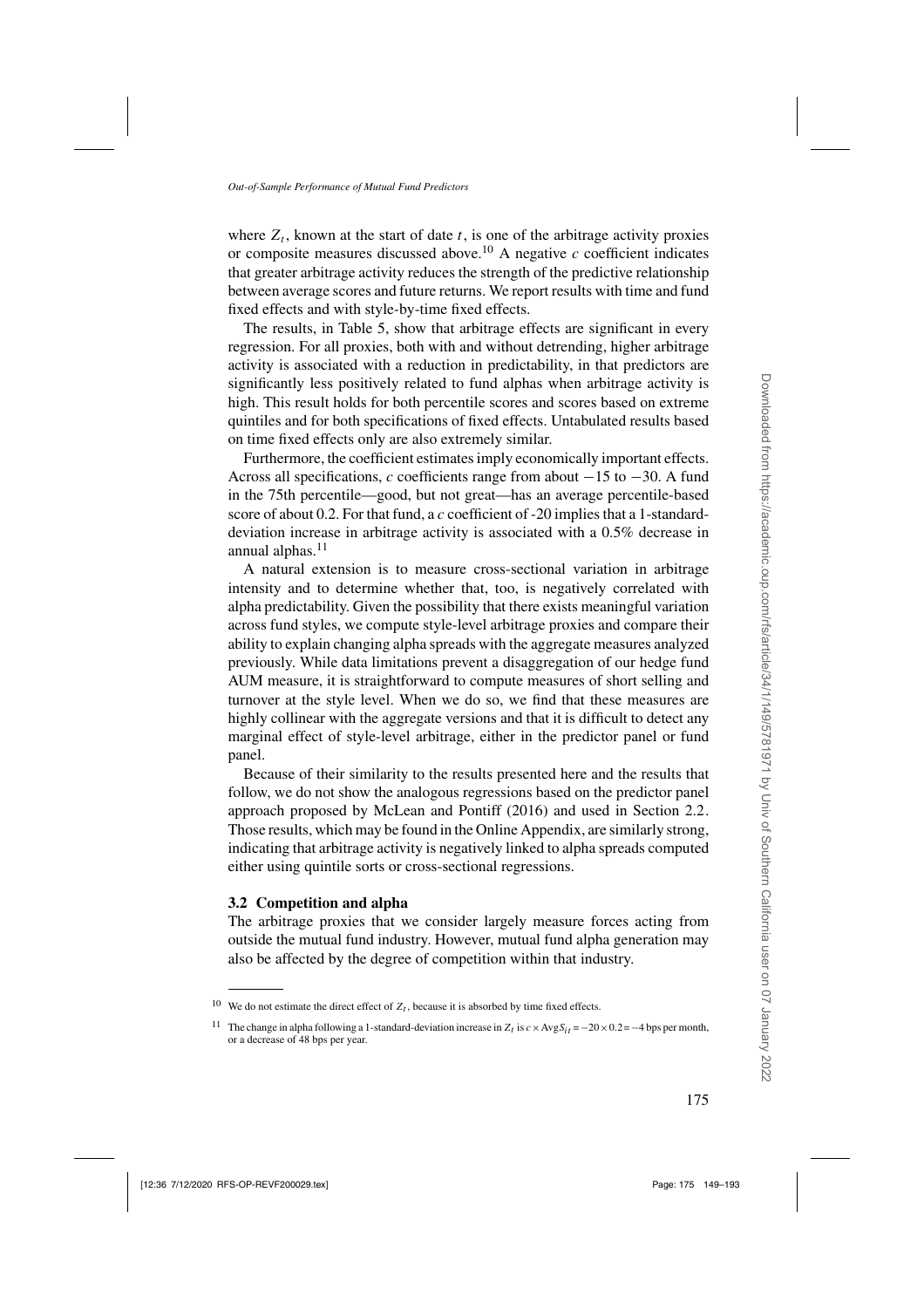#### <span id="page-27-0"></span>**Table 5 Arbitrage activity**

|                                   |                      | Fund & time fixed effects |                                 |                      | Style $\times$ time fixed effects |                                 |
|-----------------------------------|----------------------|---------------------------|---------------------------------|----------------------|-----------------------------------|---------------------------------|
| Arbitrage activity proxy $(Z)$    | Avg. score<br>(AvgS) | $Z \times \text{AvgS}$    | Adj. $R^2$ (%)<br>$&$ # of obs. | Avg. score<br>(AvgS) | $Z \times AvgS$                   | Adj. $R^2$ (%)<br>$&$ # of obs. |
| A. Percentile scores              |                      |                           |                                 |                      |                                   |                                 |
| Short interest                    | 67.03                | $-30.62$                  | 10.46                           | 85.41                | $-27.49$                          | 13.92                           |
|                                   | (4.11)               | $(-4.27)$                 | 353,504                         | (4.36)               | $(-3.24)$                         | 265,860                         |
| Short interest - detrended        | $-35.85$             | $-18.68$                  | 10.45                           | $-10.11$             | $-16.77$                          | 13.93                           |
|                                   | $(-2.35)$            | $(-2.90)$                 | 353,504                         | $(-0.67)$            | $(-2.60)$                         | 265,860                         |
| Turnover                          | 52.54                | $-26.60$                  | 10.52                           | 69.43                | $-22.90$                          | 13.95                           |
|                                   | (4.76)               | $(-4.39)$                 | 356,873                         | (5.48)               | $(-3.46)$                         | 265,860                         |
| Turnover - detrended              | $-6.11$              | $-17.11$                  | 10.49                           | 15.48                | $-15.77$                          | 13.94                           |
|                                   | $(-0.67)$            | $(-3.44)$                 | 356,873                         | (1.92)               | $(-3.12)$                         | 265,860                         |
| Hedge fund AUM                    | 44.61                | $-24.49$                  | 10.17                           | 59.70                | $-19.31$                          | 13.91                           |
|                                   | (3.14)               | $(-3.83)$                 | 349,751                         | (4.41)               | $(-3.08)$                         | 265,860                         |
| Hedge fund AUM - detrended        | $-36.87$             | $-20.50$                  | 10.17                           | $-6.78$              | $-16.85$                          | 13.91                           |
|                                   | $(-2.89)$            | $(-3.16)$                 | 349,751                         | $(-0.57)$            | $(-2.81)$                         | 265,860                         |
| Avg. of nondetrended arb. proxies | 62.45                | $-31.69$                  | 10.52                           | 77.34                | $-26.56$                          | 13.94                           |
|                                   | (4.76)               | $(-4.87)$                 | 356,873                         | (4.96)               | $(-3.56)$                         | 265,860                         |
| Avg. of detrended arb. proxies    | $-35.76$             | $-25.95$                  | 10.51                           | $-12.79$             | $-24.36$                          | 13.97                           |
|                                   | $(-2.67)$            | $(-3.59)$                 | 356,873                         | $(-0.97)$            | $(-3.38)$                         | 265,860                         |
| <b>B.</b> Extreme quintile scores |                      |                           |                                 |                      |                                   |                                 |
| Short interest                    | 59.22                | $-26.90$                  | 10.45                           | 77.86                | $-24.81$                          | 13.91                           |
|                                   | (4.19)               | $(-4.30)$                 | 353,504                         | (4.40)               | $(-3.21)$                         | 265,860                         |
| Short interest - detrended        | $-29.96$             | $-15.94$                  | 10.44                           | $-7.00$              | $-14.50$                          | 13.90                           |
|                                   | $(-2.20)$            | $(-2.79)$                 | 353,504                         | $(-0.50)$            | $(-2.46)$                         | 265,860                         |
| Turnover                          | 46.34                | $-23.27$                  | 10.51                           | 62.49                | $-20.20$                          | 13.92                           |
|                                   | (4.76)               | $(-4.29)$                 | 356,873                         | (5.33)               | $(-3.24)$                         | 265,860                         |
| Turnover - detrended              | $-4.52$              | $-14.72$                  | 10.48                           | 15.05                | $-13.66$                          | 13.92                           |
|                                   | $(-0.56)$            | $(-3.26)$                 | 356,873                         | (2.02)               | $(-2.86)$                         | 265,860                         |
| Hedge fund AUM                    | 40.14                | $-21.93$                  | 10.16                           | 54.82                | $-17.55$                          | 13.89                           |
|                                   | (3.26)               | $(-3.94)$                 | 349,751                         | (4.52)               | $(-3.10)$                         | 265,860                         |
| Hedge fund AUM - detrended        | $-32.60$             | $-18.26$                  | 10.16                           | $-5.16$              | $-15.06$                          | 13.90                           |
|                                   | $(-2.91)$            | $(-3.23)$                 | 349,751                         | $(-0.48)$            | $(-2.81)$                         | 265,860                         |
| Avg. of nondetrended arb. proxies | 55.32                | $-27.95$                  | 10.51                           | 70.19                | $-23.80$                          | 13.92                           |
|                                   | (4.89)               | $(-4.92)$                 | 356,873                         | (4.99)               | $(-3.49)$                         | 265,860                         |
| Avg. of detrended arb. proxies    | $-29.89$             | $-22.26$                  | 10.49                           | $-9.74$              | $-21.27$                          | 13.94                           |
|                                   | $(-2.51)$            | $(-3.48)$                 | 356,873                         | $(-0.80)$            | $(-3.23)$                         | 265,860                         |

This table reports the results of fund-level panel regressions that analyze the relation between realized mutual fund alphas and various proxies for the level of arbitrage activity. The regression equation is

#### $\alpha_{it} = a + b \text{Avg} S_{it} + c Z_t \text{Avg} S_{it} + \epsilon_{it},$

where  $\alpha_{it}$  is the realized alpha in basis points for fund i in month t, Avg  $S_{it}$  is fund i's average percentile-based or extreme quintile-based score across all predictors in month  $t$ , and  $Z_t$  is an arbitrage activity proxy observable at the start of month t. Arbitrage proxies include the aggregate short interest of U.S. common equities, the stock market's turnover ratio, and the ratio of total assets under management of U.S. hedge funds to the U.S. market capitalization. These proxies are included in raw and detrended forms. The regression also includes equal weighted averages of the three arbitrage proxies. For regressions with fund and time fixed effects, we cluster by date when computing standard errors. For regressions with style-by-time fixed effects, we cluster by fund and date, include controls for expense ratio and log TNA (coefficients unreported), and exclude those two variables from the calculation of fund scores. *t*-statistics are in parentheses. The sample start date is 1961:11 for regressions based on turnover and average proxies, 1973:01 for short interest, and 1977:03 for hedge fund AUM. All samples end in 2015:01.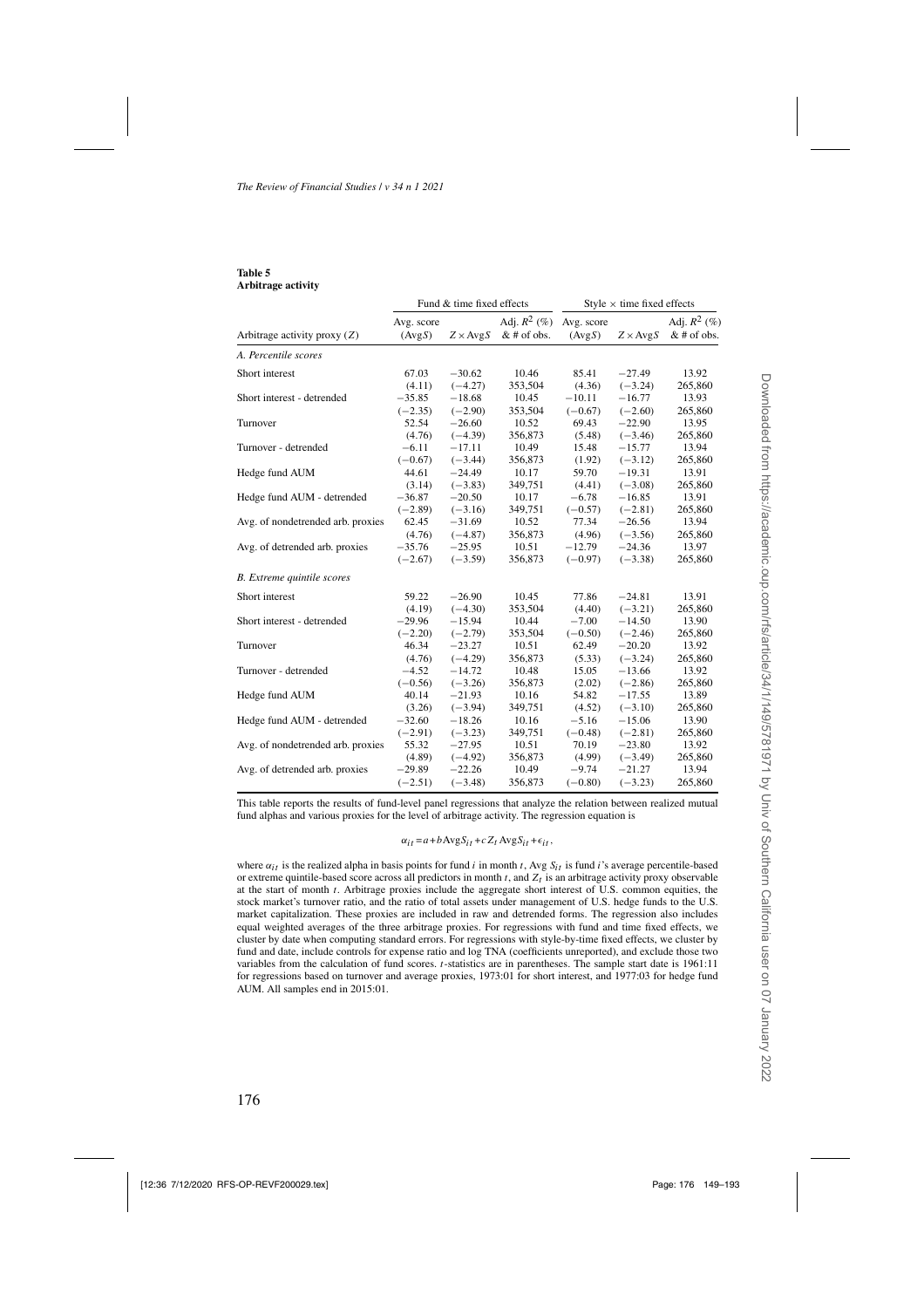Several rece[nt](#page-44-0) [studies](#page-44-0) [provide](#page-44-0) [support](#page-44-0) [for](#page-44-0) [this](#page-44-0) [hypothesis.](#page-44-0) [Following](#page-44-0) Pástor and Stambaugh [\(2012\)](#page-44-0), [Pástor, Stambaugh, and Taylor](#page-44-0) [\(2015\)](#page-44-0) show strong evidence that mutual fund performance is decreasing in the aggregate amount of assets under management of all actively managed U.S. equity mutual funds. They also analyze the effects of changing AUM at the style level, aggregating all funds within a given size/value category, but find no evidence that this measure is related to fund performance. In contrast, [Hoberg, Kumar, and Prabhala](#page-43-0) [\(2018\)](#page-43-0) find evidence of style-related competition by analyzing the density of competitors in the specific size/value/momentum region in which a given fund is active. Their approach avoids arbitrary style cutoffs and accounts for both the number and similarity of competing funds.

Following these papers, we consider four different measures of competition and investigate how they affect alpha predictability. The first is aggregate industry size, defined as in [Pástor, Stambaugh, and Taylor](#page-44-0) [\(2015](#page-44-0)) as the total AUM of all actively managed U.S. equity mutual funds divided by the total market capitalization of all CRSP common stocks. The second is sector size, computed similarly but separately for each style. As described earlier, styles are determined based on two-by-two size/value grid, where size and value are measured by the holdings-weighted average percentiles of the stocks in each fund. The third and fourth are the *NPeers* (number of peers) and *TSIM* (total similarity) measures of [Hoberg, Kumar, and Prabhala](#page-43-0) [\(2018\)](#page-43-0). The former measures only the number of peers with holdings of similar size/value/momentum, while the latter takes into account the degree of similarity. Note that these measures, with the exception of industry size, are different from our arbitrage proxies in that they vary cross-sectionally as well as through time.

The results of this analysis, in Table [6,](#page-29-0) show that all four competition measures have a negative and significant relation with alpha predictability when included individually. Regressions that include all four variables appear to suffer from some redundancy among the regressors, but bivariate specifications seem to favor roles for industry size and either of the two competition measures of [Hoberg, Kumar, and Prabhala](#page-43-0) [\(2018\)](#page-43-0).<sup>12</sup>

To understand the magnitude of these effects, [Pástor, Stambaugh, and Taylor](#page-44-0) [\(2015\)](#page-44-0) note that a 0.01 increase in industry size occurs every few years, on average. Because a fund in the 75th percentile has an average percentile-based score of about 0.2, using the industry size coefficient estimate of −301.23 from the first regression in panel A, we can estimate that a 0.01 increase in industry size reduces that fund's monthly alpha by approximately 0.6 bps  $(-301.23 \times$  $0.01 \times 0.2$ ). In comparison, [Pástor, Stambaugh, and Taylor](#page-44-0) [\(2015](#page-44-0)) estimate that

<sup>&</sup>lt;sup>12</sup> When computing NPeers and TSIM, we impose the same data requirements used b[y Hoberg, Kumar, and Prabhala](#page-43-0) [\(2018\)](#page-43-0). The result is that not every fund in our main sample has a value for these variables. This explains the discrepancy in the number of observations used in different regressions in Table [6.](#page-29-0)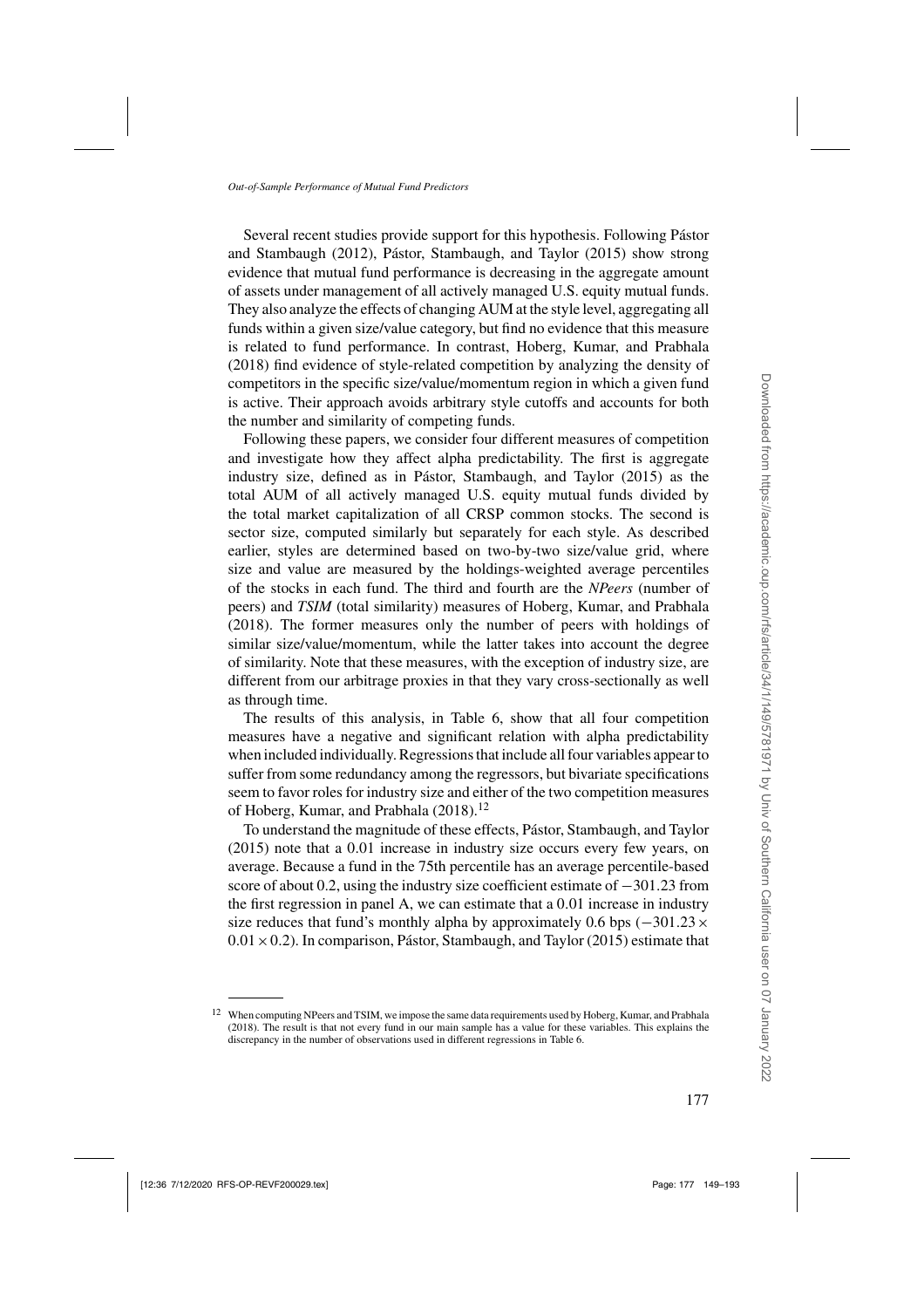<span id="page-29-0"></span>

| Table 6     |
|-------------|
| Competition |

*A. Percentile scores*

| Avg $S$                      | 68.76     | 55.52     | 38.56     | 36.79     | 66.58     | 67.77     | 67.44     | 67.21     |
|------------------------------|-----------|-----------|-----------|-----------|-----------|-----------|-----------|-----------|
|                              | (5.34)    | (6.12)    | (4.75)    | (4.75)    | (5.31)    | (5.28)    | (5.38)    | (5.36)    |
| Avg $S \times$ ISize         | $-301.23$ |           |           |           | $-177.91$ | $-180.93$ | $-229.05$ | $-235.35$ |
|                              | $(-3.13)$ |           |           |           | $(-1.58)$ | $(-1.59)$ | $(-2.25)$ | $(-2.34)$ |
| Avg $S \times$ SSize         |           | $-265.84$ |           |           | $-74.69$  | $-145.13$ |           |           |
|                              |           | $(-3.27)$ |           |           | $(-0.80)$ | $(-1.56)$ |           |           |
| Avg $S \times \text{NPeers}$ |           |           | $-0.12$   |           | 0.03      |           | $-0.09$   |           |
|                              |           |           | $(-3.91)$ |           | (0.19)    |           | $(-2.78)$ |           |
| Avg $S \times TSM$           |           |           |           | $-0.97$   | $-0.94$   |           |           | $-0.73$   |
|                              |           |           |           | $(-4.03)$ | $(-0.80)$ |           |           | $(-2.96)$ |
| Adj. $R^2$ (%)               | 13.87     | 13.87     | 14.17     | 14.17     | 14.19     | 13.88     | 14.19     | 14.19     |
| # of obs.                    | 265,860   | 265,860   | 233,410   | 233,410   | 233,410   | 265,860   | 233,410   | 233,410   |
| B. Extreme quintile scores   |           |           |           |           |           |           |           |           |
| Avg S                        | 64.60     | 50.91     | 34.24     | 32.90     | 62.69     | 63.71     | 63.49     | 63.31     |
|                              | (5.38)    | (6.13)    | (4.63)    | (4.67)    | (5.40)    | (5.33)    | (5.47)    | (5.45)    |
| Avg $S \times$ ISize         | $-284.13$ |           |           |           | $-195.90$ | $-186.19$ | $-230.60$ | $-234.07$ |
|                              | $(-3.18)$ |           |           |           | $(-1.88)$ | $(-1.76)$ | $(-2.47)$ | $(-2.54)$ |
| Avg $S \times$ SSize         |           | $-240.48$ |           |           | $-56.40$  | $-117.67$ |           |           |
|                              |           | $(-3.20)$ |           |           | $(-0.64)$ | $(-1.36)$ |           |           |
| Avg $S \times \text{NPeers}$ |           |           | $-0.11$   |           | 0.08      |           | $-0.07$   |           |
|                              |           |           | $(-3.56)$ |           | (0.53)    |           | $(-2.37)$ |           |
| Avg $S \times TSM$           |           |           |           | $-0.83$   | $-1.20$   |           |           | $-0.59$   |
|                              |           |           |           | $(-3.71)$ | $(-1.08)$ |           |           | $(-2.58)$ |
| Adj. $R^2$ (%)               | 13.86     | 13.86     | 14.16     | 14.16     | 14.18     | 13.87     | 14.18     | 14.18     |
| # of obs.                    | 265,860   | 265,860   | 233,410   | 233,410   | 233,410   | 265,860   | 233,410   | 233,410   |
|                              |           |           |           |           |           |           |           |           |

This table reports the results of fund-level panel regressions that analyze the relation between realized mutual fund alphas and various proxies for the level of competition faced by the mutual fund. The unrestricted regression equation is

 $\alpha_{it} = a + b \text{Avg}S_{it} + c \text{ISize}_{t} \text{Avg}S_{it} + d \text{SSize}_{t} \text{Avg}S_{it} + e \text{NPeers}_{i,t} \text{Avg}S_{it} + f \text{TSIM}_{i,t} \text{Avg}S_{it} + \epsilon_{it},$ 

where  $\alpha_{it}$  is the realized alpha in basis points for fund i in month t, and Avg  $S_{it}$  is fund i's average percentile-based or extreme quintile-based score across all predictors in month t. The first two competition proxies, from [Pástor, Stambaugh, and Taylor](#page-44-0) [\(2015\)](#page-44-0), are the size of the mutual fund industry (ISize) and the size of the mutual fund's sector (SSize), both as a fraction of aggregate/sector market capitalization. The other two proxies, from [Hoberg, Kumar, and Prabhala](#page-43-0) [\(2018\)](#page-43-0), are the number of peers of the fund (NPeers) and the total similarity among peers (TSIM). All regressions include style-by-time fixed effects. We also include controls for expense ratio and log TNA (coefficients unreported), and those variables are excluded from the calculation of fund scores. *t*-statistics, which are in parentheses, are clustered by date and fund. The sample period starts in 1980:1 and ends in 2015:01.

the same increase in industry size would reduce the average fund alpha by about 3 bps per month.

As in [Hoberg, Kumar, and Prabhala](#page-43-0) [\(2018\)](#page-43-0), a fund in the high competition tercile may have 100 more peers than one in the low competition tercile. For a fund with an average percentile-based score of 0.2, the third regression in panel A implies that the effects of such a change in the number of peers would be approximately 2.4 bps  $(-0.12 \times 100 \times 0.2)$  per month. In contrast, Hoberg, Kumar, and Prabhala [\(2018\)](#page-43-0) estimate that the difference in average alphas between the high and low terciles is about 7–8 bps per month. Thus, competitive effects on alpha spreads are significant, but their magnitude is modest relative to the estimated effects on average alphas.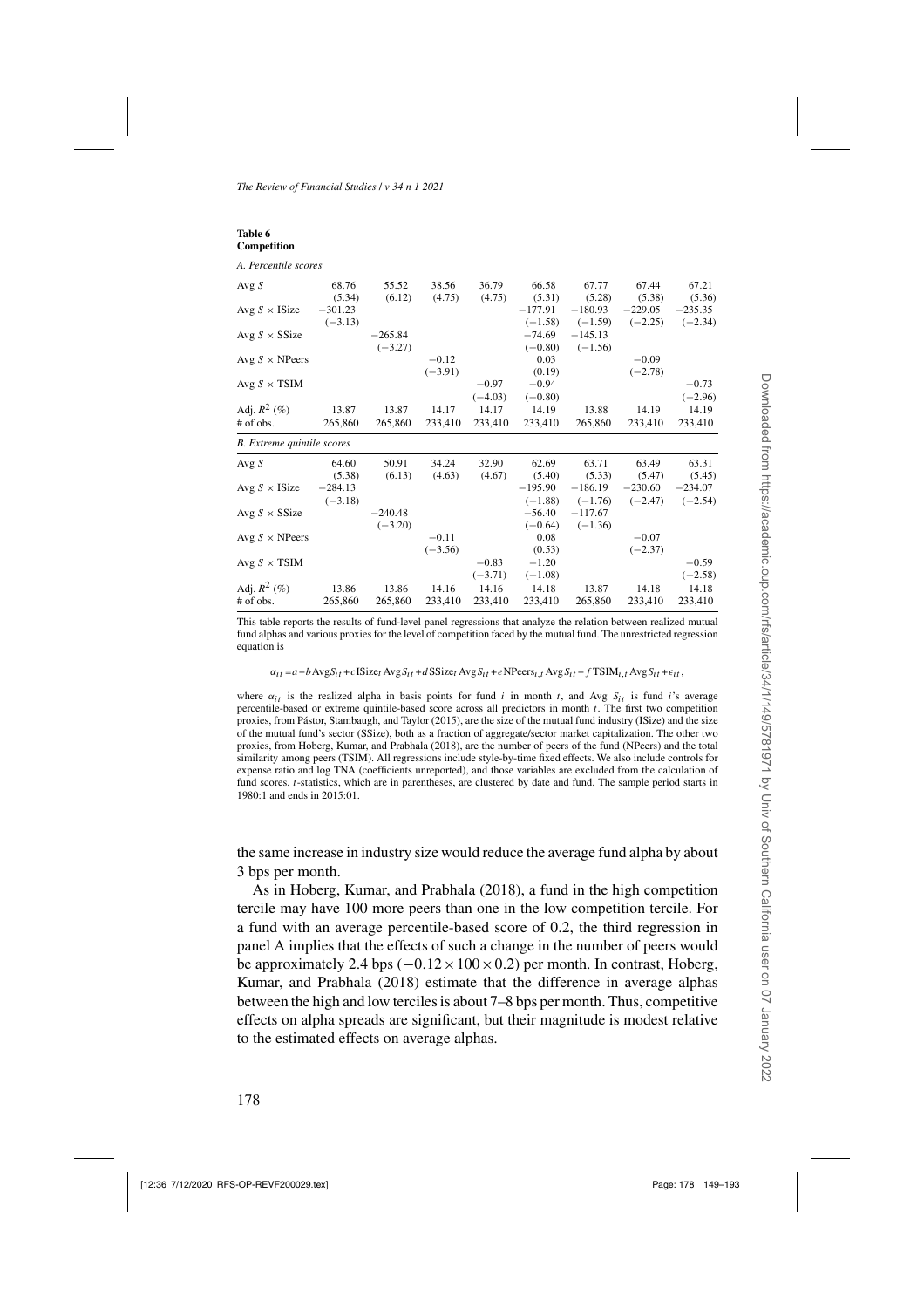For brevity, Table [6](#page-29-0) only included results based on style-by-time fixed effects. Results based on time fixed effects only are extremely similar. Adding fund fixed ef[fects](#page-43-0) [naturally](#page-43-0) [reduces](#page-43-0) [the](#page-43-0) [significance](#page-43-0) [of](#page-43-0) [the](#page-43-0) Hoberg, Kumar, and Prabhala [\(2018\)](#page-43-0) competition measures. The importance of industry size is also heightened under fund fixed effects. Overall, however, the additional results paint a consistent picture relative to those presented here.

#### **3.3 The post-sample effect revisited**

In this section we ask whether it is possible that the declining post-sample predictability is consistent with time-varying arbitrage activity or mutual fund competition, rather than data snooping or learning effects. To answer this question, we consider specifications that include both a post-sample effect and measures of arbitrage activity and/or competition. If the post-sample effect remains significant, this would indicate that the sample period of the original study is important, either due to data mining or learning. If including arbitrage or competition measures drives out post-sample effects, then we may conclude that declining predictability in fund alphas has less to do with data snooping or learning than it does with an overall rise in market efficiency or competition.

We consider these issues within the fund panel setting by estimating full and restricted versions of the specification

$$
\alpha_{it} = a + b \frac{1}{N} \sum_{j=1}^{N} S_{ijt} + c \frac{1}{N} \sum_{j=1}^{N} S_{ijt} \max\{t - \tau_j, 0\} + d Z_t \frac{1}{N} \sum_{j=1}^{N} S_{ijt}
$$
  
+eISize<sub>t</sub>  $\frac{1}{N} \sum_{j=1}^{N} S_{ijt} + f \text{TSIM}_{i,t} \frac{1}{N} \sum_{j=1}^{N} S_{ijt} + gt \frac{1}{N} \sum_{j=1}^{N} S_{ijt} + \epsilon_{it},$  (2)

where the *b* coefficient captures the baseline relation between average predictor scores and alpha,  $c$  measures post-sample decay,  $d$  captures the relation with our arbitrage activity measure  $Z_t$ , e and f assess the effects of industry size (ISize) and the total similarity (TSIM) measure of [Hoberg, Kumar, and Prabhala](#page-43-0) [\(2018\)](#page-43-0), and g captures the relation between average scores and a time trend. We include regressions with time and fund fixed effects and with style-by-time fixed effects.

Several consistent results emerge from the regression results, which are reported in Table [7.](#page-31-0) The first is that all evidence for post-sample decay vanishes upon controlling for arbitrage activity, which remains significant in all regressions, with coefficient estimates that are similar or larger than those in Table [5.](#page-27-0) Industry size explains some fraction of the post-sample variation in realized alphas, but it is subsumed by arbitrage activity when both variables are included. Finally, the significance of TSIM is unaffected by the inclusion of other predictors, though only under specifications that do not include fund fixed effects.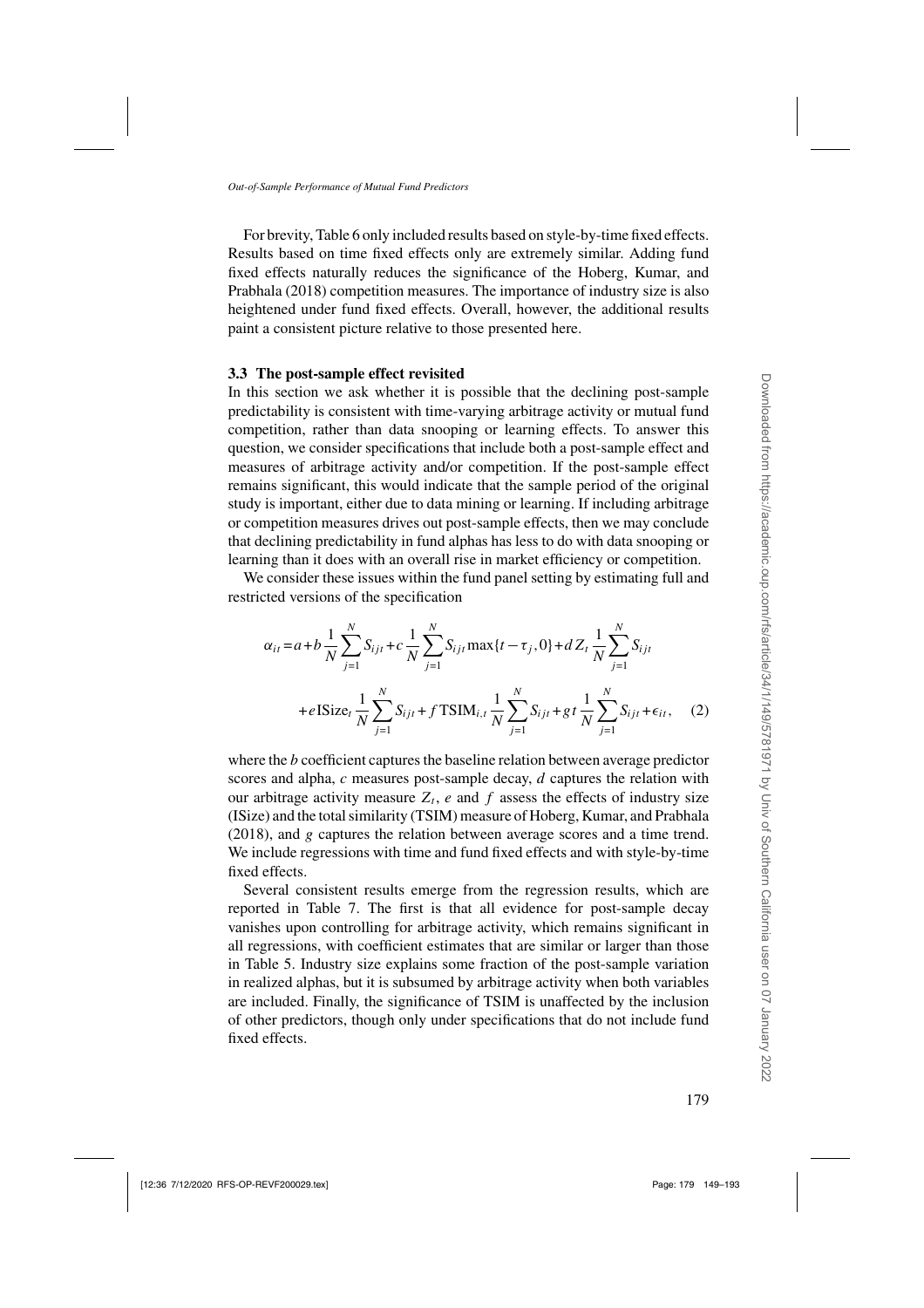<span id="page-31-0"></span>

| Percentile scores                                      |                                     |                                                                |                                                                                 |                                                                                                                                                                                                                                                                                                       |                                                                                                                                                                   |                                                                                                                      |                                                                |                                                                                                       |                                                                                                                                                                                                 |                                                                                                                                                                                                                                                                            |
|--------------------------------------------------------|-------------------------------------|----------------------------------------------------------------|---------------------------------------------------------------------------------|-------------------------------------------------------------------------------------------------------------------------------------------------------------------------------------------------------------------------------------------------------------------------------------------------------|-------------------------------------------------------------------------------------------------------------------------------------------------------------------|----------------------------------------------------------------------------------------------------------------------|----------------------------------------------------------------|-------------------------------------------------------------------------------------------------------|-------------------------------------------------------------------------------------------------------------------------------------------------------------------------------------------------|----------------------------------------------------------------------------------------------------------------------------------------------------------------------------------------------------------------------------------------------------------------------------|
| Average score (b)                                      |                                     |                                                                |                                                                                 |                                                                                                                                                                                                                                                                                                       | $-83.00$<br>$-1.19$                                                                                                                                               |                                                                                                                      |                                                                |                                                                                                       |                                                                                                                                                                                                 |                                                                                                                                                                                                                                                                            |
| decay(c)<br>Average score × Post-sample                | $33.25\n(3.37)\n-0.34\n+1.76$       | $62.02$<br>$64.64$<br>$-1.02$<br>$-1.02$<br>$-1.06$<br>$-1.06$ | $45.94$<br>$(3.20)$<br>$-0.26$<br>$(-2.02)$                                     |                                                                                                                                                                                                                                                                                                       |                                                                                                                                                                   | $38.42$<br>$(3.38)$<br>$(3.52)$<br>$(1.52)$                                                                          | 80.67<br>$(5.19)$<br>$0.20$<br>$(1.43)$<br>$-36.75$<br>$-3.49$ | 65.34<br>6.24<br>6.24<br>9.24                                                                         |                                                                                                                                                                                                 |                                                                                                                                                                                                                                                                            |
| €<br>Average score $\times$ Arbitrage ( $\overline{a}$ |                                     |                                                                |                                                                                 |                                                                                                                                                                                                                                                                                                       |                                                                                                                                                                   |                                                                                                                      |                                                                |                                                                                                       |                                                                                                                                                                                                 |                                                                                                                                                                                                                                                                            |
| Average score $\times$ ISize (e)                       |                                     |                                                                |                                                                                 |                                                                                                                                                                                                                                                                                                       |                                                                                                                                                                   |                                                                                                                      |                                                                |                                                                                                       |                                                                                                                                                                                                 |                                                                                                                                                                                                                                                                            |
| Average score $\times$ TSIM $(f)$                      |                                     |                                                                |                                                                                 |                                                                                                                                                                                                                                                                                                       |                                                                                                                                                                   |                                                                                                                      |                                                                |                                                                                                       |                                                                                                                                                                                                 |                                                                                                                                                                                                                                                                            |
| Adj. $R^2$ (%)<br># of obs.                            |                                     |                                                                | -138.24<br>$(-0.78)$<br>$-0.59$<br>$(-1.89)$<br>10.18<br>Fund<br>Fund<br>& time | 57.65<br>$(3.89)$<br>$(-1.9)$<br>$(-1.9)$<br>$(-1.9)$<br>$(-1.9)$<br>$(-1.9)$<br>$(-1.9)$<br>$(-1.9)$<br>$(-1.9)$<br>$(-1.9)$<br>$(-1.9)$<br>$(-1.9)$<br>$(-1.9)$<br>$(-1.9)$<br>$(-1.9)$<br>$(-1.9)$<br>$(-1.9)$<br>$(-1.9)$<br>$(-1.9)$<br>$(-1.9)$<br>$(-1.9)$<br>$(-1.9)$<br>$(-1.9)$<br>$(-1.9)$ | $-0.19$<br>$-1.28$<br>$-3.36$<br>$-3.36$<br>$-3.13$<br>$-1.81$<br>$-1.81$<br>$-1.81$<br>$-1.81$<br>$-1.27$<br>$-1.27$<br>$-1.27$<br>$-1.27$<br>$-1.27$<br>$-1.27$ |                                                                                                                      |                                                                | 205.45<br>$(-1.29)$<br>$(-0.73)$<br>$(-2.93)$<br>$14.19$<br>$5xy$<br>$x \text{ time}$<br>fee,<br>fee, | $5.52\n0.18\n0.19\n0.30\n0.49\n0.50\n0.50\n0.60\n0.71\n0.80\n0.71\n0.80\n0.81\n0.82\n0.83\n0.84\n0.85\n0.86\n0.89\n0.80\n0.81\n0.82\n0.83\n0.84\n0.85\n0.86\n0.89\n0.80\n0.80\n0.81\n0.82\n0.8$ | $-16.92$<br>$-0.26$<br>$-0.59$<br>$-55.99$<br>$-55.98$<br>$-12.83$<br>$-12.85$<br>$-12.85$<br>$-12.85$<br>$-12.85$<br>$-12.85$<br>$-12.85$<br>$-12.85$<br>$-12.85$<br>$-12.85$<br>$-12.85$<br>$-12.85$<br>$-12.85$<br>$-12.85$<br>$-12.85$<br>$-12.85$<br>$-12.85$<br>$-1$ |
| Fixed effects                                          | $10.47$<br>56,873<br>Fund<br>& time | $\frac{10.52}{56,873}$<br>Fund<br>& time                       |                                                                                 |                                                                                                                                                                                                                                                                                                       |                                                                                                                                                                   | $\begin{array}{l} 13.85 \\ 0.5,866 \\ \text{Style} \\ \times \text{ time} \\ \text{fee}, \\ \text{size} \end{array}$ | 13.95<br>865,860<br>8 syle<br>$\times$ time<br>fee,            |                                                                                                       |                                                                                                                                                                                                 |                                                                                                                                                                                                                                                                            |
| Controls                                               |                                     |                                                                |                                                                                 |                                                                                                                                                                                                                                                                                                       |                                                                                                                                                                   |                                                                                                                      |                                                                |                                                                                                       |                                                                                                                                                                                                 |                                                                                                                                                                                                                                                                            |
|                                                        |                                     |                                                                |                                                                                 |                                                                                                                                                                                                                                                                                                       |                                                                                                                                                                   |                                                                                                                      |                                                                |                                                                                                       |                                                                                                                                                                                                 | (Continued)                                                                                                                                                                                                                                                                |

Table 7<br>Comparison of alternative hypotheses **Comparison of alternative hypotheses**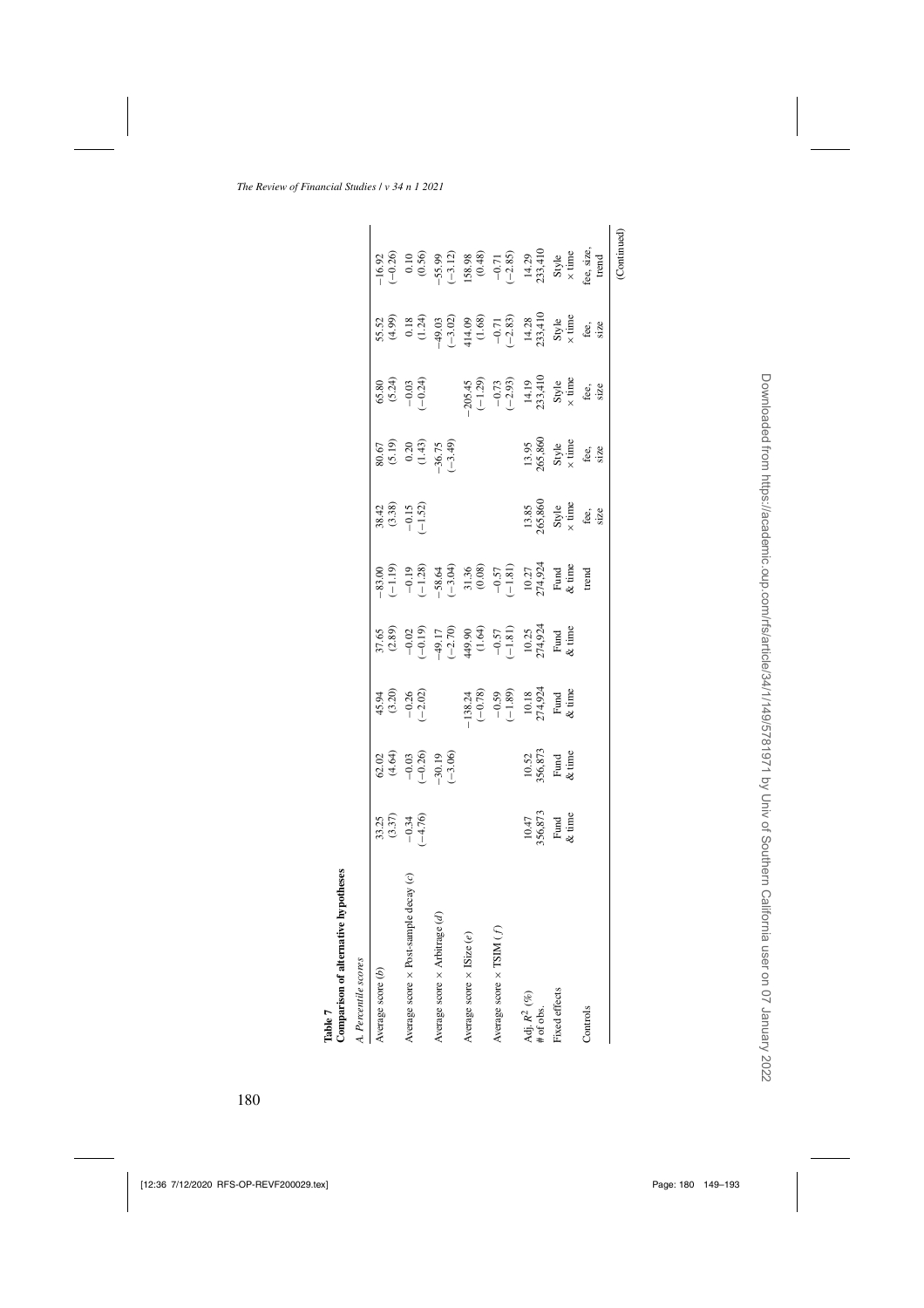| <b>B.</b> Extreme quintile scores<br>Continued) |                                                                    |                                                                                        |                                                                                                |                                                                                                                                                                                                                                                         |                                                                                                                                                                                                                                                                                                                                                                               |                                             |                                                                                                                      |                                                                                                                    |                                                                                                                                                                                                                                                                                                    |  |
|-------------------------------------------------|--------------------------------------------------------------------|----------------------------------------------------------------------------------------|------------------------------------------------------------------------------------------------|---------------------------------------------------------------------------------------------------------------------------------------------------------------------------------------------------------------------------------------------------------|-------------------------------------------------------------------------------------------------------------------------------------------------------------------------------------------------------------------------------------------------------------------------------------------------------------------------------------------------------------------------------|---------------------------------------------|----------------------------------------------------------------------------------------------------------------------|--------------------------------------------------------------------------------------------------------------------|----------------------------------------------------------------------------------------------------------------------------------------------------------------------------------------------------------------------------------------------------------------------------------------------------|--|
|                                                 |                                                                    |                                                                                        |                                                                                                |                                                                                                                                                                                                                                                         |                                                                                                                                                                                                                                                                                                                                                                               |                                             |                                                                                                                      |                                                                                                                    |                                                                                                                                                                                                                                                                                                    |  |
| Average score (b)                               |                                                                    |                                                                                        |                                                                                                |                                                                                                                                                                                                                                                         |                                                                                                                                                                                                                                                                                                                                                                               |                                             |                                                                                                                      |                                                                                                                    |                                                                                                                                                                                                                                                                                                    |  |
|                                                 |                                                                    |                                                                                        |                                                                                                |                                                                                                                                                                                                                                                         |                                                                                                                                                                                                                                                                                                                                                                               |                                             |                                                                                                                      |                                                                                                                    |                                                                                                                                                                                                                                                                                                    |  |
| Average score $\times$ Post-sample decay (c)    |                                                                    |                                                                                        |                                                                                                |                                                                                                                                                                                                                                                         |                                                                                                                                                                                                                                                                                                                                                                               |                                             |                                                                                                                      |                                                                                                                    |                                                                                                                                                                                                                                                                                                    |  |
|                                                 | $26.94$<br>$(3.41)$<br>$-0.29$<br>$-4.81$                          | $57.8$<br>$37.8$<br>$57.8$<br>$57.8$<br>$57.8$<br>$57.8$<br>$57.8$<br>$57.8$<br>$57.8$ | $44.95$<br>$(3.46)$<br>$(3.20)$<br>$(1.00)$                                                    |                                                                                                                                                                                                                                                         |                                                                                                                                                                                                                                                                                                                                                                               | $34.58$<br>$3.69$<br>$-1.49$                | $\begin{array}{c} 72.72 \\ (5.20) \\ 0.15 \\ (1.33) \\ (1.33) \\ -31.12 \\ \end{array}$                              | $62.41$<br>$(5.46)$<br>$-0.19$<br>$-0.19$                                                                          |                                                                                                                                                                                                                                                                                                    |  |
| Average score $\times$ Arbitrage (d)            |                                                                    |                                                                                        |                                                                                                |                                                                                                                                                                                                                                                         |                                                                                                                                                                                                                                                                                                                                                                               |                                             |                                                                                                                      |                                                                                                                    |                                                                                                                                                                                                                                                                                                    |  |
|                                                 |                                                                    |                                                                                        |                                                                                                |                                                                                                                                                                                                                                                         |                                                                                                                                                                                                                                                                                                                                                                               |                                             |                                                                                                                      |                                                                                                                    |                                                                                                                                                                                                                                                                                                    |  |
| Average score $\times$ ISize (e)                |                                                                    |                                                                                        |                                                                                                |                                                                                                                                                                                                                                                         |                                                                                                                                                                                                                                                                                                                                                                               |                                             |                                                                                                                      |                                                                                                                    |                                                                                                                                                                                                                                                                                                    |  |
|                                                 |                                                                    |                                                                                        |                                                                                                |                                                                                                                                                                                                                                                         |                                                                                                                                                                                                                                                                                                                                                                               |                                             |                                                                                                                      |                                                                                                                    |                                                                                                                                                                                                                                                                                                    |  |
| Average score $\times$ TSIM $(f)$               |                                                                    |                                                                                        |                                                                                                |                                                                                                                                                                                                                                                         |                                                                                                                                                                                                                                                                                                                                                                               |                                             |                                                                                                                      |                                                                                                                    |                                                                                                                                                                                                                                                                                                    |  |
|                                                 |                                                                    |                                                                                        | -174.64<br>$(-1.18)$<br>$(-0.49)$<br>$(-1.72)$<br>$10.17$<br>$10.17$<br>Fund<br>Fund<br>& time | $36.01$<br>$(3.04)$<br>$(3.03)$<br>$(3.05)$<br>$(3.03)$<br>$(3.03)$<br>$(3.03)$<br>$(4.01)$<br>$(5.01)$<br>$(1.01)$<br>$(1.01)$<br>$(1.01)$<br>$(1.01)$<br>$(1.01)$<br>$(1.01)$<br>$(1.01)$<br>$(1.01)$<br>$(1.01)$<br>$(1.01)$<br>$(1.01)$<br>$(1.01)$ |                                                                                                                                                                                                                                                                                                                                                                               |                                             |                                                                                                                      |                                                                                                                    |                                                                                                                                                                                                                                                                                                    |  |
| Adj. $R^2~(\%)$                                 |                                                                    |                                                                                        |                                                                                                |                                                                                                                                                                                                                                                         |                                                                                                                                                                                                                                                                                                                                                                               |                                             |                                                                                                                      |                                                                                                                    |                                                                                                                                                                                                                                                                                                    |  |
| # of obs.                                       |                                                                    |                                                                                        |                                                                                                |                                                                                                                                                                                                                                                         |                                                                                                                                                                                                                                                                                                                                                                               |                                             |                                                                                                                      |                                                                                                                    |                                                                                                                                                                                                                                                                                                    |  |
| Fixed effects                                   | 9.77<br>56,873<br>Fund<br>& time                                   | 9.82<br>56,873<br>Fund<br>& time                                                       |                                                                                                |                                                                                                                                                                                                                                                         |                                                                                                                                                                                                                                                                                                                                                                               |                                             |                                                                                                                      |                                                                                                                    |                                                                                                                                                                                                                                                                                                    |  |
|                                                 |                                                                    |                                                                                        |                                                                                                |                                                                                                                                                                                                                                                         | $3.8$ $\overline{6}$ $\overline{3}$ $\overline{4}$ $\overline{2}$ $\overline{3}$ $\overline{2}$ $\overline{3}$ $\overline{2}$ $\overline{3}$ $\overline{2}$ $\overline{3}$ $\overline{2}$ $\overline{3}$ $\overline{2}$ $\overline{3}$ $\overline{3}$ $\overline{3}$ $\overline{3}$ $\overline{3}$ $\overline{3}$ $\overline{3}$ $\overline{3}$ $\overline{3}$ $\overline{3}$ |                                             |                                                                                                                      |                                                                                                                    |                                                                                                                                                                                                                                                                                                    |  |
| Controls                                        |                                                                    |                                                                                        |                                                                                                |                                                                                                                                                                                                                                                         |                                                                                                                                                                                                                                                                                                                                                                               | $13.85\n055,860\nSkyle\n\times time\nfree,$ | $\begin{array}{l} 13.93 \\ 265,860 \\ \text{Style} \\ \times \text{ time} \\ \text{fee}, \\ \text{size} \end{array}$ | -215.47<br>$(-1.63)$<br>$-0.60$<br>$(-2.55)$<br>$14.18$<br>$233,410$<br>$\times$ time<br>$\times$<br>fine<br>fiee, | $S^{1,1}_{1,1,1}$<br>$S^{1,1}_{1,1,1}$<br>$S^{1,1}_{1,1,1}$<br>$S^{1,1}_{1,1,1}$<br>$S^{1,1}_{1,1,1}$<br>$S^{1,1}_{1,1,1}$<br>$S^{1,1}_{1,1,1}$<br>$S^{1,1}_{1,1,1}$<br>$S^{1,1}_{1,1,1}$<br>$S^{1,1}_{1,1,1}$<br>$S^{1,1}_{1,1,1}$<br>$S^{1,1}_{1,1,1}$<br>$S^{1,1}_{1,1,1}$<br>$S^{1,1}_{1,1,1}$ |  |
|                                                 |                                                                    |                                                                                        |                                                                                                |                                                                                                                                                                                                                                                         |                                                                                                                                                                                                                                                                                                                                                                               |                                             |                                                                                                                      |                                                                                                                    |                                                                                                                                                                                                                                                                                                    |  |
| his table reports the results                   | of fund-level panel regressions of full and restricted versions of |                                                                                        |                                                                                                |                                                                                                                                                                                                                                                         |                                                                                                                                                                                                                                                                                                                                                                               |                                             |                                                                                                                      |                                                                                                                    |                                                                                                                                                                                                                                                                                                    |  |
|                                                 |                                                                    |                                                                                        |                                                                                                |                                                                                                                                                                                                                                                         |                                                                                                                                                                                                                                                                                                                                                                               |                                             |                                                                                                                      |                                                                                                                    |                                                                                                                                                                                                                                                                                                    |  |

(Continued) Table 7

$$
\alpha_{i1} = a + b \frac{1}{N} \sum_{j=1}^{N} S_{jji} + c \frac{1}{N} \sum_{j=1}^{N} S_{jji} \max\{t - \tau_j, 0\} + dZ_I \sum_{j=1}^{N} S_{jji} + e 1 \text{Size}_t \frac{1}{N} \sum_{j=1}^{N} S_{ijI} + f \text{TSIM}_{i,t} \frac{1}{N} \sum_{j=1}^{N} S_{ijt} + \text{countols} + \epsilon_{li}
$$

where  $\alpha_{fi}$  is the realized alpha in basis points for fund *i* in month  $t$ ,  $S_{ff}$  is fund *i*'s score on predictor *j* in month  $t$ ,  $\tau_f$  is the last date of the in-sample period for predictor  $j$ ,  $Z_t$  is a composit style-by-time fixed effects, we cluster by fund and date, include controls for expense ratio and log TNA, exclude those two variables from the calculation of fund scores, and use a sample measure of arbitrage activity; ISize is the total mutual fund industry AUM divided by the aggregate stock market capitalization; and TSIM is the total similarity measure of Hoberg, Kumar, and Prabhala (2018). For regressions with fund and time fixed effects, we cluster by date when computing standard errors and use a sample from 1961:11 to 2015:01. For regressions with where  $\alpha_{ij}$  is the realized alpha in basis points for fund i in month  $t_i$ ,  $S_{ij}$ , is fund i's score on predictor  $j$  in month  $t_i$ ,  $\tau_j$  is the last date of the in-sample period for predictor  $j$ ;  $Z_t$  is a composite measure of arbitrage activity; ISize is the total mutual fund industry AUM divided by the aggregate stock market ca[p](#page-43-0)italization[;](#page-43-0) and TSIM is the total similarity measure of Hoberg, Kumar, and Prabhala [\(2018](#page-43-0)). For regressions with fund and time fixed effects, we cluster by date when computing standard errors and use a sample from 1961:11 to 2015:01. For regressions with style-by-time fixed effects, we cluster by fund and date, include controls for expense ratio and log TNA, exclude those two variables from the calculation of fund scores, and use a sample starting in 1980:01. t-statistics are in parentheses. starting in 1980:01. t-statistics are in parentheses.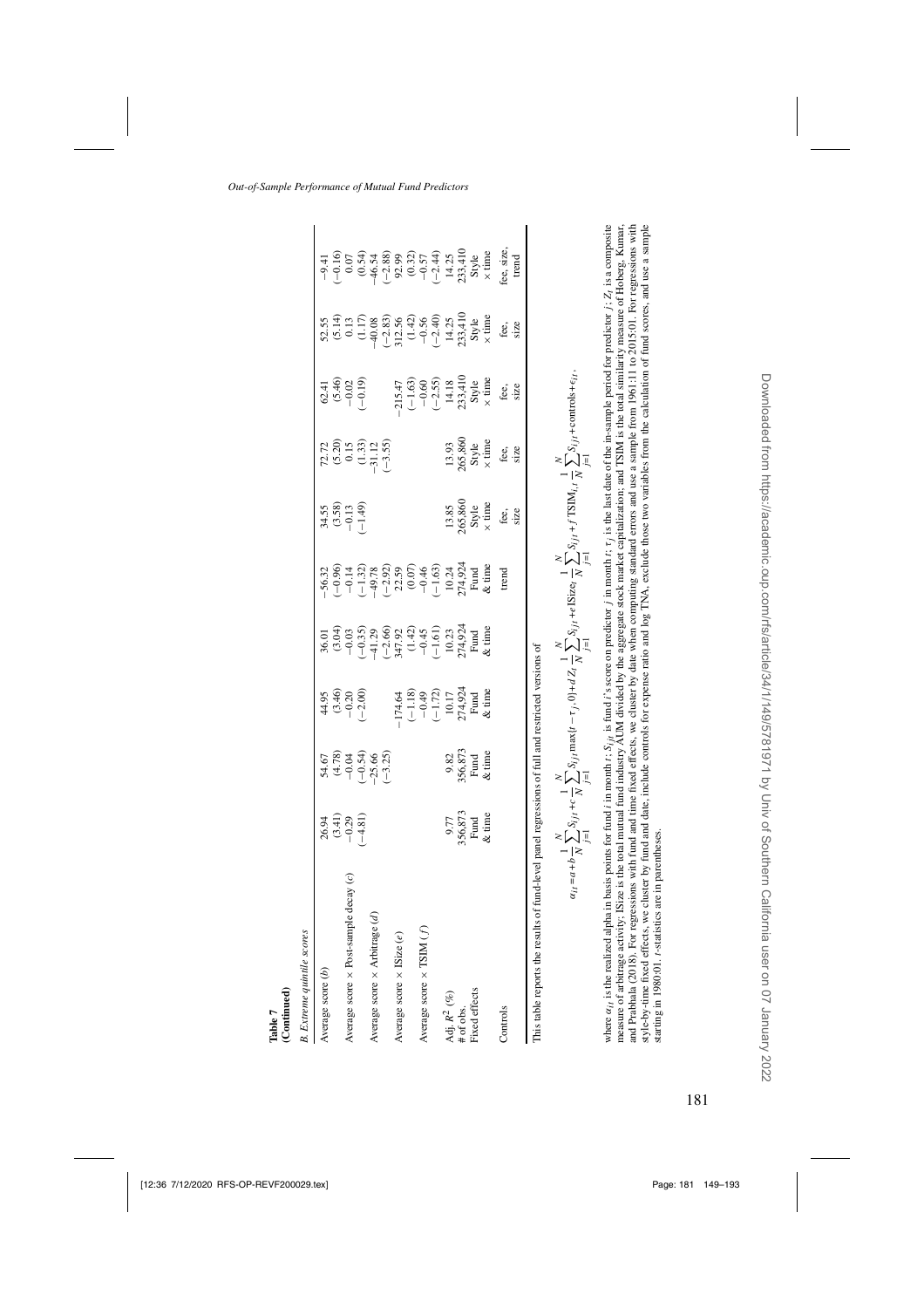These findings are robust. Results from the predictor panel setting are essentially the same as those reported here. Similar conclusions are obtained under a number of alternative specifications for both predictor and fund panels.

Overall, the evidence shows strong support for the influence of time-varying arbitrage activity, though competition appears to be a secondary explanation for changing alpha predictability. No support is found for any post-sample effect, suggesting that any apparent effect is an artifact of model misspecification. Instead, arbitrage forces appear to have strengthened over time, causing fund alphas to gradually shrink toward zero. Regressing alpha spreads on our postsample decay variable or a post-sample or post-publication indicator results in a negative coefficient, but this is only because of omitted variable bias due to the exclusion of arbitrage effects and/or competition effects. We therefore conclude that there is no convincing evidence that any of the post-sample decline in alpha predictability is due to either data mining or learning.

#### **3.4 Implications**

Given that alpha predictability has declined, what does this mean for a mutual fund investor? If the decline were mainly due to a reduction in the number and magnitude of negative alphas, it is not clear that an informed investor would be affected by the patterns we have documented. The relevant question for that investor is whether positive alphas have attenuated or become rarer.

We examine this issue by analyzing the performance of a portfolio of funds that are predicted to have the best future performance. These predictions are based on a model estimated on the full panel of mutual funds. At the beginning of each month, we use lagged information to compute predicted alphas for each fund based on the most general specification estimated (with both fund and time fixed effects) from panel A of Table [7.](#page-31-0) After sorting on predicted alphas, we form a portfolio of the top quintile of funds. We then calculate the realized alpha of that portfolio by averaging the realized alphas of the constituent funds.

Our interest is in whether these realized alphas have declined over time. Because they are extremely noisy on a month-by-month basis, we employ two different smoothing strategies. One is to examine 10-year moving averages. The other is to examine sample splits, where we measure average alphas before and after various breakpoints.

Figure [1](#page-34-0) reveals the results of this analysis. The top panel shows that the top quintile portfolio started our sample period with a highly significant alpha of roughly 30 bps per month. By the end of the sample period that value had fallen to 10 bps per month, with only marginal significance.

The middle panel of the figure shows the results of splitting the sample at various breakpoints. For each breakpoint, whose value appears on the horizontal axis, we compute a "backward" average consisting of all data prior to the breakpoint and a "forward" average consisting of data on or after the breakpoint. Breakpoints are chosen such that each subsample contains at least 12 months.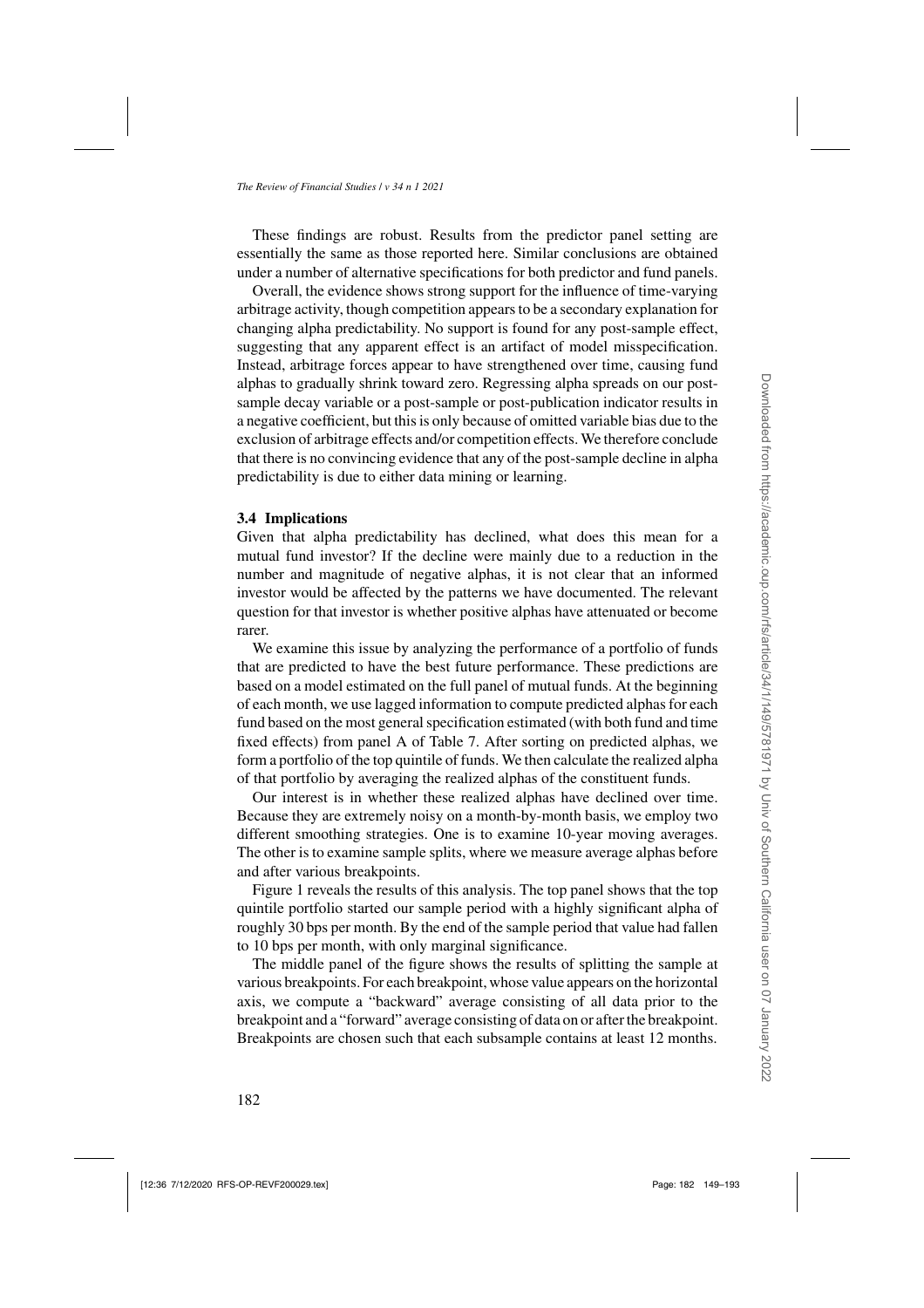<span id="page-34-0"></span>

**Figure 1**

#### **Performance of the top quintile fund portfolio**

In each month, we sort mutual funds based on the predicted alphas from the final regression, with both fund and time fixed effects, in panel A of Table [7.](#page-31-0) We then form a portfolio consisting of all funds in the top quintile. Panel A shows the 10-year moving average of the realized alpha of that portfolio and asymptotic 95% confidence intervals. In panel B, we split the full sample at various breakpoints, whose values appear on the horizontal axis. For each breakpoint, we compute a "backward" average consisting of all portfolio alphas before the breakpoint and a "forward" average of alphas after the breakpoint. Panel C reports t-statistics of the difference between backward and forward averages.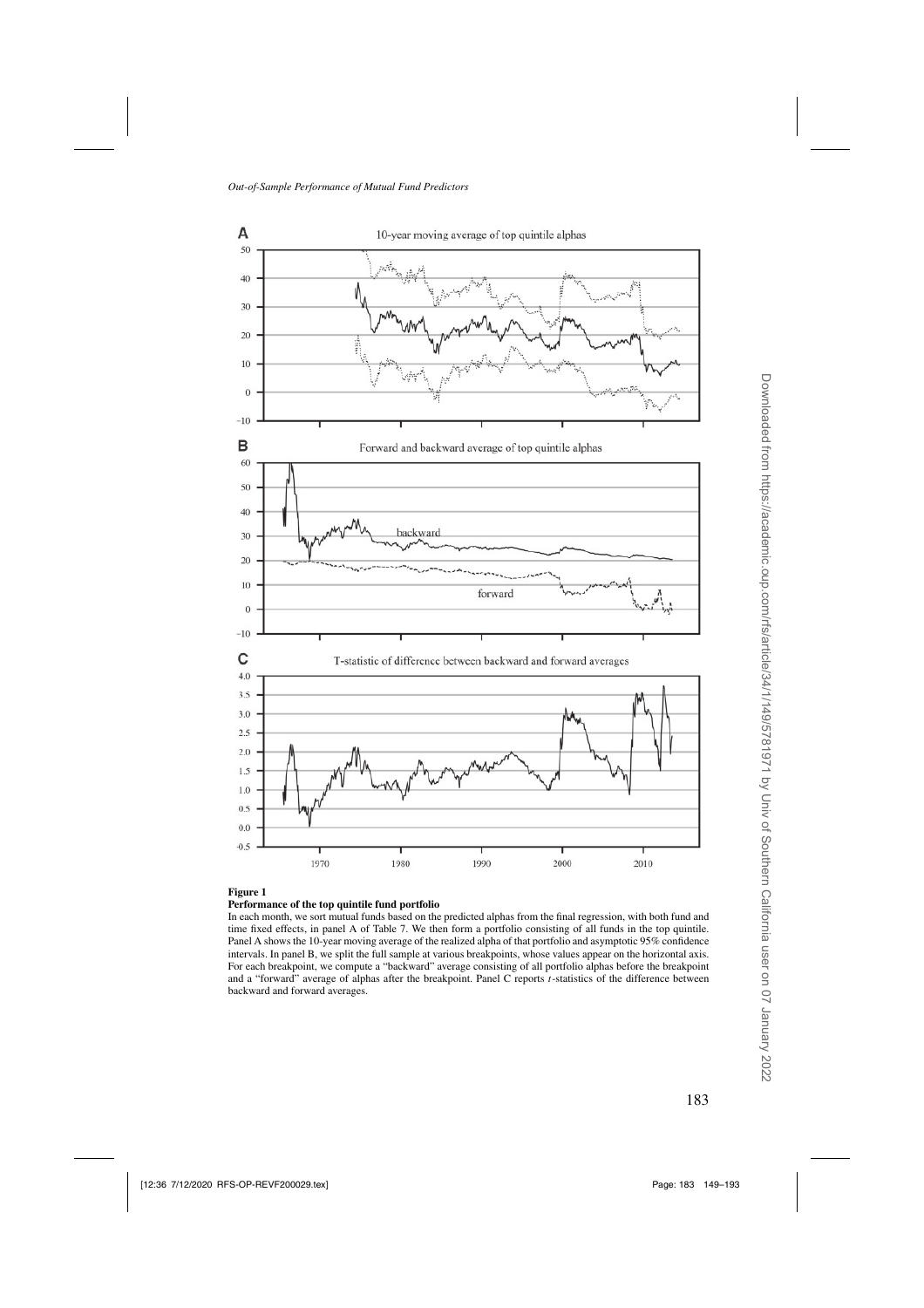The middle panel shows that backward averages are always greater than forward averages, indicating that regardless of the breakpoint chosen the future performance of the portfolio is always inferior to the past. The last five years of our sample actually display zero realized alpha on average. The bottom panel shows the corresponding t-statistics of the difference between backward and forward averages. For most post-2000 breakpoints, the difference is significant.

These results are robust to a number of possible specification changes. A model that only includes arbitrage effects generates very similar results, consistent with its relative importance in the full model. Results using models based on extreme quintile scores are also very similar.

We conclude that the evidence in favor of positive investment in actively managed equity mutual funds is currently weak, at least for those investors basing decisions on the predictors we have analyzed. While some alpha may remain, it is far below historical averages and may have disappeared completely. Considering that even a well-diversified portfolio of actively managed funds adds at least several percentage points of idiosyncratic risk to a comparable passive portfolio, the risk-return tradeoff inherent in holding the high quintile portfolio appears marginal at best.

## **4. Corporate Bond Funds**

The vast majority of the mutual fund predictors we consider in this paper were originally studied in the context of U.S. equity funds.<sup>13</sup> Were their in-sample significance the result of extensive data snooping, there would be little reason to think that their validity would be maintained in funds holding other securities. To the extent that characteristics from the equity fund universe are predictive in other markets, it is less likely that their original effects were spurious. Examining a different market also allows us to provide corroborating evidence on the importance of time-varying arbitrage in explaining the evolution of mutual fund alphas.

We focus on corporate bond funds for several reasons. One is simply that there are many of them, about 363 on average at any given time during our sample, and that the asset class that they represent is extremely large, until recently on par with the size of the U.S. equity market. Second, corporate bonds are conceptually somewhat close to equities, in the sense that there is tremendous diversity in potential holdings and that the underlying assets on which the securities lay claim are domestic firms. It is therefore conceivable that the skills required to generate alpha in one market could be valuable in the other. They are nevertheless a distinct asset class, whose returns are poorly

<sup>13</sup> Exceptions are the broker-sold indicator of [Bergstresser et al.](#page-42-0) [\(2009\)](#page-42-0), the active peer benchmarks approach of [Hunter et al.](#page-43-0) [\(2014](#page-43-0)), and the regression *R*-squared of [Amihud and Goyenko](#page-42-0) [\(2013\)](#page-42-0), all of which were proposed in studies that analyzed both equity and bond funds.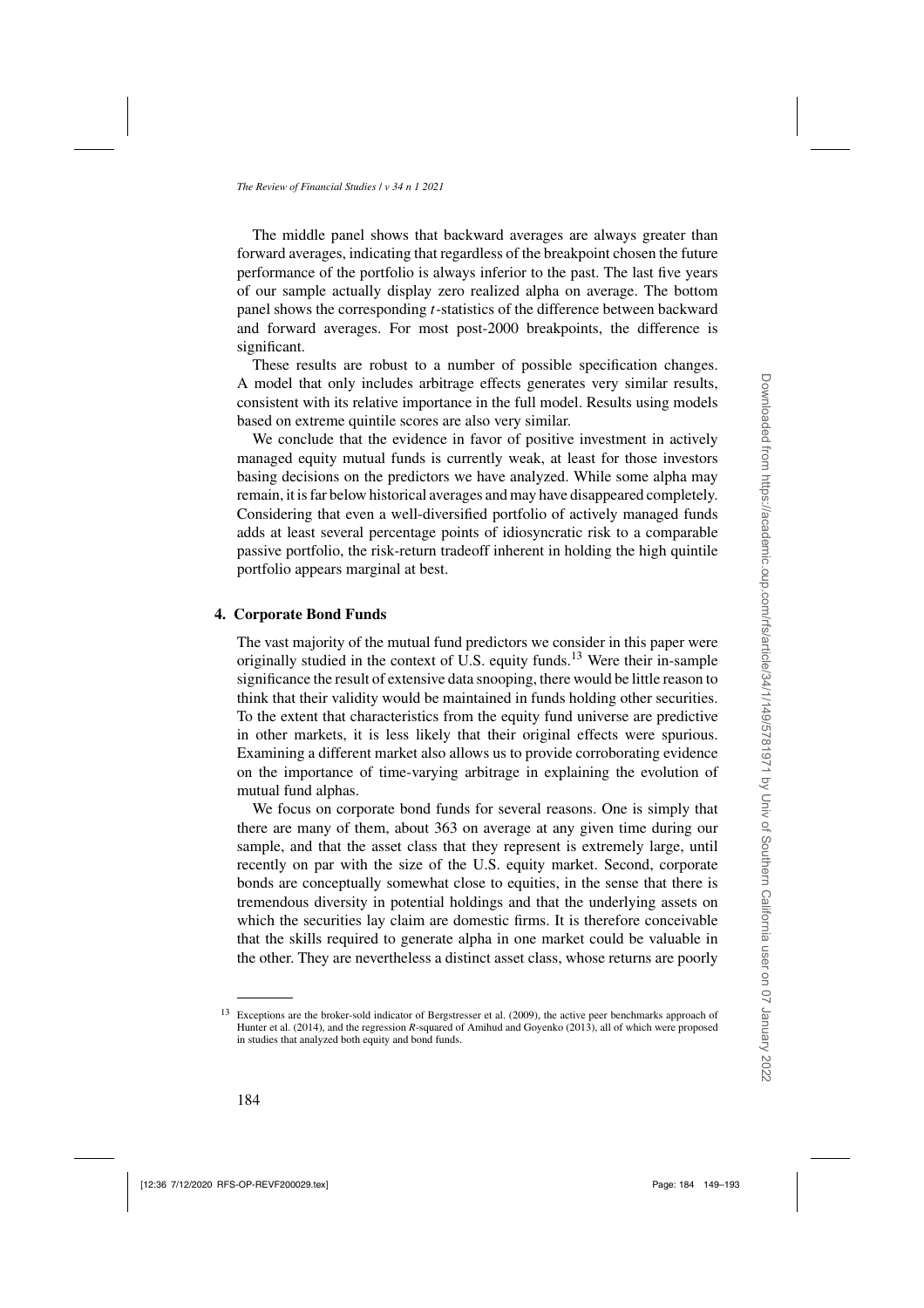explained by any combination of returns on Treasury bonds and the stock market index.

We factor-adjust fund returns using a 4-factor model that slightly expands the standard one in the literature. All factors are excess returns on Barclays (formerly Lehman) bond indexes and include the indexes for U.S. Treasuries, investment-grade corporates, high-yield corporates, and mortgage-backed securities. [This departs from the standard model, introduced by](#page-42-0) Blake, Elton, and Gruber [\(1993\)](#page-42-0) and used more recently by [Huij and Derwall](#page-43-0) [\(2008](#page-43-0)), in which Treasuries and investment-grade corporate bonds are aggregated into a single factor. While the performance of these two classes of bonds was very similar for most of our sample, they markedly diverged from one another in the recent Financial Crisis. During this period, the returns on investment-grade bonds were not spanned by Treasuries and high yield, leading to our decision to include all three as separate factors.<sup>14</sup> As with [Blake, Elton, and Gruber](#page-42-0) [\(1993\)](#page-42-0), the mortgage-backed securities index is used to capture the forms of optionality specific to that asset class.

Our corporate bond fund sample is also from the CRSP Mutual Fund database, where funds are identified as focusing on corporate bonds if the CRSP style code (crsp\_obj\_cd) begins with "IC." Similar to the equity fund sample, we subject the corporate bond fund sample to screens to mitigate omission bias and incubation and back-fill bias. We again combine multiple share classes for each fund, focusing on the TNA-weighted aggregate share class.

An impediment to a full corporate bond fund analysis is that many predictors examined above cannot be computed because of data limitations. The chief limitation is that holdings of corporate bond funds are only available starting in September of 2003, which would lead to a sample that is too short for our purposes.<sup>15</sup> Individual fixed income security prices are also difficult to reconstruct prior to 2005, when reporting to the TRACE system became mandatory for all fixed income trades. As a result, our bond fund analysis considers only 13 predictors, 6 of which are measures of past performance.

Table [8](#page-37-0) takes a first look at the performance of these predictors. Realized alphas are computed using rolling 36-month betas from the 4-factor model described above. From these alphas, we compute univariate quintile sorts for each of the 13 predictors along with average cross-sectional regression slopes. Our corporate bond fund data begin in January 1991, when monthly TNA data become available, so our first realized alphas are observed in January 1994. The sample ends in January 2015. The results tabulated use this entire 21 year period, without regard to the original sample period used in the study

<sup>&</sup>lt;sup>14</sup> If we regress returns on the investment-grade corporate index on Treasuries and high- yield indexes, we obtain an *R*-squared of around 0.92 in the period from January 1990 to December 2006. In the period from January 2007 to December 2014, that *R*-squared drops to 0.76.

<sup>&</sup>lt;sup>15</sup> Corporate bond holdings data are available from CRSP, but not the more standard Thompson-Reuters data set. Neither the CRSP MF data manual nor any study we are aware of provides sufficient information for us to judge the coverage and quality of the CRSP corporate bond mutual fund holdings data.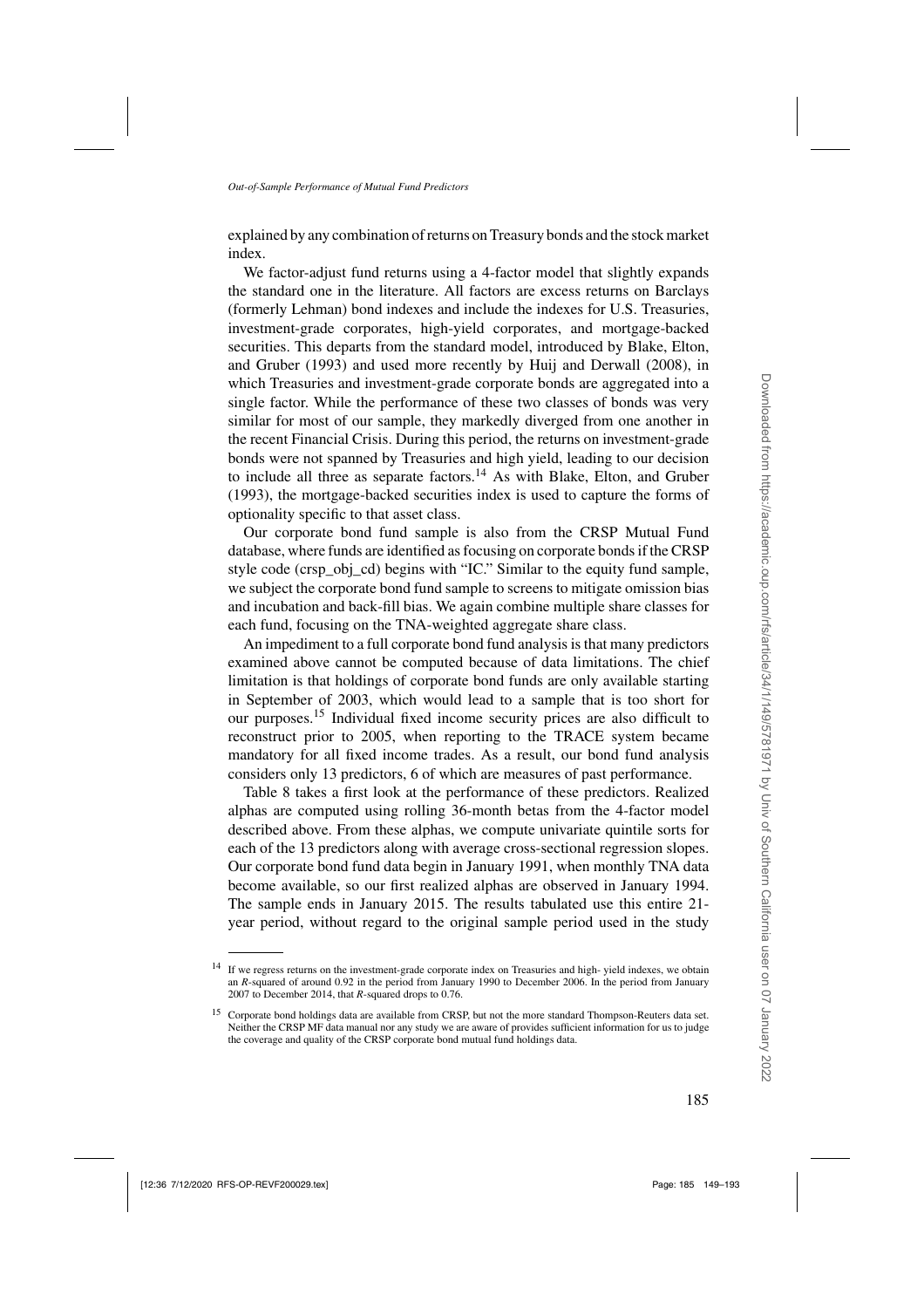<span id="page-37-0"></span>

|                                                                 |                                                                                                                                                                         |                                                                                  |                                                                                                                                                                                                                                                                                                                | Performance-based predictors                                                                                                                                                                                                                                                                                                                                                                                                                                                                               |                                                                                                                                                                                                                                                                                                                                                  |                                                                                                                                                                                                                                                                                                                                                                          |                                                                                                                                                                                                                                                                                                                                                                                                                                           |                      |                                                                                                                                                                                                                                                                                                                                   |                                                                                                                                         |                       |                                                                |                                                                                                                                                                                                                                |
|-----------------------------------------------------------------|-------------------------------------------------------------------------------------------------------------------------------------------------------------------------|----------------------------------------------------------------------------------|----------------------------------------------------------------------------------------------------------------------------------------------------------------------------------------------------------------------------------------------------------------------------------------------------------------|------------------------------------------------------------------------------------------------------------------------------------------------------------------------------------------------------------------------------------------------------------------------------------------------------------------------------------------------------------------------------------------------------------------------------------------------------------------------------------------------------------|--------------------------------------------------------------------------------------------------------------------------------------------------------------------------------------------------------------------------------------------------------------------------------------------------------------------------------------------------|--------------------------------------------------------------------------------------------------------------------------------------------------------------------------------------------------------------------------------------------------------------------------------------------------------------------------------------------------------------------------|-------------------------------------------------------------------------------------------------------------------------------------------------------------------------------------------------------------------------------------------------------------------------------------------------------------------------------------------------------------------------------------------------------------------------------------------|----------------------|-----------------------------------------------------------------------------------------------------------------------------------------------------------------------------------------------------------------------------------------------------------------------------------------------------------------------------------|-----------------------------------------------------------------------------------------------------------------------------------------|-----------------------|----------------------------------------------------------------|--------------------------------------------------------------------------------------------------------------------------------------------------------------------------------------------------------------------------------|
|                                                                 | 5-year<br>alpha                                                                                                                                                         | alpha<br>l-year                                                                  | l-year<br>return                                                                                                                                                                                                                                                                                               | Backtestec<br>alpha                                                                                                                                                                                                                                                                                                                                                                                                                                                                                        | 오<br>이 그<br>리 고                                                                                                                                                                                                                                                                                                                                  | Active<br>peer                                                                                                                                                                                                                                                                                                                                                           | R-squared                                                                                                                                                                                                                                                                                                                                                                                                                                 | Expense<br>ratio     | Turnover                                                                                                                                                                                                                                                                                                                          | Fund<br>size                                                                                                                            | Past<br>flows         | Direct<br>sold                                                 | Abnormal<br>cash                                                                                                                                                                                                               |
|                                                                 | A. Average realized alphas fr                                                                                                                                           | om quintile sorts                                                                |                                                                                                                                                                                                                                                                                                                |                                                                                                                                                                                                                                                                                                                                                                                                                                                                                                            |                                                                                                                                                                                                                                                                                                                                                  |                                                                                                                                                                                                                                                                                                                                                                          |                                                                                                                                                                                                                                                                                                                                                                                                                                           |                      |                                                                                                                                                                                                                                                                                                                                   |                                                                                                                                         |                       |                                                                |                                                                                                                                                                                                                                |
| $_{\text{Low}}$                                                 | $-12.07$                                                                                                                                                                | $-14.94$                                                                         | $-12.61$                                                                                                                                                                                                                                                                                                       |                                                                                                                                                                                                                                                                                                                                                                                                                                                                                                            |                                                                                                                                                                                                                                                                                                                                                  |                                                                                                                                                                                                                                                                                                                                                                          |                                                                                                                                                                                                                                                                                                                                                                                                                                           |                      |                                                                                                                                                                                                                                                                                                                                   |                                                                                                                                         |                       |                                                                |                                                                                                                                                                                                                                |
|                                                                 |                                                                                                                                                                         |                                                                                  |                                                                                                                                                                                                                                                                                                                |                                                                                                                                                                                                                                                                                                                                                                                                                                                                                                            |                                                                                                                                                                                                                                                                                                                                                  |                                                                                                                                                                                                                                                                                                                                                                          |                                                                                                                                                                                                                                                                                                                                                                                                                                           |                      |                                                                                                                                                                                                                                                                                                                                   |                                                                                                                                         |                       | $\frac{-6.81}{-3.12}$                                          |                                                                                                                                                                                                                                |
|                                                                 |                                                                                                                                                                         |                                                                                  |                                                                                                                                                                                                                                                                                                                |                                                                                                                                                                                                                                                                                                                                                                                                                                                                                                            |                                                                                                                                                                                                                                                                                                                                                  |                                                                                                                                                                                                                                                                                                                                                                          |                                                                                                                                                                                                                                                                                                                                                                                                                                           |                      |                                                                                                                                                                                                                                                                                                                                   |                                                                                                                                         |                       |                                                                |                                                                                                                                                                                                                                |
|                                                                 | $\begin{array}{c} (-4.41) \\ -6.33 \\ -6.39 \\ -4.92 \\ -4.30 \\ -4.31 \\ -1.81 \\ -1.71 \\ -1.71 \\ -1.71 \\ -1.71 \\ -1.71 \\ -1.90 \\ -1.90 \\ -1.90 \\ \end{array}$ | $-1, 34$<br>$-7, 34$<br>$-1, 30$<br>$-1, 30$<br>$-1, 34$<br>$-1, 34$<br>$-1, 34$ | $\begin{array}{l} 0.88 \\[-4.0mm] 0.44 \\[-4.0mm] 0.44 \\[-4.0mm] 0.44 \\[-4.0mm] 0.44 \\[-4.0mm] 0.44 \\[-4.0mm] 0.44 \\[-4.0mm] 0.44 \\[-4.0mm] 0.44 \\[-4.0mm] 0.44 \\[-4.0mm] 0.44 \\[-4.0mm] 0.44 \\[-4.0mm] 0.44 \\[-4.0mm] 0.44 \\[-4.0mm] 0.44 \\[-4.0mm] 0.44 \\[-4.0mm] 0.44 \\[-4.0mm] 0.44 \\[-4.$ | $\frac{1}{1}$ (1.3)<br>$\frac{1}{1}$ (1.3)<br>$\frac{1}{2}$ (3.9)<br>$\frac{1}{2}$ (3.9)<br>$\frac{1}{2}$ (3.9)<br>$\frac{1}{2}$ (3.9)<br>$\frac{1}{2}$ (1.5)<br>$\frac{1}{2}$ (1.5)<br>$\frac{1}{2}$ (1.5)<br>$\frac{1}{2}$ (1.5)<br>$\frac{1}{2}$ (1.5)<br>$\frac{1}{2}$ (1.5)<br>$\frac{1}{2}$ (1.5)<br>                                                                                                                                                                                                | $\begin{array}{l} 12.10 \\ -1.11 \\ -1.71 \\ -1.93 \\ -1.11 \\ -1.19 \\ -1.19 \\ -1.19 \\ -1.19 \\ -1.19 \\ -1.19 \\ -1.19 \\ -1.19 \\ -1.19 \\ -1.19 \\ -1.19 \\ -1.19 \\ -1.19 \\ -1.19 \\ -1.19 \\ -1.19 \\ -1.19 \\ -1.19 \\ -1.19 \\ -1.19 \\ -1.19 \\ -1.19 \\ -1.19 \\ -1.19 \\ -1.19 \\ -1.19 \\ -1.19 \\ -1.19 \\ -1.19 \\ -1.19 \\ -1$ | $\frac{22}{1}$<br>$\frac{23}{1}$<br>$\frac{23}{1}$<br>$\frac{23}{1}$<br>$\frac{23}{1}$<br>$\frac{13}{1}$<br>$\frac{23}{1}$<br>$\frac{15}{1}$<br>$\frac{23}{1}$<br>$\frac{23}{1}$<br>$\frac{23}{1}$<br>$\frac{23}{1}$<br>$\frac{23}{1}$<br>$\frac{23}{1}$<br>$\frac{23}{1}$<br>$\frac{23}{1}$<br>$\frac{23}{1}$<br>$\frac{23}{1}$<br>$\frac{23}{1}$<br>$\frac{23}{1}$<br> | $\begin{array}{l} 28 \\ 10 \\ 1 \end{array} \begin{array}{l} 29 \\ 10 \\ 10 \\ 1 \end{array} \begin{array}{l} 29 \\ 20 \\ 10 \\ 1 \end{array} \begin{array}{l} 29 \\ 20 \\ 10 \\ 1 \end{array} \begin{array}{l} 29 \\ 20 \\ 10 \\ 1 \end{array} \begin{array}{l} 29 \\ 20 \\ 10 \\ 1 \end{array} \begin{array}{l} 29 \\ 20 \\ 1 \end{array} \begin{array}{l} 29 \\ 20 \\ 1 \end{array} \begin{array}{l} 29 \\ 20 \\ 1 \end{array} \begin$ |                      | $\begin{array}{l} 23.67 \\ -11.78 \\ -11.79 \\ -11.79 \\ -11.79 \\ -11.79 \\ -11.79 \\ -11.79 \\ -11.79 \\ -11.79 \\ -11.79 \\ -11.79 \\ -11.79 \\ -11.79 \\ -11.79 \\ -11.79 \\ -11.79 \\ -11.79 \\ -11.79 \\ -11.79 \\ -11.79 \\ -11.79 \\ -11.79 \\ -11.79 \\ -11.79 \\ -11.79 \\ -11.79 \\ -11.79 \\ -11.79 \\ -11.79 \\ -11$ | $7.7$<br>$-1.7$<br>$-1.7$<br>$-1.7$<br>$-1.7$<br>$-1.7$<br>$-1.7$<br>$-1.7$<br>$-1.7$<br>$-1.7$<br>$-1.7$<br>$-1.7$<br>$-1.7$<br>$-1.7$ |                       |                                                                | $7.74$ $7.74$ $7.75$ $7.75$ $7.75$ $7.75$ $7.75$ $7.75$ $7.75$ $7.75$ $7.75$ $7.75$ $7.75$ $7.75$ $7.75$ $7.75$ $7.75$ $7.75$ $7.75$ $7.75$ $7.75$ $7.75$ $7.75$ $7.75$ $7.75$ $7.75$ $7.75$ $7.75$ $7.75$ $7.75$ $7.75$ $7.7$ |
|                                                                 |                                                                                                                                                                         |                                                                                  |                                                                                                                                                                                                                                                                                                                |                                                                                                                                                                                                                                                                                                                                                                                                                                                                                                            |                                                                                                                                                                                                                                                                                                                                                  |                                                                                                                                                                                                                                                                                                                                                                          |                                                                                                                                                                                                                                                                                                                                                                                                                                           |                      |                                                                                                                                                                                                                                                                                                                                   |                                                                                                                                         |                       |                                                                |                                                                                                                                                                                                                                |
|                                                                 |                                                                                                                                                                         |                                                                                  |                                                                                                                                                                                                                                                                                                                |                                                                                                                                                                                                                                                                                                                                                                                                                                                                                                            |                                                                                                                                                                                                                                                                                                                                                  |                                                                                                                                                                                                                                                                                                                                                                          |                                                                                                                                                                                                                                                                                                                                                                                                                                           |                      |                                                                                                                                                                                                                                                                                                                                   |                                                                                                                                         |                       |                                                                |                                                                                                                                                                                                                                |
|                                                                 |                                                                                                                                                                         |                                                                                  |                                                                                                                                                                                                                                                                                                                |                                                                                                                                                                                                                                                                                                                                                                                                                                                                                                            |                                                                                                                                                                                                                                                                                                                                                  |                                                                                                                                                                                                                                                                                                                                                                          |                                                                                                                                                                                                                                                                                                                                                                                                                                           |                      |                                                                                                                                                                                                                                                                                                                                   |                                                                                                                                         |                       |                                                                |                                                                                                                                                                                                                                |
|                                                                 |                                                                                                                                                                         |                                                                                  |                                                                                                                                                                                                                                                                                                                |                                                                                                                                                                                                                                                                                                                                                                                                                                                                                                            |                                                                                                                                                                                                                                                                                                                                                  |                                                                                                                                                                                                                                                                                                                                                                          |                                                                                                                                                                                                                                                                                                                                                                                                                                           |                      |                                                                                                                                                                                                                                                                                                                                   |                                                                                                                                         |                       |                                                                |                                                                                                                                                                                                                                |
| High                                                            |                                                                                                                                                                         |                                                                                  |                                                                                                                                                                                                                                                                                                                |                                                                                                                                                                                                                                                                                                                                                                                                                                                                                                            |                                                                                                                                                                                                                                                                                                                                                  |                                                                                                                                                                                                                                                                                                                                                                          |                                                                                                                                                                                                                                                                                                                                                                                                                                           |                      |                                                                                                                                                                                                                                                                                                                                   |                                                                                                                                         |                       |                                                                |                                                                                                                                                                                                                                |
|                                                                 |                                                                                                                                                                         | $\frac{1.56}{3.62}$<br>$\frac{1.77}{18.56}$                                      |                                                                                                                                                                                                                                                                                                                |                                                                                                                                                                                                                                                                                                                                                                                                                                                                                                            |                                                                                                                                                                                                                                                                                                                                                  |                                                                                                                                                                                                                                                                                                                                                                          |                                                                                                                                                                                                                                                                                                                                                                                                                                           |                      |                                                                                                                                                                                                                                                                                                                                   |                                                                                                                                         |                       | $-3.22$<br>$-2.32$<br>$-3.41$<br>$-3.41$<br>$-3.41$<br>$-3.41$ |                                                                                                                                                                                                                                |
| High-Low                                                        |                                                                                                                                                                         |                                                                                  |                                                                                                                                                                                                                                                                                                                |                                                                                                                                                                                                                                                                                                                                                                                                                                                                                                            |                                                                                                                                                                                                                                                                                                                                                  |                                                                                                                                                                                                                                                                                                                                                                          |                                                                                                                                                                                                                                                                                                                                                                                                                                           |                      |                                                                                                                                                                                                                                                                                                                                   |                                                                                                                                         |                       |                                                                |                                                                                                                                                                                                                                |
|                                                                 | (6.83)                                                                                                                                                                  | (5.34)                                                                           |                                                                                                                                                                                                                                                                                                                |                                                                                                                                                                                                                                                                                                                                                                                                                                                                                                            |                                                                                                                                                                                                                                                                                                                                                  |                                                                                                                                                                                                                                                                                                                                                                          |                                                                                                                                                                                                                                                                                                                                                                                                                                           |                      |                                                                                                                                                                                                                                                                                                                                   | (0.56)                                                                                                                                  | (2.21)                |                                                                |                                                                                                                                                                                                                                |
| B. Average cross-sectional re,                                  |                                                                                                                                                                         | ression slopes                                                                   |                                                                                                                                                                                                                                                                                                                |                                                                                                                                                                                                                                                                                                                                                                                                                                                                                                            |                                                                                                                                                                                                                                                                                                                                                  |                                                                                                                                                                                                                                                                                                                                                                          |                                                                                                                                                                                                                                                                                                                                                                                                                                           |                      |                                                                                                                                                                                                                                                                                                                                   |                                                                                                                                         |                       |                                                                |                                                                                                                                                                                                                                |
|                                                                 | 6.57                                                                                                                                                                    | 8.05                                                                             | 6.62                                                                                                                                                                                                                                                                                                           |                                                                                                                                                                                                                                                                                                                                                                                                                                                                                                            |                                                                                                                                                                                                                                                                                                                                                  | 3.81                                                                                                                                                                                                                                                                                                                                                                     |                                                                                                                                                                                                                                                                                                                                                                                                                                           |                      |                                                                                                                                                                                                                                                                                                                                   | 0.20                                                                                                                                    |                       | 1.65                                                           | $-0.30$                                                                                                                                                                                                                        |
|                                                                 | (5.94)                                                                                                                                                                  | (5.78)                                                                           | (4.25)                                                                                                                                                                                                                                                                                                         | 8.26<br>(5.17)                                                                                                                                                                                                                                                                                                                                                                                                                                                                                             | $6.58$<br>$(5.49)$                                                                                                                                                                                                                                                                                                                               | (6.12)                                                                                                                                                                                                                                                                                                                                                                   | $-1.48$<br>$(-1.90)$                                                                                                                                                                                                                                                                                                                                                                                                                      | $-2.36$<br>$(-2.92)$ | $-0.28$<br>$-0.54$ )                                                                                                                                                                                                                                                                                                              | (0.45)                                                                                                                                  | $\frac{2.12}{(2.13)}$ | (2.19)                                                         | $-0.32$                                                                                                                                                                                                                        |
| regression slope coefficients,<br>This table examines the abili | excludes predictors based on                                                                                                                                            |                                                                                  |                                                                                                                                                                                                                                                                                                                | in which realized alphas are regressed on a single predictor. t-statistics, in parentheses, are computed using Newey-West standard errors. The sample period is<br>ty of different variables to predict returns on corporate bond funds. We consider all fund predictors that can be computed given available bond fund data, which<br>portfolio holdings. In panel A we report average realized alphas (in basis points per month) for quintile portfolios. In panel B, we report average cross-sectional |                                                                                                                                                                                                                                                                                                                                                  |                                                                                                                                                                                                                                                                                                                                                                          |                                                                                                                                                                                                                                                                                                                                                                                                                                           |                      |                                                                                                                                                                                                                                                                                                                                   |                                                                                                                                         |                       |                                                                |                                                                                                                                                                                                                                |

from 1994:01 to 2015:01. from 1994:01 to 2015:01.

Downloaded from https://academic.oup.com/rfs/article/34/1/149/5781971 by Univ of Southern California user on 07 January 2022 Downloaded from https://academic.oup.com/rfs/article/34/1/149/5781971 by Univ of Southern California user on 07 January 2022

Table 8<br>Corporate bond fund alpha spreads **Corporate bond fund alpha spreads**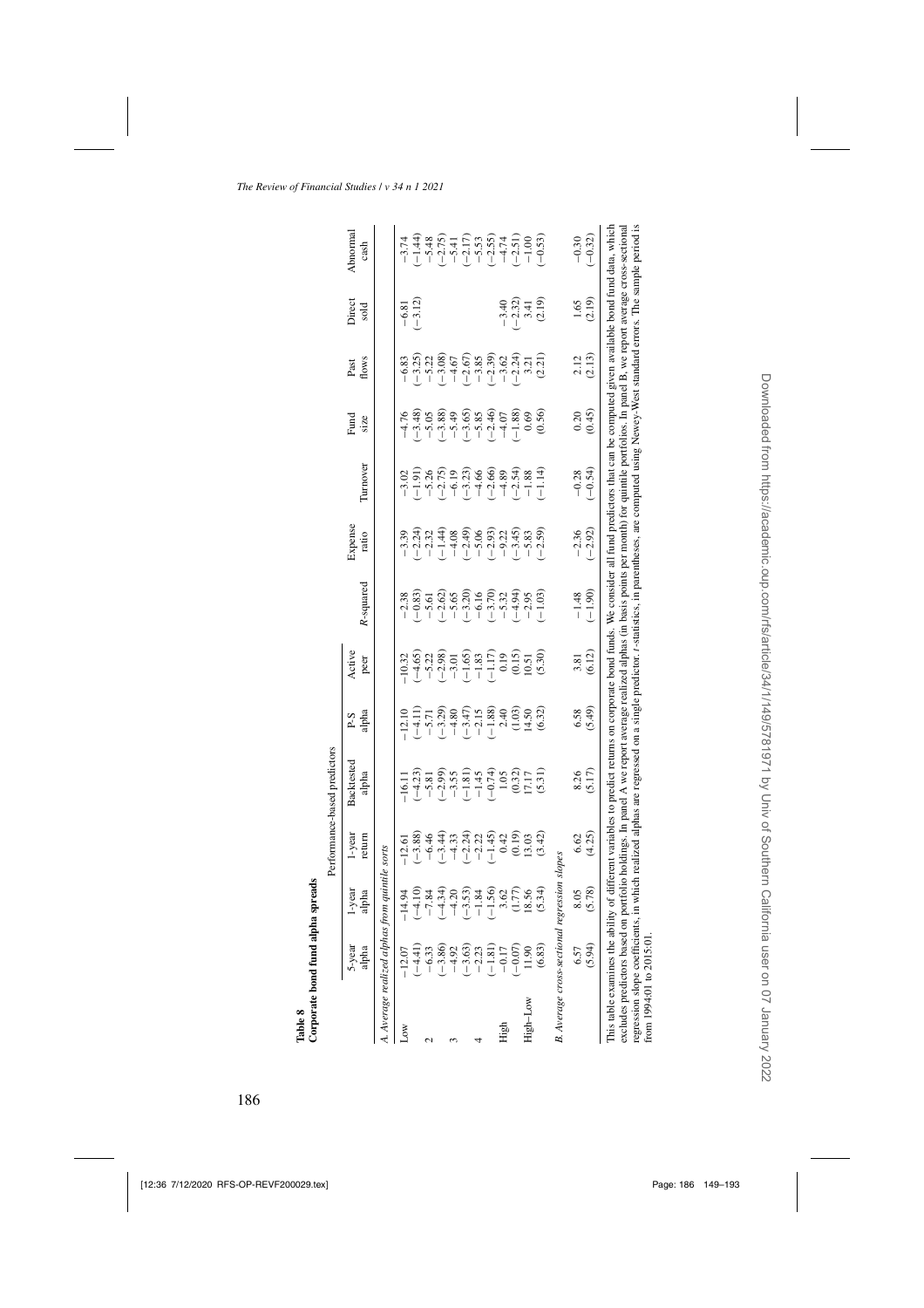that originally proposed each predictor, given that we view the entire history of corporate bond funds as being outside the original samples of the various studies.

Most of the 13 predictors already have, since their original studies, been applied to the corporate bond fund setting in other papers. Thus, our main contribution in this table is to reassess a variety of different predictors using standardized empirical methods.

In short, the table documents that all six performance persistence measures are highly significant in the corporate bond fund sample.<sup>16</sup> This finding is in line with [Huij and Derwall](#page-43-0) [\(2008\)](#page-43-0), who report similar results for some of the more straightforward performance measures.

We confirm the result of [Blake, Elton, and Gruber](#page-42-0) [\(1993\)](#page-42-0) that higher expense ratios are associated with lower alphas in corporate bond funds, as they are in equity funds. We also corroborate [Chen and Qin](#page-42-0) [\(2016](#page-42-0)), who find evidence of the "smart money" effect in corporate bond funds. Finally, we find some evidence that higher *R*-squareds, computed based on our four bond market factors, are negatively associated with bond fund alphas. This effect is insignificant in quintile sorts and only marginally significant when implemented with cross-sectional regression. Our results thus only weakly confirm that the finding of [Amihud and Goyenko](#page-42-0) [\(2013\)](#page-42-0) holds for corporate bond funds as well $11$ <sup>17</sup>

In [contrast,](#page-43-0) [we](#page-43-0) [do](#page-43-0) [not](#page-43-0) [find](#page-43-0) [any](#page-43-0) [significant](#page-43-0) [evidence](#page-43-0) [of](#page-43-0) [a](#page-43-0) [turnover](#page-43-0) [effect](#page-43-0) [\(](#page-43-0)Elton et al. [1993\)](#page-43-0), a fund size effect [\(Chen et al. 2004\)](#page-42-0), or a tendency of funds with high cash holdings to perform well [\(Simutin 2014](#page-44-0)) in bond funds, at least over the full sample period.

We do not believe that the lack of evidence for these three predictors indicates data snooping, as it is easy to see why scale and liquidity effects would be different for stock and bond funds. Rather, our view is that the significance of 9 or 10 out of 13 predictors is strong evidence that data snooping may not be as pervasive as has been claimed. At least in the case of mutual fund predictors, the data seem to be in conflict with the statement of [Harvey, Liu, and Zhu](#page-43-0) [\(2016\)](#page-43-0) that "most claimed research findings in financial economics are likely false."

Given our earlier results on the importance of arbitrage activity, a primary interest is in whether higher levels of arbitrage activity are associated with lower alpha spreads. An issue is that the arbitrage activity proxies considered previously, particularly short interest and turnover in the equity market, are

When sorting on the basis of past alphas, we compute those alphas using the 4-factor model for bonds rather than the Fama-French-Carhart factors used in the equity fund analysis.

<sup>&</sup>lt;sup>17</sup> [Amihud and Goyenko](#page-42-0) [\(2013\)](#page-42-0) themselves confirm their finding for corporate bond funds, but they employ a shorter sample period than ours and use different empirical specifications, whereas we apply common empirical methods for all predictors.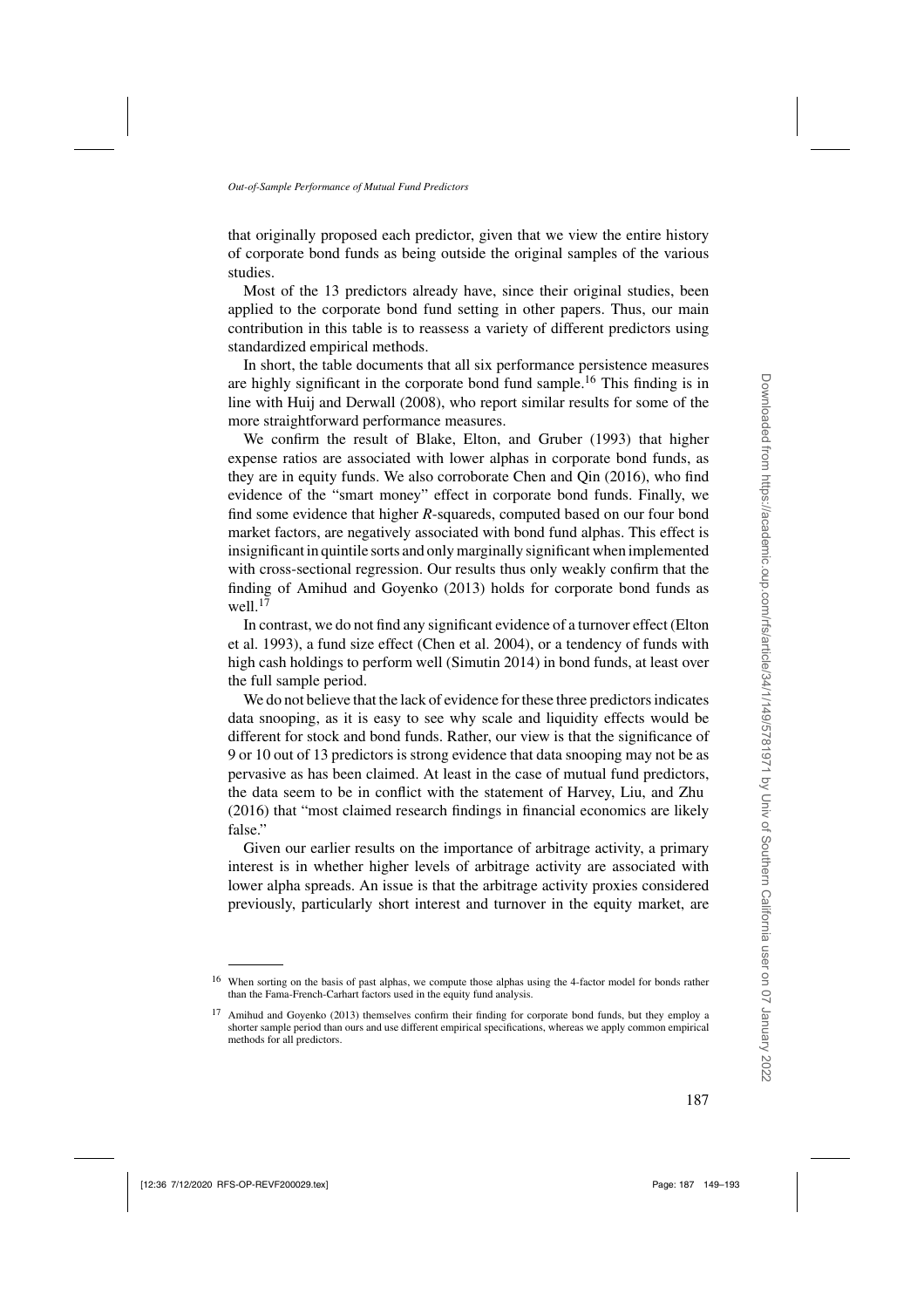unlikely to be of much relevance for corporate bonds. We therefore consider a different set of arbitrage proxies that are more germane to this analysis.

The first measure we consider is the noise variable of [Hu, Pan, and Wang](#page-43-0) [\(2013\)](#page-43-0). This is a measure of the degree of nonsmoothness in the U.S. Treasury yield curve. The idea is that if capital is plentiful, then arbitrageurs will exploit small differences in the yields on bonds with slightly different maturities. As arbitrage capital is reduced, or as arbitrageurs become less willing to take risk, trading on the same differences becomes unattractive, with the result being that that differentials in yields of similar bonds persist.

The second measure we examine is the turnover in corporate bonds from SIFMA, which is computed similarly to the equity turnover measure used in earlier results on equity funds.

Our final measure is the average bid-ask spread for corporate bonds, computed by [Adrian et al.](#page-42-0) [\(2015\)](#page-42-0). Because the latter two series are based on TRACE data, they are only available starting in 2005.<sup>18</sup> As before, we will examine these arbitrage proxies in raw and detrended forms. We will also look at them individually and, after normalizing, as averages.<sup>19</sup> In this case, though, the shorter samples for corporate bond turnover and bid-ask spreads means that the composite arbitrage variable is the same as the [Hu, Pan, and Wang](#page-43-0) noise measure through the end of 2004 and therefore may not be much more informative than the noise measure by itself.

We use these arbitrage activity proxies in fund-level panel regressions to determine whether a change in arbitrage activity is associated with any change in the degree of alpha generation by corporate bond funds. So that higher values of all arbitrage [measures](#page-43-0) [imply](#page-43-0) [greater](#page-43-0) [arbitrage](#page-43-0) [activity,](#page-43-0) [we](#page-43-0) [multiply](#page-43-0) [the](#page-43-0) Hu, Pan, and Wang [\(2013\)](#page-43-0) measure and the average bid-ask spread by -1.

Table [9](#page-40-0) presents the results, where regressions either include time and fund fixed effects or only time fixed effects, and where average scores are based on either percentiles or extreme quintiles.<sup>20</sup> Similar to the criteria applied to equity funds, we include a predictor in our analysis if its average full-sample alpha spread has a t-statistic above 1.5. We report regressions both with raw and detrended arbitrage proxies.

The regressions do not include out-of-sample effects for two reasons. First, it is not clear why there should be any out-of-sample effect in corporate bond funds given that most predictors were proposed based on their ability to forecast equity fund performance. Second, the corporate bond sample starts in 1991,

<sup>18</sup> We have also examined the [Amihud](#page-42-0) [\(2002\)](#page-42-0) ratio, which was also computed by [Adrian et al.](#page-42-0) [\(2015\)](#page-42-0). The results we obtain using this measure are consistent, both in magnitude and significance, with those reported in the tables.

<sup>&</sup>lt;sup>19</sup> When we compute the composite arbitrage activity measure, the [Hu, Pan, and Wang](#page-43-0) noise measure and the average bid-ask spread enter with a negative sign, because both are thought to be inversely related to arbitrage activity and/or liquidity. Corporate bond turnover enters with a positive sign.

<sup>&</sup>lt;sup>20</sup> Because of data limitations, we do not examine the case with style-by-time fixed effects as in the equity funds setting. As described earlier, we lack data on bond prices and characteristics as well as on the holdings of bond funds, which would all be required to classify bond funds into styles.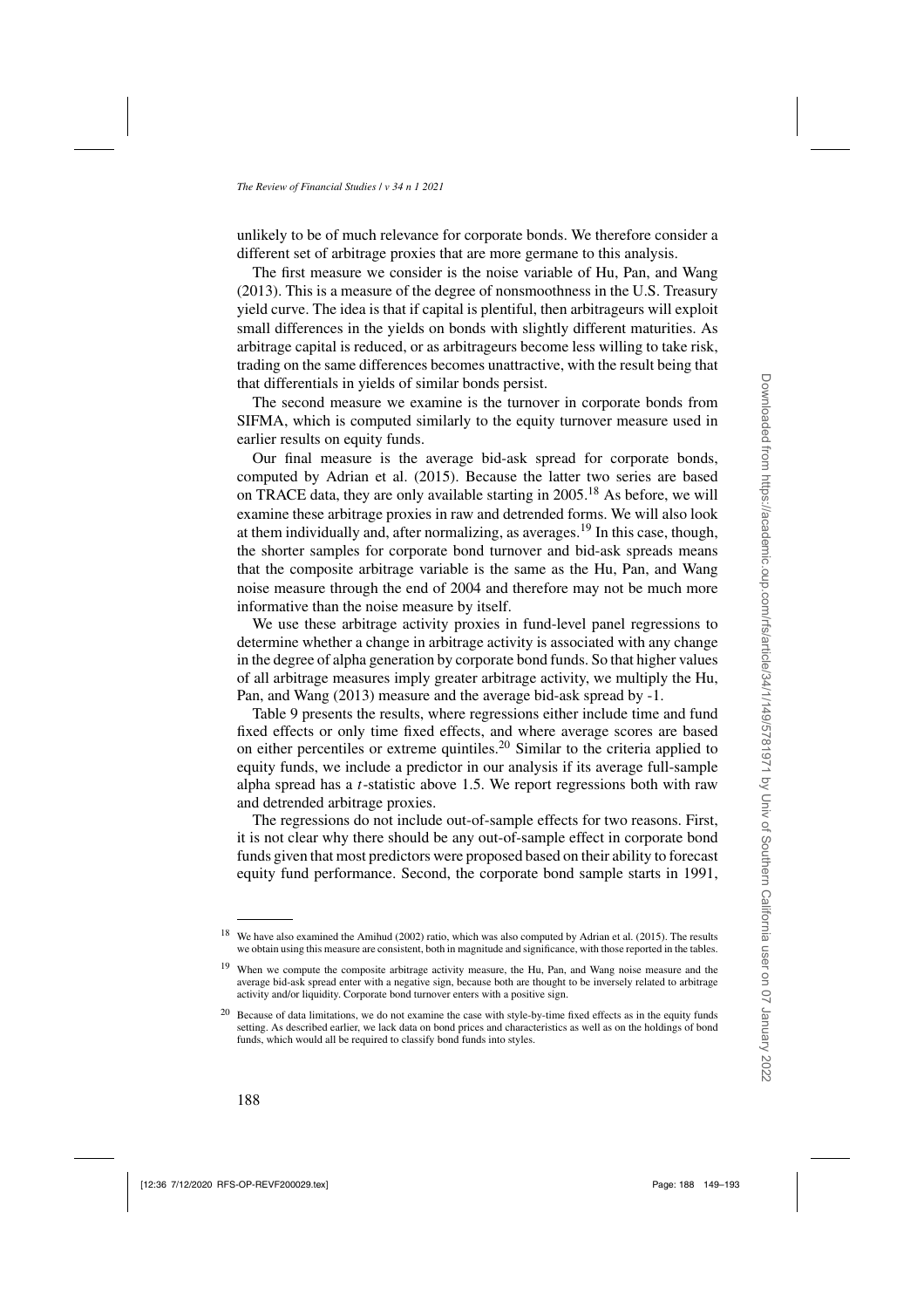#### <span id="page-40-0"></span>**Table 9 Arbitrage activity and corporate bond funds**

|                                   | Fund & time fixed effects |                 |                                 | Time fixed effects   |                 |                                 |
|-----------------------------------|---------------------------|-----------------|---------------------------------|----------------------|-----------------|---------------------------------|
| Arbitrage activity proxy $(Z)$    | Avg. score<br>(AvgS)      | $Z \times AvgS$ | Adj. $R^2$ (%)<br>$&$ # of obs. | Avg. score<br>(AvgS) | $Z \times AvgS$ | Adj. $R^2$ (%)<br>$&$ # of obs. |
| A. percentile scores              |                           |                 |                                 |                      |                 |                                 |
| Hu, Pan, & Wang noise             | 23.68                     | $-14.23$        | 8.21                            | 27.19                | $-12.46$        | 7.13                            |
|                                   | (5.51)                    | $(-4.14)$       | 99,275                          | (6.47)               | $(-3.50)$       | 96,863                          |
| Hu, Pan, & Wang noise             | 16.92                     | $-13.48$        | 8.20                            | 21.42                | $-11.80$        | 7.11                            |
| - detrended                       | (4.96)                    | $(-4.06)$       | 99,275                          | (7.25)               | $(-3.39)$       | 96,863                          |
| Corp. bond turnover               | $-4.03$                   | $-10.66$        | 8.56                            | 4.32                 | $-10.72$        | 8.15                            |
|                                   | $(-0.76)$                 | $(-2.40)$       | 43,548                          | (1.06)               | $(-2.22)$       | 41,617                          |
| Corp. bond turnover - detrended   | $-9.60$                   | $-13.66$        | 8.66                            | $-0.40$              | $-13.25$        | 8.24                            |
|                                   | $(-1.42)$                 | $(-2.46)$       | 43,548                          | $(-0.07)$            | $(-2.20)$       | 41,617                          |
| Corp. bond bid-ask spread         | 30.57                     | $-18.44$        | 8.91                            | 37.04                | $-16.35$        | 8.44                            |
|                                   | (3.19)                    | $(-3.48)$       | 43,548                          | (3.61)               | $(-2.71)$       | 41,617                          |
| Corp. bond bid-ask spread         | 11.41                     | $-17.54$        | 8.88                            | 20.29                | $-16.01$        | 8.45                            |
| - detrended                       | (1.95)                    | $(-3.65)$       | 43,548                          | (4.32)               | $(-2.79)$       | 41,617                          |
| Avg. of nondetrended arb. proxies | 21.97                     | $-16.69$        | 8.08                            | 25.81                | $-14.45$        | 7.01                            |
|                                   | (4.88)                    | $(-3.59)$       | 99,275                          | (5.81)               | $(-2.82)$       | 96,863                          |
| Avg. of detrended arb. proxies    | 14.43                     | $-14.48$        | 8.05                            | 19.33                | $-12.41$        | 6.97                            |
|                                   | (4.29)                    | $(-3.37)$       | 99,275                          | (7.08)               | $(-2.64)$       | 96,863                          |
| <b>B.</b> Extreme quintile scores |                           |                 |                                 |                      |                 |                                 |
| Hu, Pan, & Wang noise             | 21.37                     | $-12.97$        | 8.17                            | 24.27                | $-11.37$        | 7.04                            |
|                                   | (5.46)                    | $(-4.02)$       | 99,275                          | (6.25)               | $(-3.40)$       | 96,863                          |
| Hu, Pan, & Wang noise             | 15.26                     | $-12.32$        | 8.16                            | 19.02                | $-10.79$        | 7.03                            |
| - detrended                       | (4.97)                    | $(-3.96)$       | 99,275                          | (7.03)               | $(-3.30)$       | 96,863                          |
| Corp. bond turnover               | $-4.17$                   | $-9.85$         | 8.55                            | 3.80                 | $-9.76$         | 8.11                            |
|                                   | $(-0.87)$                 | $(-2.45)$       | 43,548                          | (1.00)               | $(-2.20)$       | 41,617                          |
| Corp. bond turnover - detrended   | $-9.04$                   | $-12.54$        | 8.64                            | $-0.44$              | $-12.06$        | 8.19                            |
|                                   | $(-1.47)$                 | $(-2.47)$       | 43,548                          | $(-0.08)$            | $(-2.18)$       | 41,617                          |
| Corp. bond bid-ask spread         | 27.68                     | $-16.86$        | 8.88                            | 33.92                | $-15.20$        | 8.40                            |
|                                   | (3.23)                    | $(-3.44)$       | 43,548                          | (3.62)               | $(-2.72)$       | 41,617                          |
| Corp. bond bid-ask spread         | 10.11                     | $-16.21$        | 8.87                            | 18.30                | $-14.91$        | 8.41                            |
| - detrended                       | (1.97)                    | $(-3.64)$       | 43,548                          | (4.33)               | $(-2.81)$       | 41,617                          |
| Avg. of nondetrended arb. proxies | 19.92                     | $-15.36$        | 8.05                            | 23.06                | $-13.25$        | 6.93                            |
|                                   | (4.89)                    | $(-3.57)$       | 99,275                          | (5.65)               | $(-2.79)$       | 96,863                          |
| Avg. of detrended arb. proxies    | 12.99                     | $-13.33$        | 8.02                            | 17.12                | $-11.38$        | 6.90                            |
|                                   | (4.31)                    | $(-3.37)$       | 99,275                          | (6.90)               | $(-2.62)$       | 96,863                          |

This table reports the results of fund-level panel regressions that analyze the relation between realized corporate bond fund alphas and various proxies for the level of bond market arbitrage activity. The regression equation is

 $\alpha_{it} = a + b \operatorname{Avg} S_{it} + c Z_t \operatorname{Avg} S_{it} + \epsilon_{it},$ 

where  $\alpha_{it}$  is the realized alpha in basis points for fund i in month t; Avg  $S_{it}$  is fund i's average percentile-based or extreme quintile-based score across all predictors in month  $t$ ; and  $Z_t$  is an arbitrage activity proxy observable at the start of month t. Arbitrage proxies include the noise measure of [Hu, Pan, and Wang](#page-43-0) [\(2013\)](#page-43-0) multiplied by −1, the level of turnover in corporate bonds, and the average bid-ask spread in corporate bonds multiplied by −1. The sample is from 1994:01 to 2015:01 for the regressions with the noise measure and the average proxies. The sample starts in 2005:01 for the turnover and bid-ask spread regressions. For regressions with fund and time fixed effects, we cluster by date when computing standard errors. For regressions with only time fixed effects, we cluster by fund and date, include controls for expense ratio and log TNA, and exclude those two variables from the calculation of fund scores. t-statistics are in parentheses.

which is significantly later than the equity fund sample. This means that the in-sample period is very short or even nonexistent for many of our predictors.

The results in Table 9 are consistent in showing that proxies for greater arbitrage activity (less noise, greater turnover, and smaller spreads) are strongly associated with less performance predictability. The strongest results are for the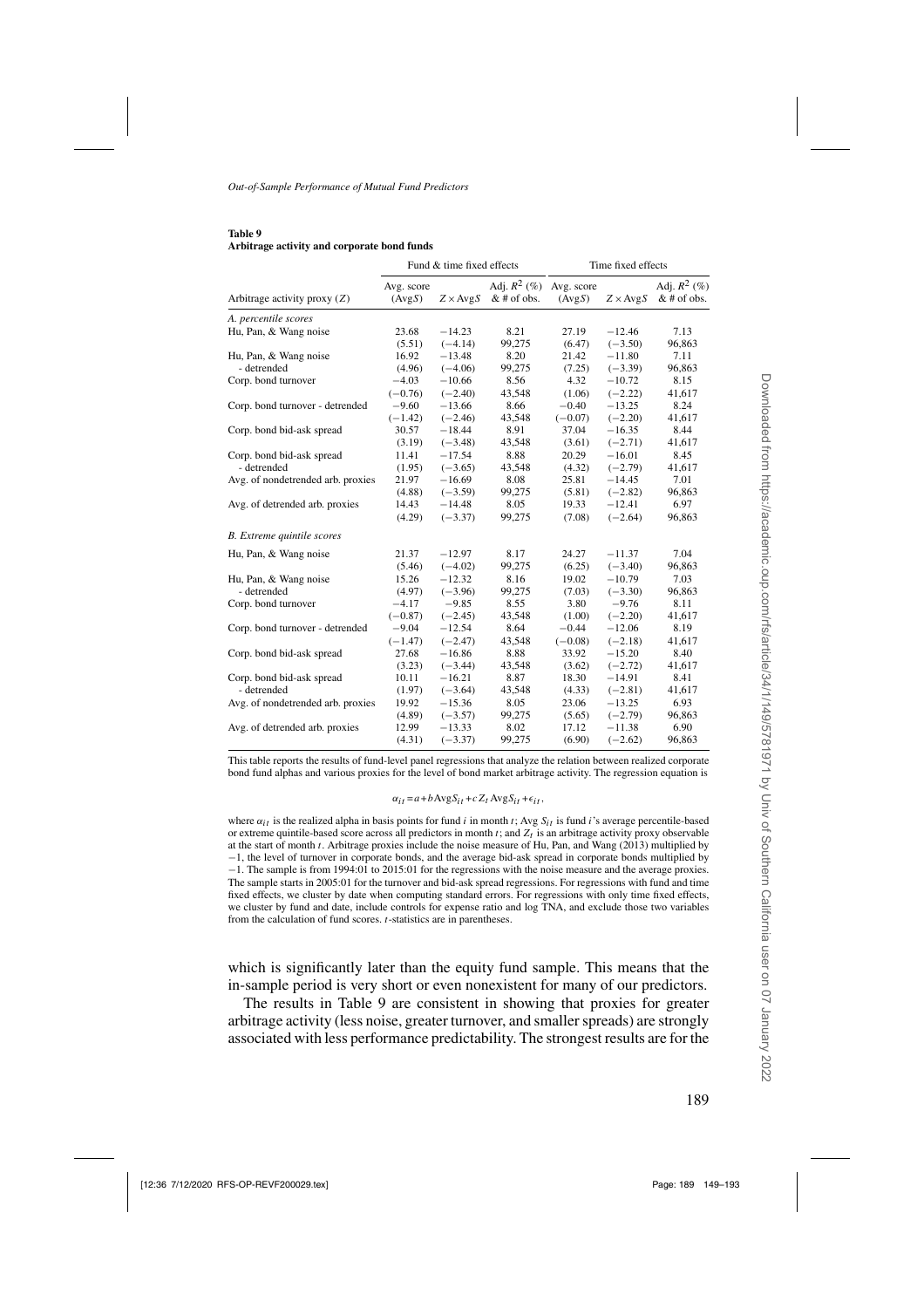[Hu, Pan, and Wang](#page-43-0) noise measure, though some of the significance of these results is likely due to the longer sample available for that measure. Regressions based on percentiles and extreme quintiles produce similar results.

In sum, the unconditional strength of most alpha predictors in the corporate bond fund sample shows that data snooping is unlikely to be the primary explanation for why those predictors were successful for equity funds in their original sample periods. The importance of arbitrage activity in shrinking the cross-section of fund alphas provides further evidence that time varying market efficiency is an important factor behind changes in fund performance.

## **5. Summary and Conclusions**

Whether academic finance research is useful or not in practice largely rests on whether or not its findings continue to hold out of sample. In the case of variables shown in the finance literature to forecast future mutual fund alphas, we find that the out-of-sample performance is disappointing. Using several different econometric approaches, we show that much of the predictability in fund alphas disappears following the end of the sample.

We find that this decline is most likely the result of an increase in arbitrage activity over our sample period, with changing mutual fund competition perhaps playing a secondary role. The arbitrage activity variables we consider – aggregate measures of short interest, share turnover, and hedge fund AUM – have been shown by [Chordia, Subrahmanyam, and Tong](#page-42-0) [\(2014](#page-42-0)) to be associated with shrinking alphas on asset pricing anomalies like size and momentum and may be proxies for the degree of market efficiency more generally. We find that these variables are important for mutual fund alphas as well and largely explain the decline in mutual fund alpha generation ability. After controlling for arbitrage, we find no evidence supporting data snooping or learning effects.

We also examine the performance of alpha predictors in a sample of corporate bond mutual funds. We find that most predictors, almost all of which were originally used to forecast equity fund performance, are also useful in forecasting the alphas of corporate bond funds. This performance also seems to change over time, however, with alpha spreads larger in times when arbitrage activity is lowest. Therefore, these results support the main findings of the paper, namely, that greater arbitrage activity appears to curtail the ability of fund managers to generate alpha.

The clear implication of our findings is that investment practitioners, who are known to use at least some of these measures to guide portfolio selection, may be engaging in an exercise that is of dubious relevance. More fundamentally, the dampening effect of greater arbitrage activity on mutual fund alpha could explain a number of empirical regularities, including the recent decline in mutual fund alphas [\(Barras, Scaillet, and Wermers 2010](#page-42-0)), the rise of hedge funds, and the trend toward indexation within the mutual fund industry. Finally, our results highlight the importance of allowing for time variation in return predictability. We believe that these issues merit greater attention than they have received thus far in the literature.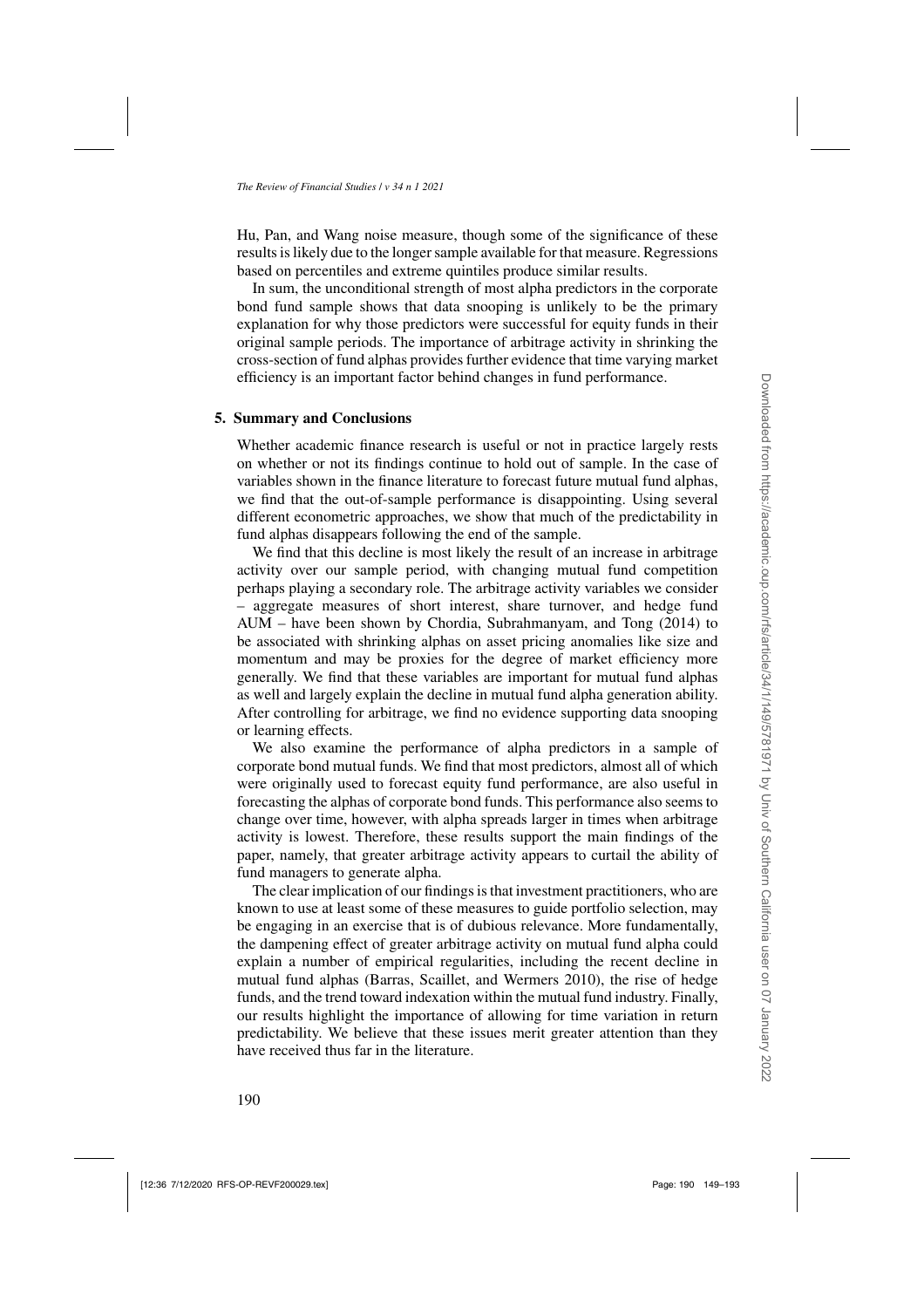#### <span id="page-42-0"></span>**References**

Adrian, T., M. Fleming, O. Shachar, and E. Vogt. 2015. Has U.S. corporate bond market liquidity deteriorated? *Liberty Street Economics*, October 5. libertystreeteconomics.newyorkfed.org/ 2015/10/has-us-corporate-bondmarket-liquidity-deteriorated.html.

Amihud, Y. 2002. Illiquidity and stock returns: Cross-section and time-series effects. *Journal of Financial Markets* 5:31–56.

Amihud, Y., and R. Goyenko. 2013. Mutual fund's R<sup>2</sup> as predictor of performance. *Review of Financial Studies* 26:667–94.

Barras, L., O. Scaillet, and R. Wermers. 2010. False discoveries in mutual fund performance: Measuring luck in estimated alphas. *Journal of Finance* 65:179–216.

Bergstresser, D., J. Chalmers, and P. Tufano. 2009. Assessing the costs and benefits of brokers in the mutual fund industry. *Review of Financial Studies* 22:4129–56.

Berk, J. B., and R. Green. 2004. Mutual fund flows and performance in rational markets. *Journal of Political Economy* 112:1269–95.

Blake, C. R., E. J. Elton, and M. J. Gruber. 1993. The performance of bond mutual funds. *Journal of Business* 66:371–403.

Busse, J. A., and P. J. Irvine. 2006. Bayesian alphas and mutual fund persistence. *Journal of Finance* 61:2251–88.

Carhart, M. M. 1997. On persistence in mutual fund performance. *Journal of Finance* 52:57–82.

Chan, L. K. C., H. Chen, and J. Lakonishok. 2002. On mutual fund investment styles. *Review of Financial Studies* 15:1407–37.

Chen, J., H. Hong, M. Huang, and J. D. Kubik. 2004. Does fund size erode mutual fund performance? The role of liquidity and organization. *American Economic Review* 94:1276–302.

Chen, J., H. Hong, W. Jiang, and J. D. Kubik. 2013. Outsourcing mutual fund management: Firm boundaries, incentives, and performance. *Journal of Finance* 68:523–58.

Chen, Y., and W. Ferson. 2015. How many good and bad funds are there, really? Working Paper.

Chen, Y., and N. Qin. 2016. The behavior of investor flows in corporate bond mutual funds. *Management Science* 63:1365–81.

Chordia, T., A. Subrahmanyam, and Q. Tong. 2014. Have capital market anomalies attenuated in the recent era of high liquidity and trading activity? *Journal of Accounting and Economics* 58:41–58.

Christoffersen, S., and S. Sarkissian. 2009. City size and fund performance. *Journal of Financial Economics* 92:252–75.

Cohen, R. B., J. D. Coval, and L. Pástor. 2005. Judging fund managers by the company they keep. *Journal of Finance* 60:1057–96.

Cremers, M., and A. Petajisto. 2009. How active is your fund manager? A new measure that predicts performance. *Review of Financial Studies* 22:3329–65.

Doshi, H., R. Elkamhi, and M. Simutin. 2015. Managerial activeness and mutual fund performance. *Review of Asset Pricing Studies* 5:156–84.

Edelen, R. M., R. B. Evans, and G. B. Kadlec. 2007. Scale effects in mutual fund performance: The role of trading costs. Working Paper.

Elton, E. J., M. J. Gruber, and C. R. Blake. 2001. A first look at the accuracy of the CRSP mutual fund database and a comparison of the CRSP and Morningstar mutual fund databases. *Journal of Finance* 56:2415–30.

———. 2011. Holdings data, security returns, and the selection of superior mutual funds. *Journal of Financial and Quantitative Analysis* 46:341–67.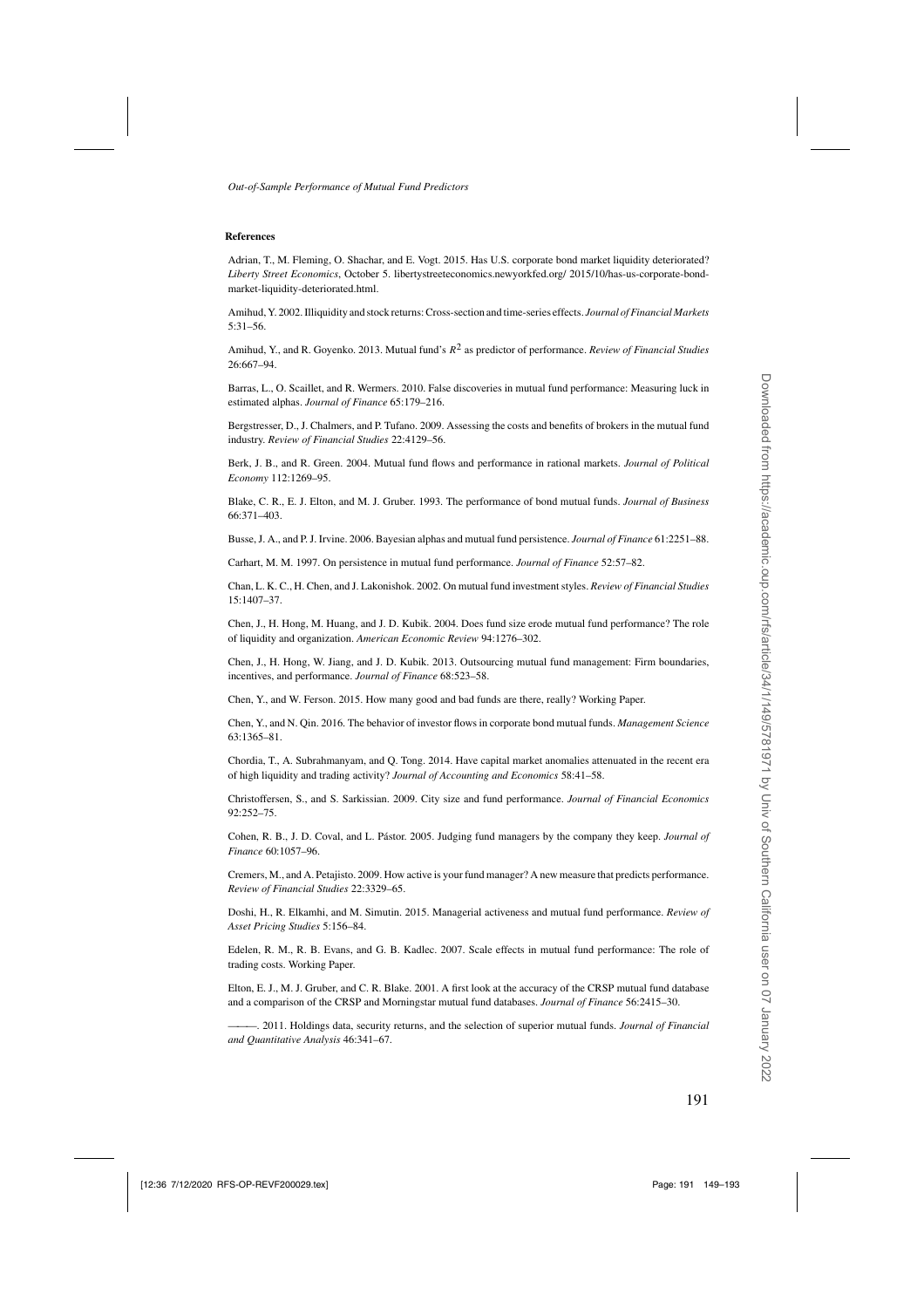<span id="page-43-0"></span>Elton, E. J., M. J. Gruber, S. Das, and M. Hlavka. 1993. Efficiency with costly information: A reinterpretation of evidence from managed portfolios. *Review of Financial Studies* 6:1–22.

Evans, R. B. 2010. Mutual fund incubation. *Journal of Finance* 65:1581–611.

Fama, E. F., and K. R. French. 1993. Common risk factors in the returns on stocks and bonds. *Journal of Financial Economics* 33:3–56.

———. 2010. Luck versus skill in the cross-section of mutual fund returns. *Journal of Finance* 65:1915–47.

Gaspar, J. M., M. Massa, and P. Matos. 2006. Favoritism in mutual fund families? Evidence on strategic cross-fund subsidization. *Journal of Finance* 61:73–104.

Grinblatt, M., and S. Titman. 1994. A study of monthly mutual fund returns and performance evaluation techniques. *Journal of Financial and Quantitative Analysis* 29:419–44.

Grinblatt, M., S. Titman, and R. Wermers. 1995. Momentum investment strategies, portfolio performance, and herding: A study of mutual fund behavior. *American Economic Review* 85:1088–105.

Gruber, M. J. 1996. Another puzzle: The growth in actively managed mutual funds. *Journal of Finance* 51:783–810.

Gupta-Mukherjee, S. 2014. Investing in the "new economy": Mutual fund performance and the nature of the firm. *Journal of Financial and Quantitative Analysis* 49:165–91.

Harvey, C. R., and Y. Liu. 2018. Detecting repeatable performance. *Review of Financial Studies* 31:2499–552.

Harvey, C. R., Y. Liu, and H. Zhu. 2016. ... and the cross-section of expected returns. *Review of Financial Studies* 29:5–68.

Hendricks, D., J. Patel, and R. Zeckhauser. 1993. Hot hands in mutual funds: Short-run persistence of relative performance, 1974-1988. *Journal of Finance* 48:93–130.

Hoberg, G., N. Kumar, and N. Prabhala. 2018. Mutual fund competition, managerial skill, and alpha persistence. *Review of Financial Studies* 31:1896–929.

Hu, G. X., J. Pan, and J. Wang. 2013. Noise as information for illiquidity. *Journal of Finance* 68:2341–82.

Huang, J., C. Sialm, and H. Zhang. 2011. Risk shifting and mutual fund performance. *Review of Financial Studies* 24:2575–616.

Huij, J., and J. Derwall. 2008. 'Hot hands' in bond funds. *Journal of Banking & Finance* 32:559–72.

Hunter, D., E. Kandel, S. Kandel, and R. Wermers. 2014. Mutual fund performance evaluation with active peer benchmarks. *Journal of Financial Economics* 112:1–29.

Ippolito, R. A. 1989. Efficiency with costly information: A study of mutual fund performance, 1965–1984. *Quarterly Journal of Economics* 104:1–23.

Jones, C. S., and L. Pomorski. 2016. Investing in disappearing anomalies. *Review of Finance* 21:237–67.

Jones, C. S., and J. Shanken. 2005. Mutual fund performance with learning across funds. *Journal of Financial Economics* 78:507–52.

Jylhä, P., and M. Suominen. 2011. Speculative capital and currency carry trades. *Journal of Financial Economics* 99:60–75.

Kacperczyk, M., and A. Seru. 2007. Fund manager use of public information: New evidence on managerial skills. *Journal of Finance* 62:485–528.

Kacperczyk, M., C. Sialm, and L. Zheng. 2005. On the industry concentration of actively managed equity mutual funds. *Journal of Finance* 60:1983–2011.

———. 2008. Unobserved actions of mutual funds. *Review of Financial Studies* 21:2379–416.